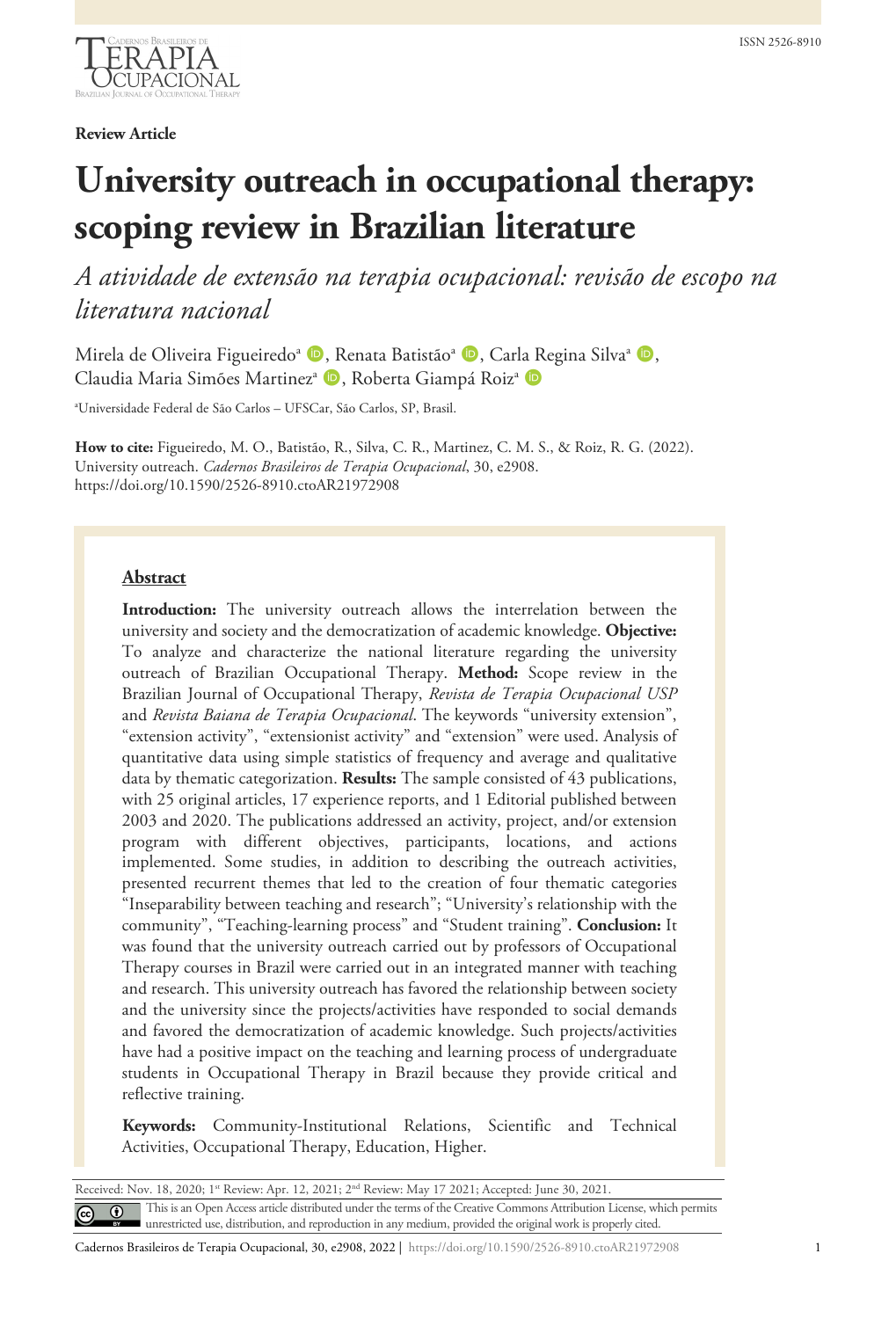## *Resumo*

**Introdução:** A extensão universitária possibilita a inter-relação entre a universidade e a sociedade, além da democratização do conhecimento acadêmico. **Objetivo:** Analisar e caracterizar a literatura nacional referente à extensão universitária da terapia ocupacional brasileira. **Método:** Revisão de escopo nos periódicos: Cadernos Brasileiros de Terapia Ocupacional, Revista de Terapia Ocupacional da USP e Revista Baiana de Terapia Ocupacional. Foram utilizadas as palavras-chaves "extensão universitária", "atividade de extensão", "atividade extensionista" e "extensão". Realizou-se a análise dos dados quantitativos por meio de estatística simples de frequência e média e dos qualitativos por categorização temática. **Resultados:** A amostra foi composta por 43 publicações, sendo 25 artigos originais, 17 relatos de experiência e 1 editorial publicados entre 2003 e 2020. As publicações abordavam sobre atividade, projeto e/ou programa de extensão, sendo diversos os objetivos, participantes, locais e ações concretizadas. Alguns estudos, além de descrever as atividades de extensão, apresentaram temas reincidentes que propiciaram a criação de quatro categorias temáticas: "indissociabilidade entre ensino e pesquisa", "relação da universidade com a comunidade", "processo de ensino-aprendizagem" e "formação discente". **Conclusão:** Verificou-se que a extensão universitária realizada pelos docentes dos cursos de graduação em terapia ocupacional no Brasil foi realizada de forma integrada com o ensino e a pesquisa. A extensão universitária tem favorecido a relação entre a sociedade e a universidade, uma vez que os projetos/atividades têm respondido às demandas sociais e favorecido à democratização do saber acadêmico. Tais projetos/atividade têm impactado positivamente no processo de ensino e aprendizagem dos graduandos em terapia ocupacional no Brasil, pois propiciam uma formação crítica e reflexiva.

**Palavras-chave:** Relações Comunidade-Instituição, Produção Científica e Tecnológica, Terapia Ocupacional, Ensino Superior.

## **Introduction**

#### **The disputed outreach university**

The first outreach university experiences in Brazil took place between 1911 and 1917, at the *Universidade Livre de São Paulo*, with conferences and weeks open to the people, without addressing social or economic problems. In 1931, the "*Estatuto da Universidade Brasileira*" already defined the outreach university as activities that presented solutions for social commitments of national interest. The 1950s and the beginning of the following decade were marked by popular mobilization and social reforms; at that time, outreach activities moved from the focus of knowledge dissemination to the search for answers to the country's socioeconomic, political, and cultural reality (Freire, 1977; Carbonari & Pereira, 2007).

However, with the civil and military coup of 1964 and the enactment of the University Reform (Law 5.540/68), the actions of Higher Education Institutions and their autonomy were restricted and the inseparability between teaching and research was established, directly impacting the conception of outreach university, breaking with any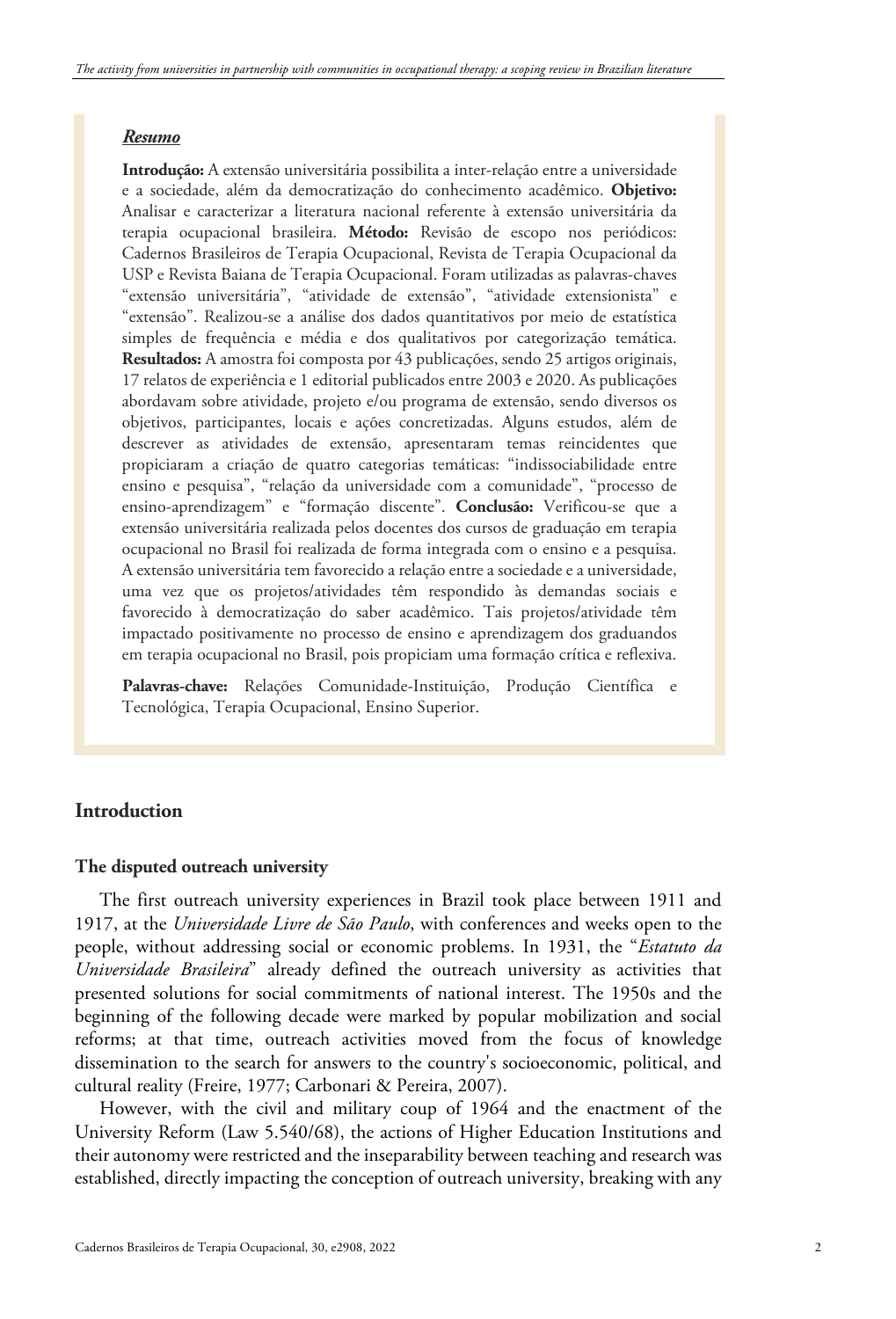character of dialogue with the community or as a project of social transformation and reinforcing the welfare model (Nogueira, 2001; Carbonari & Pereira, 2007; De Paula, 2013).

In 1975, the *Conselho de Reitores das Universidades Brasileiras* (Council of Rectors of Brazilian Universities) defines outreach university as the provision of services, university feedback, and their integration. Despite the indisputable presence of the community in outreach university activities, this relationship occurs unilaterally: "the extension action does not expose the contradictions that generate the problems faced by the community and disarticulates its capacity to organize and transform reality" (Carbonari & Pereira, 2007, p. 24).

In the 1980s, once again marked by social movements, the university shared and built the democratic project with society. Thus, the outreach university activities become essential for these practices; however, it occurs with the present dispute between emancipation and welfare (Carbonari & Pereira, 2007).

In the last decade of the last century, the inseparability between teaching, research, and outreach university are resumed. The outreach university was inserted as one of the functions of the university, to disseminate to society the knowledge and information resulting from scientific, technological and/or cultural production produced in the institution, promote the universalization and improvement of basic and the formation and qualification of professionals, bringing the two school levels closer together (Brasil, 1996).

The outreach university followed the paradigm changes that occurred both in the understanding of its educational function and in those that happened with the society (Fórum de Pró-Reitores de Extensão das Universidades Públicas Brasileiras, 2006). Its functions, actions, scopes, and objectives can be diversified and depend on the sociohistorical processes of each region, as well as on university autonomy in the face of the political agendas of the management and power instances that it is linked.

Also, the consensus on the activities, functions, and objectives must be supported by solid democratic and ethical pillars to, above all, respond to the social commitment and to face the processes of exclusion and social inequalities, together with the social function of the public university, secular, free, of quality and for everyone. However, the ideological, discursive, and political debates about outreach university respond to different and contradictory poles of argument and decision.

Even so, over the years, we can see that outreach university has become an instrument of the interrelationship between the university and society, oxygenating the university and democratizing academic knowledge through the exchange of knowledge with communities. In this way, it represents a two-way street that can offer multiple possibilities for transforming society and the university (Fórum de Pró-Reitores de Extensão das Universidades Públicas Brasileiras, 2012).

This exchange of systematized, academic and popular knowledge has consequences on the production of knowledge resulting from the confrontation with the Brazilian and regional reality, the democratization of academic knowledge, and the effective participation of the community in the university's activities. In addition to providing this dialectical process between theory and practice, an outreach university activity can be considered as part of an interdisciplinary work that favors an integrated view of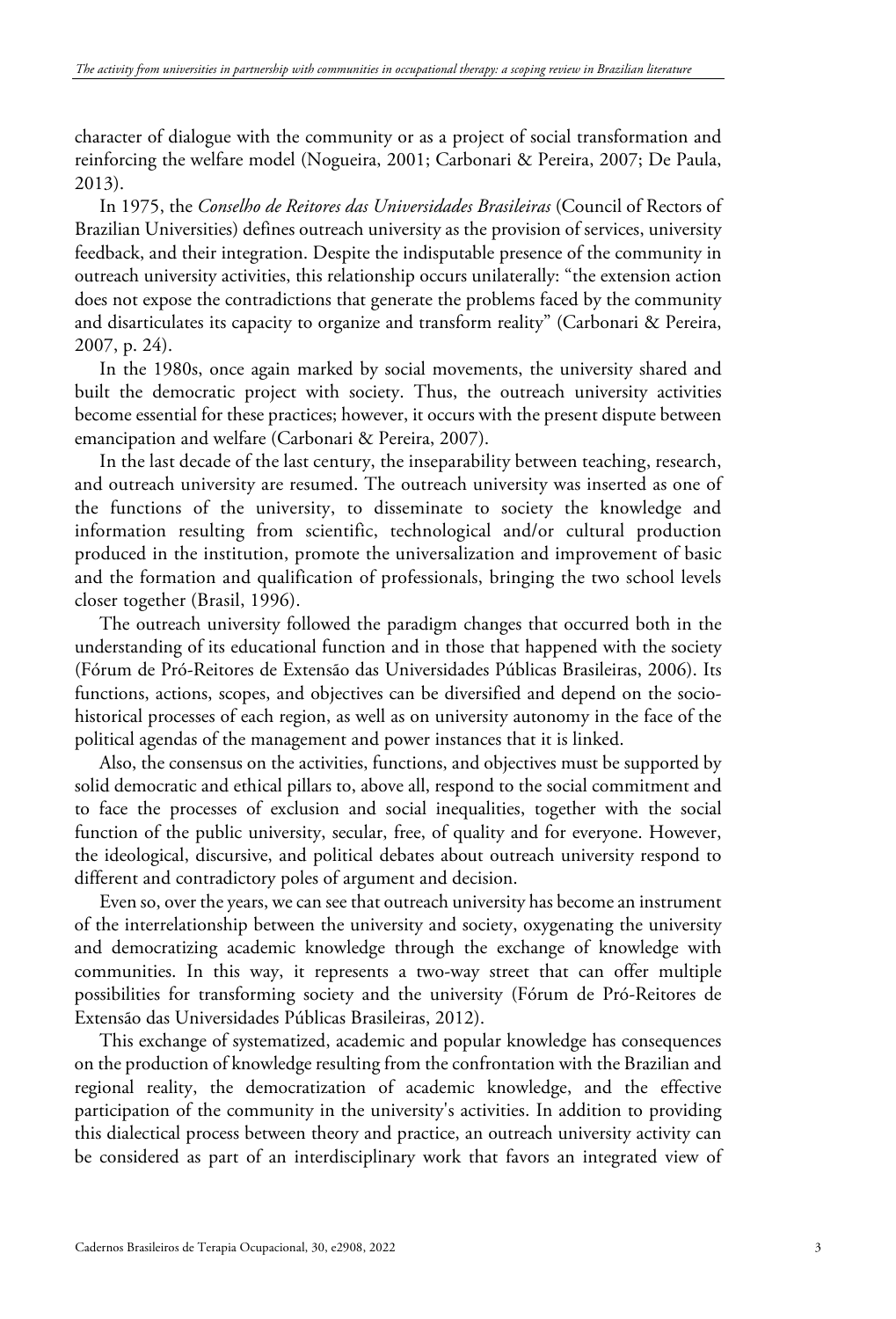society's needs with the ability to seek answers to them (Fórum de Pró-Reitores de Extensão das Universidades Públicas Brasileiras, 2006).

Currently, the outreach university can contribute to the formulation and development of policies through its action and reflection both in academia and in social spaces, as it articulates teaching and research, favoring interaction and dialogue with different sectors of the civil society and fulfilling the social commitment of the University, which is primarily public (Fórum de Pró-Reitores de Extensão das Universidades Públicas Brasileiras, 2012).

Outreach university activities are considered to be those that directly involve communities outside higher education institutions (HEIs) and are linked to student training in following the institutional standards of each HEI. The outreach university activities, in line with the political pedagogical projects of each course, also fall into the following modalities: programs, projects, courses and workshops, events, and/or service provision. According to current guidelines for outreach in Brazilian higher education, outreach university activities should be part of the curriculum of undergraduate courses, comprising at least 10% of the total curricular workload (Brasil, 2018).

Thus, we emphasize the concept of the outreach university as a training agent of a professional citizen who integrates knowledge and actions of the university and the community, transforming it into an instrument of change in the institutions where it is developed and especially in the society in which it is applied.

It is necessary to conceive them as alternative strategies "to global capitalism, giving universities an active participation in the construction of social cohesion, in the deepening of democracy, in the fight against social exclusion and environmental degradation, in the defense of cultural diversity" (Santos & Filho, 2008, p. 66-67).

#### **Outreach university and training in occupational therapy**

Occupational therapy is recognized for its plural practices translated into care, care processes, workshops, groups carried out individually or collectively, in services, public, private or third sector spaces, in hospital, clinical, community or territorial settings, focused on people, groups and communities during the life.

Undergraduate courses in occupational therapy in Brazil have carried out outreach university activities (Silva & Poellnitz, 2015), as teaching in occupational therapy requires theoretical and practical knowledge, involving not only the teacher and the student, but also the whole community often referred to as individuals of occupational therapeutic intervention, such as patients, users, clients, participants, people, groups and/or other collectives and communities.

Thus, outreach university activities aimed at serving the population have become a recurrent practice in courses, as they favor teaching through practice and their respective theories. For example, there is a record that, in the last 17 years, the professors of the occupational therapy course at UFSCar carried out 425 outreach activities (Figueiredo et al., 2020).

Nascimento & Souza (2017) reported in 2012 that the *Instituto de Ciências da Saúde* (ICS) of the *Universidade Federal do Pará* (UFPA) was awarded 77 outreach university scholarships. Considering the amount of 2,573 students enrolled per course at the ICS, the scholarship holders represented: 1% of dentistry students, 1% of physiotherapy, 2%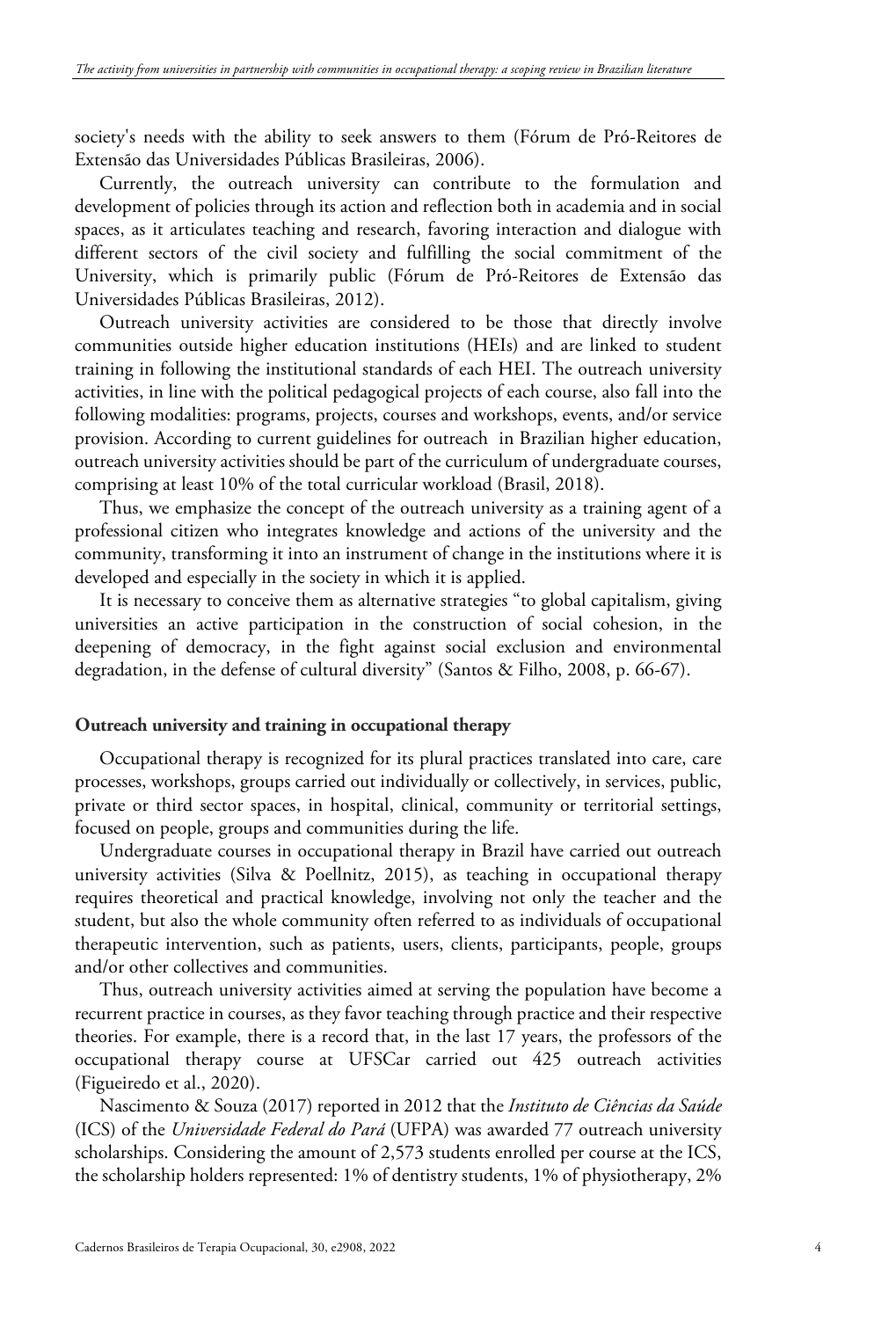of nursing, 2% of pharmacy, 3% of medicine, and 5% of occupational therapy. This percentage of scholarships for occupational therapy students was related to 80 outreach projects in operation in the accounting period.

Since teaching in occupational therapy occurs through theoretical and practical foundations, the practice and the direct relationship with people, groups, and communities reflect and question the theoretical contents. As we intervene in the real needs of these groups, new ways of thinking and doing health, education, and social assistance are discovered. With this, there is a need to produce new knowledge and theoretical assumptions (Emmel, 2010).

Thus, professors of occupational therapy courses have produced knowledge in the integration between the pillars of the university. They are teaching, research and outreach activities. From this perspective, research constitutes an indispensable tool for generating new hypotheses, rooted and grounded in the life and real needs of the population. The formative activities provided by teaching and through outreach university generate new questions. Therefore, they are inducers of new proactive social hypotheses and practices (Pivetta et al., 2010). This articulation has occurred in situations in which professors and students are in the field, to implement the theoreticalpractical learning-teaching process. On the one hand, it provides assistance to the demands of the individuals involved and participants in the practices and, on the other hand, it reformulates and builds data about the effectiveness, relevance, and consequences of the actions employed, confirming, refuting, or modifying the theoretical foundations (Emmel, 2010).

> In this sense, the outreach university activities have promoted the access, permanence, and qualification of the public services, expanding the actions offered by these spaces. It also assisted in the continuous training of professionals, developing assistance to the community through the integration between teaching, research, and university extension. Furthermore, it has contributed to the dissemination and expansion of the possibilities of acting in occupational therapy with the communities (Figueiredo et al., 2020, p. 23).

Despite the outreach practice being present in occupational therapy courses in Brazil, through an initial literature review on this topic, no studies were found that systematized how outreach university has been carried out and what scientific production has been generated from them. Considering the importance of knowing the role of outreach activities in student and teacher training, its articulation with teaching and research, and the possible factors linked to a successful practice of outreach university, this study aimed to analyze the production of scientific literature on outreach activities in the occupational therapy area.

# **Methodology**

This is a scope review study, which aimed to map publications of occupational therapists linked to the outreach university activities, seeking to support the debate on the importance of this for training in occupational therapy.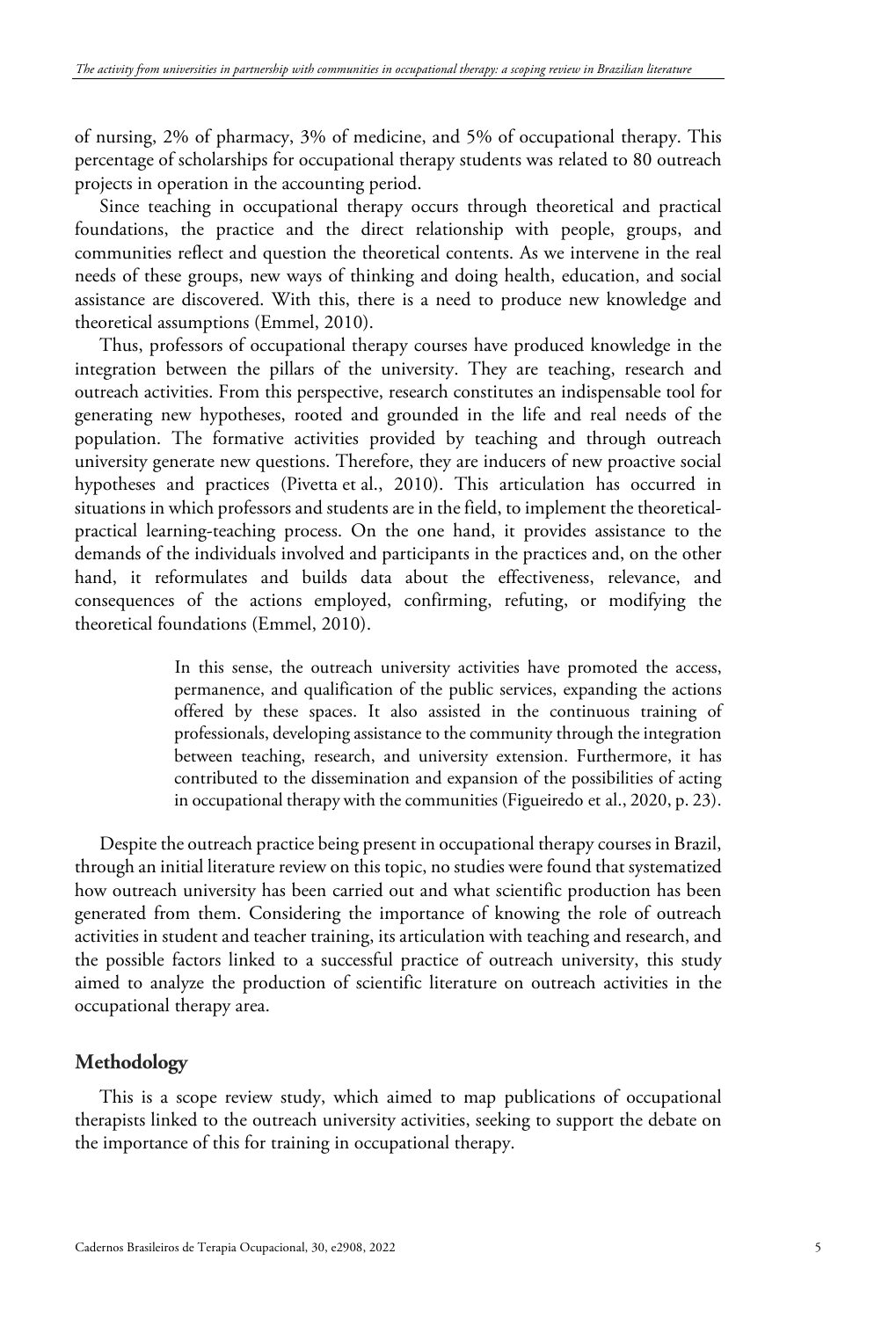The scoping review should identify the concepts and gaps in a given area of knowledge, preferably aimed at areas that have not been reviewed previously (Arksey & O'Malley, 2005), as is this study.

The parameters indicated by Arksey & O'Malley (2005) were adopted and replicated by O'Brien et al. (2016), Peters et al. (2015), Colquhoun et al. (2014), and Tricco et al. (2016). Thus, this study was carried out in five stages:

- 1. establishment of research questions;
- 2. search for studies through different sources;
- 3. sample composition based on search and inclusion/exclusion criteria;
- 4. Collect information regarding the survey question.
- 5. description of the results obtained through numerical and thematic/conceptual analysis with respective discussion.

The research questions that conducted this study were:

What were the objectives of the Brazilian occupational therapy outreach university activities?

Which people, groups, and communities were participants and protagonists in these outreach activities?

Where did the outreach activities take place, what was the duration and who were the team members?

Did the articles refer to the inseparable relationship between outreach university, teaching, and research?

Did the articles mention the outreach university activity to favor the relationship between university and community?

Did the articles refer to the role of outreach activities in the theoretical and practical teaching-learning process?

Did the articles refer to the impact of outreach activities on student and teacher training?

#### **Data collection and analysis procedures**

We analyzed three national journals in the occupational therapy area: the *Cadernos Brasileiros de Terapia Ocupacional* of UFSCar, the *Revista de Terapia Ocupacional* of the University of São Paulo and the *Revista Baiana de Terapia Ocupacional*. To search for articles, we used the keywords "university extension", "extension activity", "extensionist activity" and "extension".

As a criterion for inclusion and composition of the sample, we considered publications available online in journals, regardless of the objectives, population, or methodology of the study, published from 1990 to 2020 and prepared by occupational therapists as a scientific article or experience report on the theme of Therapy Occupational and University Extension.

This period is justified by the online availability of these materials on their websites: the *Cadernos Brasileiros de Terapia Ocupacional* at UFSCar starts in 1990, the *Revista de Terapia Ocupacional* of USP from 2002 and the *Revista Bahiana de Terapia Ocupacional* has some volumes in 2004, 2005, 2007, 2012 and 2013.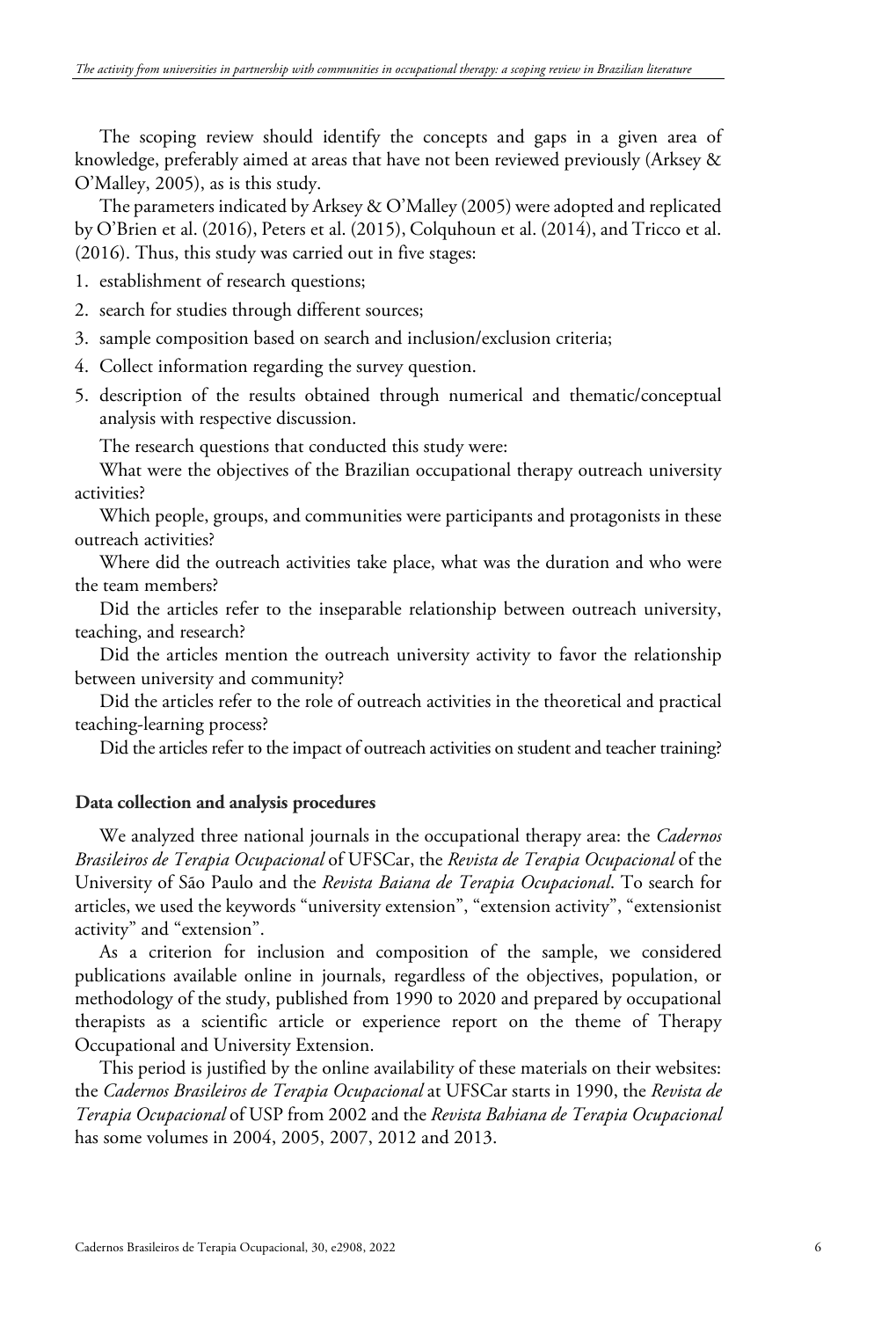In this sense, we excluded publications that, despite appearing in the search, did not contain the descriptors in the text or that, even containing the descriptors, were not produced by occupational therapists and/or were not extension projects/activities carried out and reported by occupational therapists.

We used a form to record the information, consisting of the title, author, year of publication, type of publication, objectives of extension activities, target audience, places where they were carried out, duration, and team members.

A total of 363 publications were identified in the *Revista de Terapia Ocupacional* at USP, 101 in the *Cadernos Brasileiros de Terapia Ocupacional* at UFSCar and 1 in the *Revista Baiana de Terapia Ocupacional*. Figure 1 shows the number of articles found by keyword in each journal and those excluded for being in duplicate and for not meeting the inclusion criteria. After removing the duplicated articles, the articles were read in full. According to the inclusion/exclusion criteria, the sample consisted of 43 publications, 21 from the *Cadernos Brasileiros de Terapia Ocupacional* from UFSCar added to 22 from the *Revista de Terapia Ocupacional* from USP.



**Figure 1.** Sample Composition Flowchart.

We adopted the mixed method of data analysis (DePoy & Gitlin, 2011) and quantitative analysis was performed by summing the publications found and performing simple frequency statistics, presenting the results in graphs and tables. A qualitative analysis of the themes that appeared repeatedly in the publications was also carried out, which were categorized by the thematic similarity that is described and discussed according to interpretation and inference.

## **Results**

Regarding the year of publication of the 43 publications recovered from 2003 to 2020, we found that, except 2006, there were publications in all other years. The number of publications per year varied, and the highest number of publications are the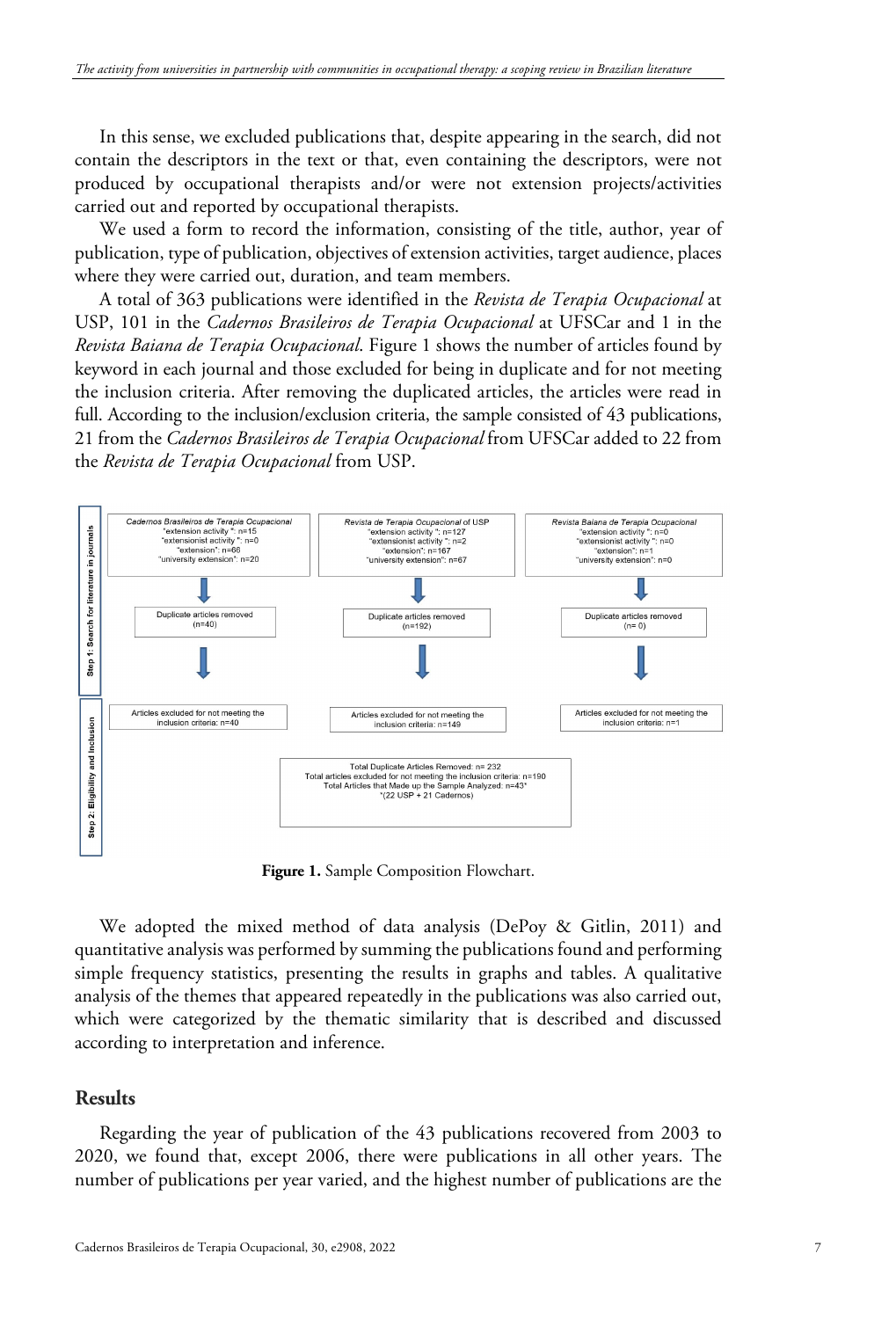following: 2019 (n=9), 2016 (n=6), and 2009 (n=4). In an equal amount of publications, the following are cited: 2012, 2013, 2014, and 2018, with 3 publications; 2003 and 2005, with 2 publications; and 2004, 2007, 2008, 2010, and 2011, with 1 publication in the year.

Among the types of publication, there were 25 original articles, 17 experience reports, and an editorial. These publications encompassed a multiplicity of objectives, as well as the activities, projects, and programs had different focuses, participants, places, and work teams. Table 1 shows the 43 publications, specifying whether they were an original article or an experience report, the topic addressed in the publication, and a synthesis of the extension activity.

|   | Author/Year                      | Original article<br>or experience<br>report | Theme addressed in the<br>publication                                                                                                                                                                                                                                       | Extension activity synthesis                                                                                                                                                                                                                                                                                                                                                                                  |
|---|----------------------------------|---------------------------------------------|-----------------------------------------------------------------------------------------------------------------------------------------------------------------------------------------------------------------------------------------------------------------------------|---------------------------------------------------------------------------------------------------------------------------------------------------------------------------------------------------------------------------------------------------------------------------------------------------------------------------------------------------------------------------------------------------------------|
| 1 | Della<br>Barba et al.<br>(2015). | Experience report                           | Participants'assessment of an<br>Integration Teaching, Research<br>and Extension Curriculum<br>Activity (Atividade Curricular<br>de Integração Ensino, Pesquisa e<br>Extensão - ACIEPE) about the<br>activity and its impact on<br>professional training and<br>continuity. | ACIEPE coordinated by a professor<br>from the Department of Occupational<br>Therapy (DOT) of the Universidade<br>Federal de São Carlos (UFSCar) aimed<br>at training educators in the municipal<br>network of early childhood education<br>and undergraduate students of the<br>Occupational Therapy course at<br>UFSCar in promoting child<br>development in the daily life of the<br>family and the school. |
| 2 | Garcia et al.<br>(2012).         | Original article                            | Opinion of professionals from<br>the pediatric ward of a<br>University Hospital, located in<br>the interior of the State of São<br>Paulo, about the Storytelling<br>outreach activity carried out in<br>the context of child<br>hospitalization.                            | Implementation of activity with<br>children and adolescents<br>hospitalized in the pediatric ward as<br>a strategy for welcoming and<br>promoting the confrontation of<br>hospitalization and professional<br>training of undergraduates in the<br>Occupational Therapy course at the<br>Universidade de São Paulo (USP)<br>Ribeirão Preto campus.                                                            |
| 3 | Correia &<br>Akerman<br>(2015).  | Experience report                           | It reports an interdisciplinary<br>experience of outreach university<br>aimed at participatory local<br>development promoted by the<br>ABC School of Medicine, Santo<br>André, S.P., in the riverside city<br>of Araguaiana, MT.                                            | Provision of health, social and<br>environmental education assistance to<br>a riverside population. Occupational<br>therapy specifically focused on the<br>engagement of individuals and groups<br>in activities of daily life to build daily<br>support for the maintenance and<br>inventiveness of life.                                                                                                    |
| 4 | Lima et al.<br>(2016).           | Experience report                           | It presents the Performance<br>Artist's Comprehensive Health<br>Care Program of the Specialized<br>Service in Occupational Health<br>of the Hospital das Clínicas of<br>the Federal University of Minas                                                                     | Individual and collective assistance<br>actions for disease prevention,<br>promotion, and health surveillance<br>of musician artists. Professional<br>training of participating students                                                                                                                                                                                                                      |

**Table 1.** Characterization of the publications of the final sample.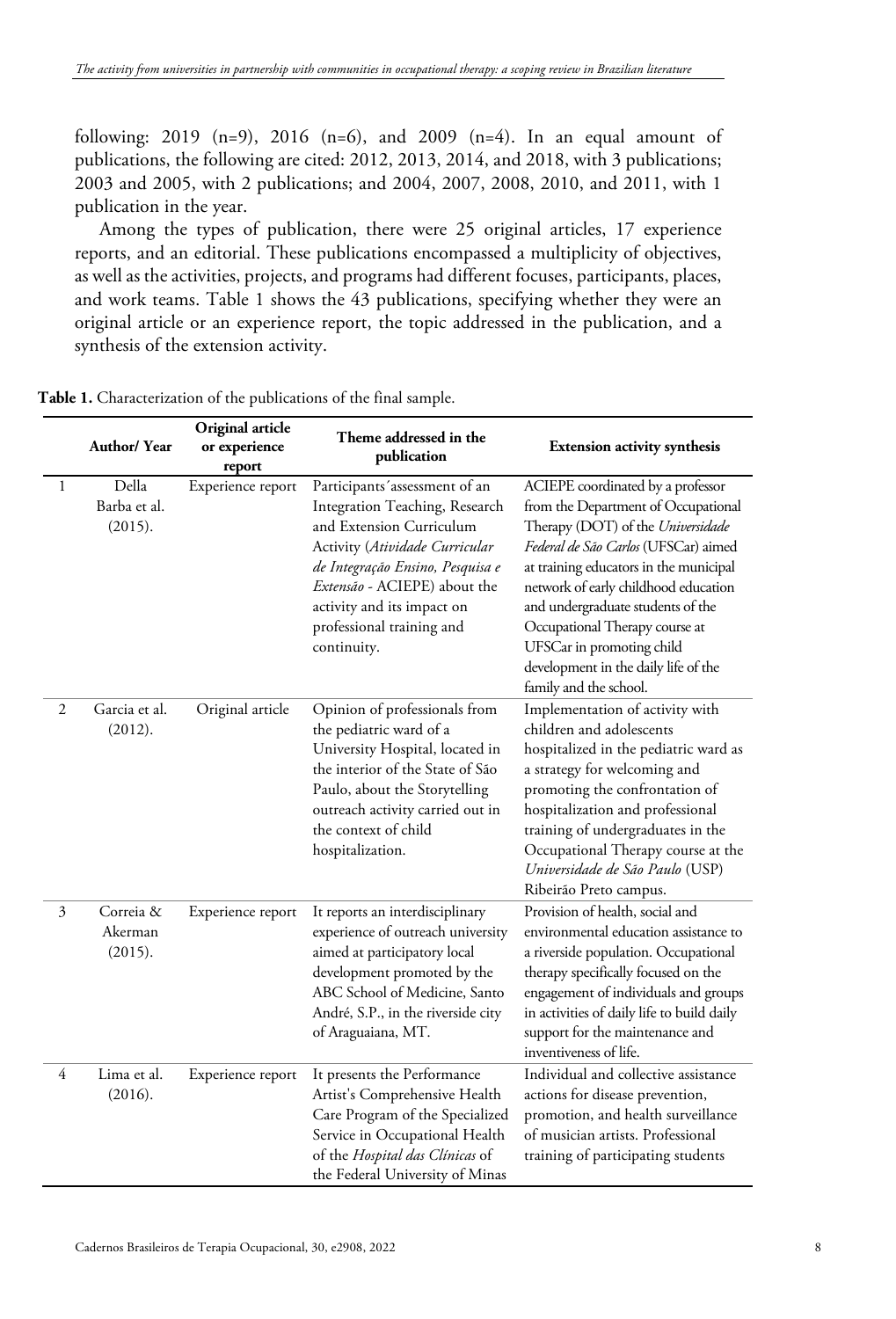|   | Author/Year                     | Original article<br>or experience<br>report | Theme addressed in the<br>publication                                                                                                                                                                                                                                                                                                                       | <b>Extension activity synthesis</b>                                                                                                                                                                                                                                                |
|---|---------------------------------|---------------------------------------------|-------------------------------------------------------------------------------------------------------------------------------------------------------------------------------------------------------------------------------------------------------------------------------------------------------------------------------------------------------------|------------------------------------------------------------------------------------------------------------------------------------------------------------------------------------------------------------------------------------------------------------------------------------|
|   |                                 |                                             | Gerais and reports on the<br>actions developed by the<br>interdisciplinary team.                                                                                                                                                                                                                                                                            | and production of knowledge from<br>the outreach experience.                                                                                                                                                                                                                       |
| 5 | Galheigo &<br>Angeli<br>(2008). | Original article                            | It presents the ACCALANTO<br>Project, which develops teaching,<br>research, outreach activities in the<br>scope of occupational therapy and<br>child and adolescent health, from<br>the perspective of integrality and<br>humanization of care and integral<br>protection of childhood and<br>youth.                                                        | Reception of the needs of children<br>and adolescents hospitalized in a<br>pediatric ward and their<br>families/caregivers, caused by the<br>process of illness and hospitalization<br>and by the conditions of social<br>vulnerability to which they are<br>submitted.            |
| 6 | Alves et al.<br>(2012).         | Original article                            | It describes the socio-<br>demographic, injury/trauma, and<br>functionality/disability profile of<br>people assisted in the outreach<br>university project Rehabilitation<br>of Hands in the Context of<br>Occupational Therapy,<br>exclusively dedicated to hand<br>therapy, carried out in a<br>rehabilitation center linked to a<br>university hospital. | Care for patients with hand injuries<br>or wounds who are referred for<br>therapeutic-occupational<br>rehabilitation in a rehabilitation<br>center linked to a university<br>hospital.                                                                                             |
| 7 | Noordhoek<br>et al. (2009).     | Original article                            | It describes the experience of<br>occupational therapy in the<br>outreach university project Group<br>Guidance to Individuals Affected<br>by Rheumatic Diseases, a<br>partnership between the<br>occupational therapy department<br>and the Rheumatology Service of<br>the Faculty of Medicine of the<br>Universidade Federal de Minas<br>Gerais.           | Guidance group for promoting the<br>health of people with rheumatic<br>diseases by offering activities that<br>help in knowing about the disease<br>and its functional impacts to help<br>transform the behavior of the<br>participants.                                           |
| 8 | Silva et al.<br>(2018a).        | Original article                            | It shows the results of the<br>integrated teaching, research,<br>and outreach university<br>program, Art, Culture, Youth<br>and Creative Enterprises, of the<br>Department of Occupational<br>Therapy at the Universidade<br>Federal de São Carlos.                                                                                                         | Mapping of young artists in the city<br>of São Carlos, training and<br>capacitation of young people to<br>meet the demands presented, the<br>composition of a group based on<br>the field of Culture in the creative<br>economy, with respective and<br>evaluation of the process. |
| 9 | Costa et al.<br>(2015).         | Experience report                           | It shows a technology, created in<br>the Paramec Extension Project of<br>the Department of Mechanical<br>Engineering of the Universidade<br>Federal de Minas Gerais, aimed at<br>helping in the learning or                                                                                                                                                 | Development of educational,<br>rehabilitative, or assistive<br>technology devices, adaptations,<br>or sound instruments to assist in<br>therapeutic intervention with<br>people with Down syndrome,                                                                                |

rehabilitation of a person

cerebral palsy, intellectual

**Table 1.** Continued...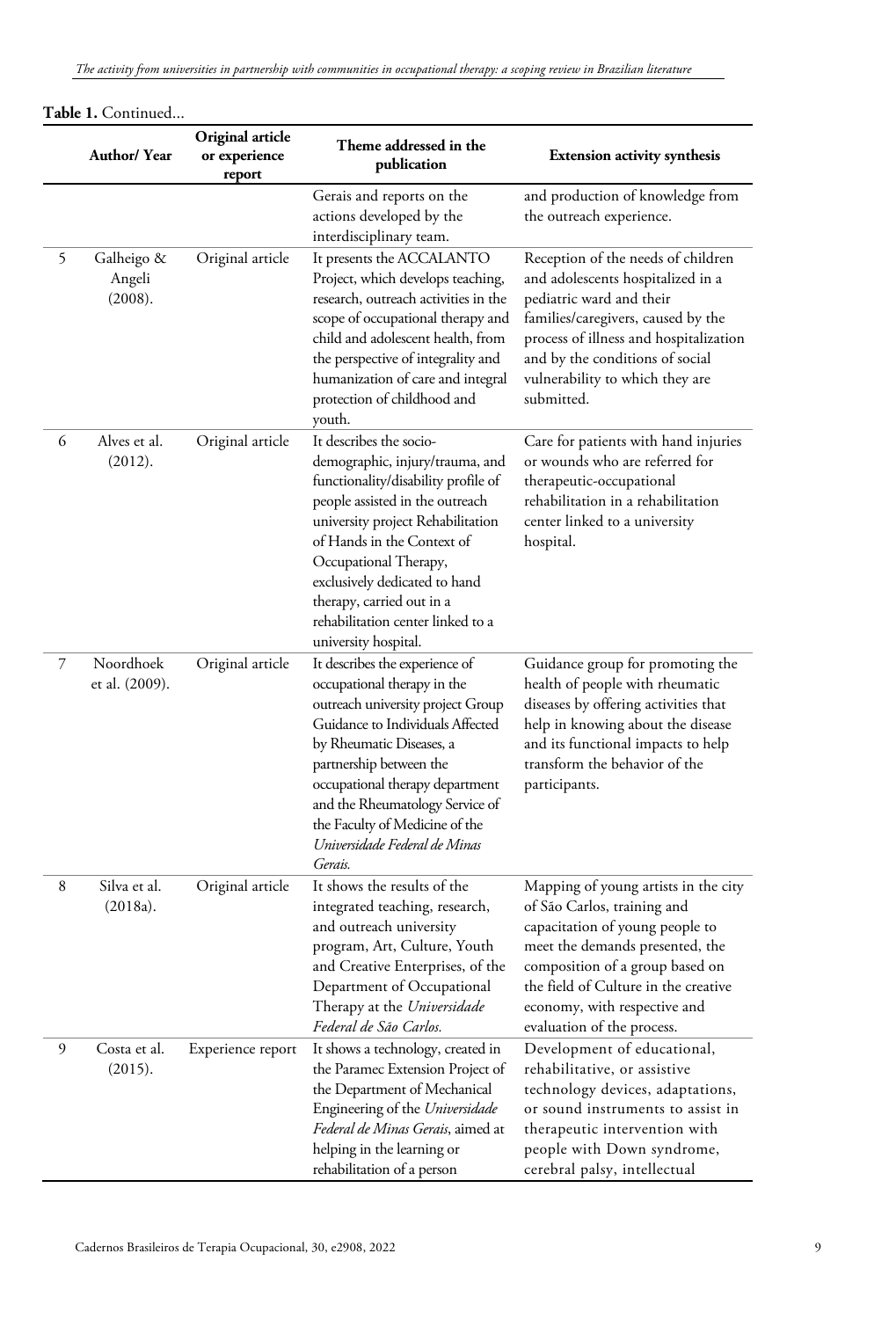|    | Author/Year                                     | Original article<br>or experience<br>report | Theme addressed in the<br>publication                                                                                                                                                                                                                                                                                                      | <b>Extension activity synthesis</b>                                                                                                                                                                                                                                                                                                                                                                                   |
|----|-------------------------------------------------|---------------------------------------------|--------------------------------------------------------------------------------------------------------------------------------------------------------------------------------------------------------------------------------------------------------------------------------------------------------------------------------------------|-----------------------------------------------------------------------------------------------------------------------------------------------------------------------------------------------------------------------------------------------------------------------------------------------------------------------------------------------------------------------------------------------------------------------|
|    |                                                 |                                             | undergoing treatment at the<br>Music Therapy Clinic of that<br>university.                                                                                                                                                                                                                                                                 | deficit, depression, on the<br>autistic spectrum, among others.                                                                                                                                                                                                                                                                                                                                                       |
| 10 | Lorezon &<br>Marquetti<br>(2016).               | Experience report                           | It reports the Action Workshop<br>process as an integral part of the<br>outreach university project.<br>Action as a precursor of human<br>thought at the Universidade<br>Federal de São Paulo, Santos<br>campus, for patients of a mental<br>health service.                                                                               | It carries out occupational<br>therapeutic intervention processes<br>with a group of patients of a<br>Psychosocial Care Center in Santos.<br>The workshops provided<br>experiences that involved bodily<br>sensibilities so that unique<br>therapeutic projects could be<br>elaborated with a proposal for<br>interventions.                                                                                          |
| 11 | Sato et al.<br>(2014).                          | Original article                            | Opinion and behavior of<br>people with cognitive<br>complaints about the<br>participation in the Memory<br>Stimulation Program (MSP),<br>developed by the Laboratory<br>of Gerontology of the<br>Occupational Therapy<br>Course, Faculty of Medicine,<br>Universidade de São Paulo.                                                        | Experience of sharing knowledge<br>of people aged 60 years or more,<br>residents in the community, and<br>participants of groups to<br>stimulate memory and relational<br>cognitive functions in Centro<br>Saúde Escola, Centro de<br>Convivência e Cooperativa.<br>Participants are encouraged to<br>express their knowledge of the<br>topics discussed and reflect on<br>possible applications in everyday<br>life. |
| 12 | Correa &<br>Santana<br>(2014).                  | Original article                            | It describes the results of the<br>outreach university project<br>Promoting the Occupational<br>Performance of Individuals<br>with Visual Dysfunction from<br>the Occupational Therapy<br>course at the Universidade<br>Federal do Paraná (UFPR).                                                                                          | Occupational therapy intervention in<br>the occupational performance of<br>visually impaired children and<br>adolescents who attended Elementary<br>School in the Special Education<br>modality at Escola Professor Osny<br>Macedo Saldanha, maintained by<br>Instituto Paranaense de Cegos-IPC.                                                                                                                      |
| 13 | Baldani &<br>$\operatorname{Castro}$<br>(2007). | Original article                            | It discusses the unfolding of<br>occupational therapy actions<br>with a child at social risk<br>from the fieldwork carried<br>out in the outreach university<br>project "Territorial actions in<br>occupational therapy at the<br>interface of Art and Health<br>Promotion" at the<br>Universidade de São Paulo,<br>São Paulo campus Paul. | Care for children between 4 and<br>6 years old at social risk in the<br>city of São Paulo provided by the<br>group PACTO in daycare<br>centers, church halls in the<br>neighborhood, among other<br>spaces.                                                                                                                                                                                                           |
| 14 | Castro et al.<br>(2011).                        | Original article                            | Critical analysis of the practices<br>that made up the set of<br>outreach university proposals<br>for the Occupational Therapy                                                                                                                                                                                                             | Interdisciplinary practices in the<br>interface of Art and Health with the<br>socially vulnerable population<br>composed of men and women,                                                                                                                                                                                                                                                                            |

**Table 1.** Continued...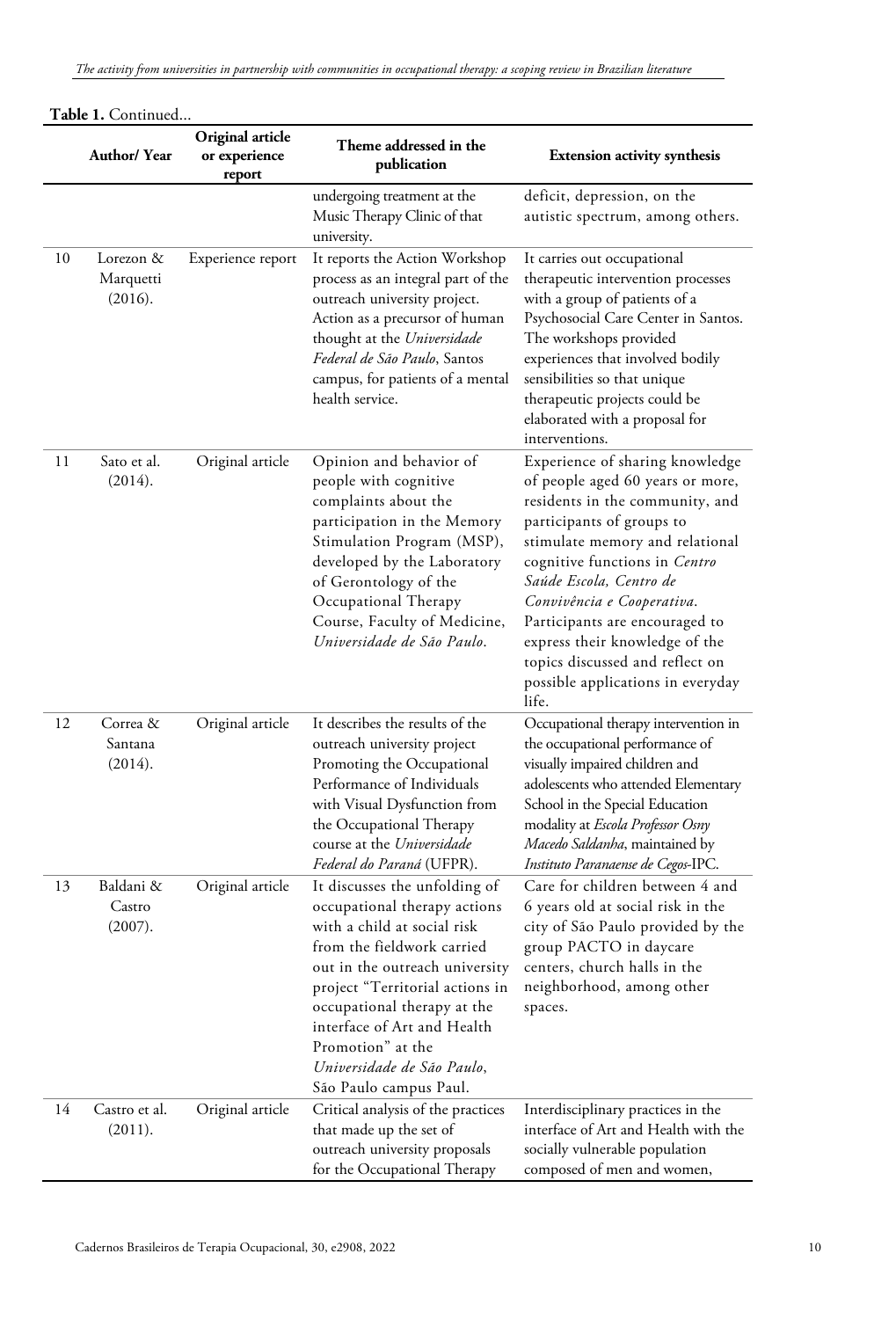|    | Author/Year                   | Original article<br>or experience<br>report | Theme addressed in the<br>publication                                                                                                                                                                                                                                                                                                                                                                                                                                                        | <b>Extension activity synthesis</b>                                                                                                                                                                                                                                                                                                                                      |
|----|-------------------------------|---------------------------------------------|----------------------------------------------------------------------------------------------------------------------------------------------------------------------------------------------------------------------------------------------------------------------------------------------------------------------------------------------------------------------------------------------------------------------------------------------------------------------------------------------|--------------------------------------------------------------------------------------------------------------------------------------------------------------------------------------------------------------------------------------------------------------------------------------------------------------------------------------------------------------------------|
|    |                               |                                             | Course at the Universidade de<br>São Paulo.                                                                                                                                                                                                                                                                                                                                                                                                                                                  | young people, adults, and the<br>elderly population, with a focus on<br>facilitating access to<br>experimentation, creation,<br>production, and artistic and<br>cultural enjoyment, and production<br>of health and quality in everyday<br>life.                                                                                                                         |
| 15 | Almeida<br>(2004).            | Experience report                           | It describes one of the health<br>promotion outreach university<br>experiences with adolescents in<br>the Educational Unit of<br>FEBEM in Ribeirão Preto,<br>developed by an occupational<br>therapist and psychology<br>students, as part of the activities<br>of the STD/AIDS Studies and<br>Prevention Center team and<br>Drug misuse (NEPDA) of the<br>Department of Psychology,<br>Faculty of Philosophy, Sciences<br>and Letters, Universidade de São<br>Paulo, Ribeirão Preto campus. | Promotion of space for FEBEM's<br>young interns to express their ideas,<br>feelings, and communicate inside<br>and outside the institution.                                                                                                                                                                                                                              |
| 16 | Monteiro et al.<br>(2015).    | Original article                            | It describes the constructions of<br>gender relations in the discourse<br>of adolescent girls participating<br>in the outreach university<br>project Analysis of the Use of<br>Playful Resources in the<br>Promotion of Sexual and<br>Reproductive Health in<br>Adolescents at the Department<br>of Occupational Therapy at the<br>Universidade Federal de<br>Pernambuco (UFPE).                                                                                                             | Interventions, through playful<br>resources, on changes in the body,<br>sexuality, gender relations,<br>sexuality, pregnancy, and STDs,<br>relate their impact on the<br>occupational performance of female<br>adolescents between 12 and 15<br>years old. Analysis of recreational<br>resources used to promote sexual<br>and reproductive health among<br>adolescents. |
| 17 | Justa &<br>Holanda<br>(2012). | Original article                            | It analyzes the outreach<br>experience carried out by the<br>Group of Socio-Theatrical<br>Expressions in Occupational<br>Therapy (GESTTO) of the<br>Department of Occupational<br>Therapy at the Universidade<br>de Fortaleza, a project in<br>partnership with the<br>Occupational Therapy Service<br>of the Integrated Medical<br>Care Center (NAMI),<br>subsidized Health Unit by the<br>aforementioned university                                                                        | Health promotion, through the use<br>of the artistic language of the<br>theater, with adolescents from 14 to<br>18 years old, regularly enrolled in<br>school, residents of the Dendê<br>community, and at social risk.                                                                                                                                                  |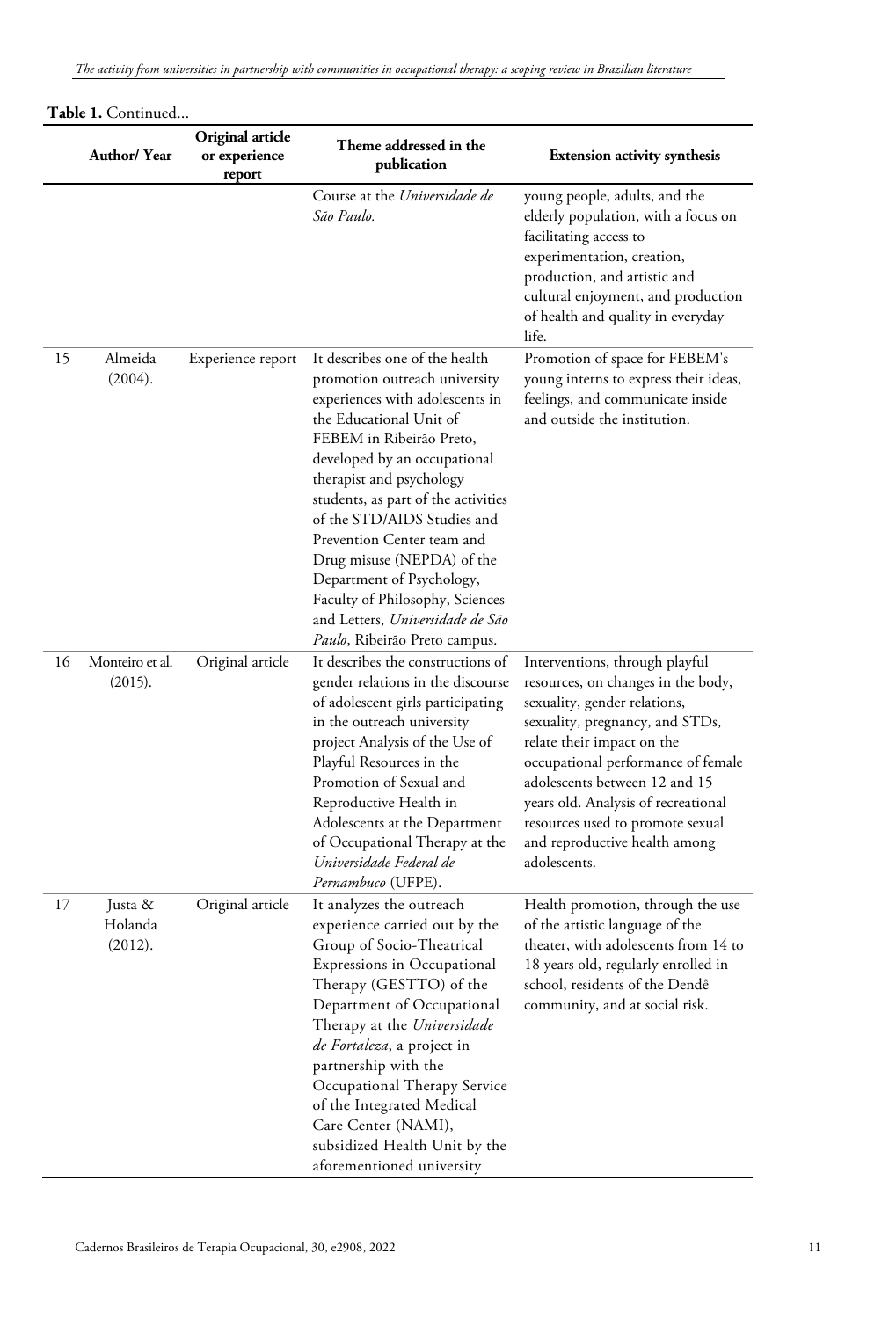|    | Author/Year                   | Original article<br>or experience<br>report | Theme addressed in the<br>publication                                                                                                                                                                                                                                                                                                                                                                                                                                                         | <b>Extension activity synthesis</b>                                                                                                                                                                                                                                                                                                                                                                                                                                                                                                                                        |
|----|-------------------------------|---------------------------------------------|-----------------------------------------------------------------------------------------------------------------------------------------------------------------------------------------------------------------------------------------------------------------------------------------------------------------------------------------------------------------------------------------------------------------------------------------------------------------------------------------------|----------------------------------------------------------------------------------------------------------------------------------------------------------------------------------------------------------------------------------------------------------------------------------------------------------------------------------------------------------------------------------------------------------------------------------------------------------------------------------------------------------------------------------------------------------------------------|
|    |                               |                                             | aimed at assisting adolescents<br>at social risk.                                                                                                                                                                                                                                                                                                                                                                                                                                             |                                                                                                                                                                                                                                                                                                                                                                                                                                                                                                                                                                            |
| 18 | Lima &<br>Silveira<br>(2009). | Original article                            | It shows the first group of<br>outreach activities focusing on<br>elderly people living in the city<br>of São Paulo in the Permanent<br>Artistic Compositions and<br>Occupational Therapy Program<br>(PACTO) of the Department<br>of Occupational Therapy at the<br>Universidade de São Paulo, São<br>Paulo campus.                                                                                                                                                                           | It proposes work on the art/health<br>interface that aims to promote<br>aging with quality of life,<br>prevention, and improvement of<br>biological and psychosocial factors,<br>expanding the action of the elderly<br>people in their environment,<br>facilitating the inclusion of the<br>aging subject in networks of<br>exchange and social interaction.                                                                                                                                                                                                              |
| 19 | Oliver et al.<br>(2003).      | Original article                            | It presents the teaching,<br>research, and outreach project<br>of the Department of<br>Physiotherapy, Speech Therapy<br>and Occupational Therapy of<br>the Faculty of Medicine of the<br>Universidade de São Paulo, São<br>Paulo campus, aimed at<br>assisting the community and<br>people with disabilities assisted<br>in the Health District Escola<br>Butantá, zone west of São Paulo<br>and residents in the community<br>of Jardim D'Abril and Jardim<br>Boa Vista in its surroundings. | Individual support for the<br>construction of life projects,<br>promotion of citizenship and<br>participation in social life, holding<br>forums for social organization<br>around the specific needs of people<br>with disabilities. Transformation of<br>local culture regarding disability<br>through sociocultural activities with<br>circulation in public spaces, social<br>and affective exchanges, facilitating<br>coexistence between people with and<br>without disabilities, building<br>experiences for a culture of<br>validation of people with disabilities. |
| 20 | Angelli et al.<br>(2009).     | Editorial                                   | Presentation by the PACTO<br>group of the Department of<br>Occupational Therapy at the<br>Universidade de São Paulo, which<br>has articulated teaching, research,<br>and outreach activities to provide<br>its participants with the<br>opportunity to develop creative,<br>artistic, and intellectual potential.                                                                                                                                                                             | It develops creative, artistic, and<br>intellectual potential by<br>accompanying people in the<br>community, patients of the health<br>service or not, in group activities<br>and/or providing access to cultural<br>events.                                                                                                                                                                                                                                                                                                                                               |
| 21 | Coutinho et al.<br>(2009).    | Original article                            | It reports the experience of<br>the Leisure with Art Program<br>for the Elderly population<br>(Programa Lazer com Arte<br>para a Terceira Idade -<br>LAPTI), a collaboration<br>between the Laboratory of<br>Studies and Researches Art<br>and Body in Occupational<br>Therapy of the Department<br>of Occupational Therapy at<br>the Universidade de São<br>Paulo, São Paulo campus,                                                                                                         | It focuses on the elderly people,<br>retired or not, introducing them to<br>a contemporary artistic praxis.<br>The activities are centered on studio<br>practices and commented<br>appreciation of selected works from<br>the MAC USP collection in<br>conjunction with information that<br>historically contextualizes<br>contemporary works, artists, and<br>artistic movements.                                                                                                                                                                                         |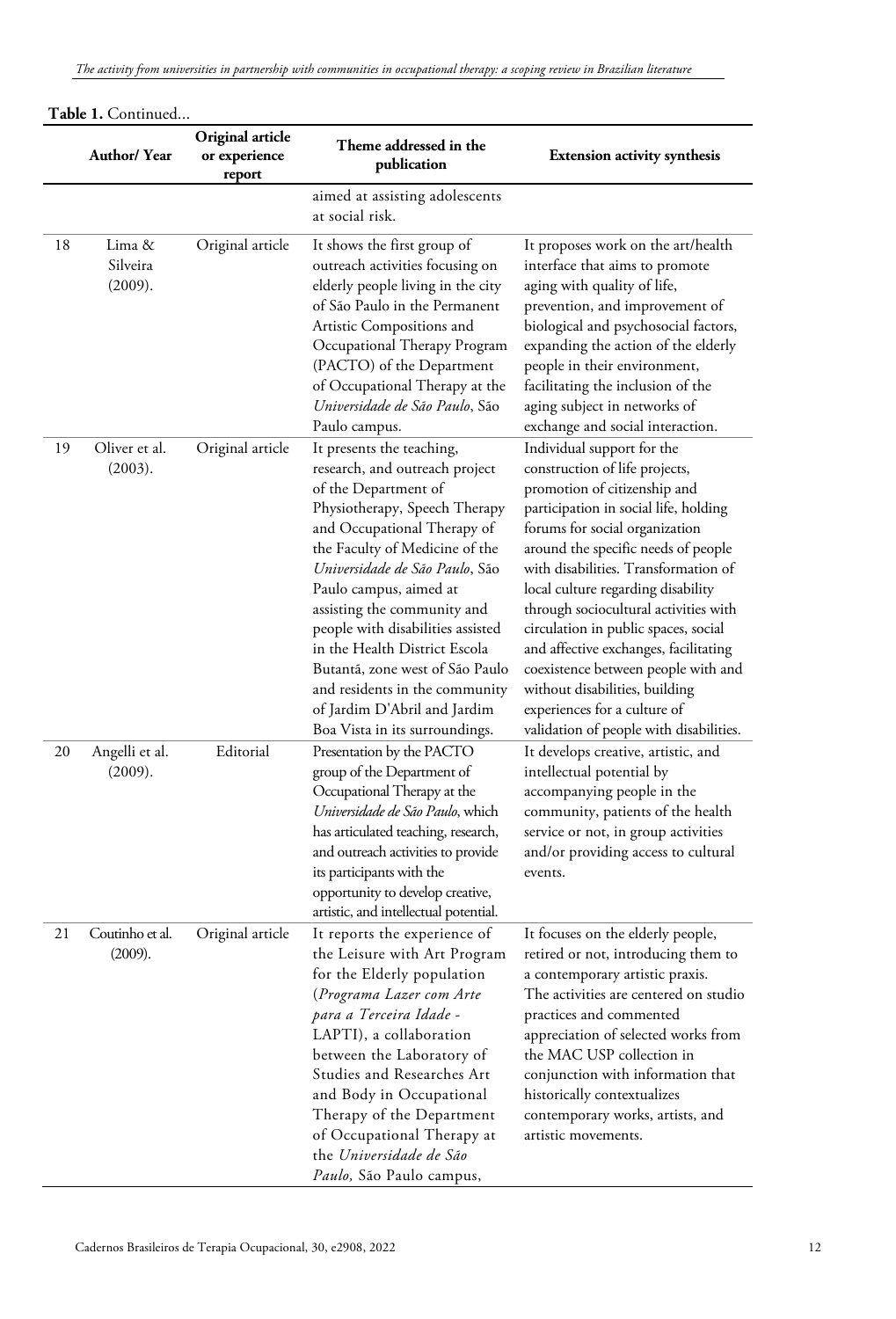|    | Author/Year                         | Original article<br>or experience<br>report | Theme addressed in the<br>publication                                                                                                                                                                                                                                                                                                                                                                                                   | <b>Extension activity synthesis</b>                                                                                                                                                                                                                                                                                                                                                                                                                                                                                                                                                                                                     |
|----|-------------------------------------|---------------------------------------------|-----------------------------------------------------------------------------------------------------------------------------------------------------------------------------------------------------------------------------------------------------------------------------------------------------------------------------------------------------------------------------------------------------------------------------------------|-----------------------------------------------------------------------------------------------------------------------------------------------------------------------------------------------------------------------------------------------------------------------------------------------------------------------------------------------------------------------------------------------------------------------------------------------------------------------------------------------------------------------------------------------------------------------------------------------------------------------------------------|
|    |                                     |                                             | and the Museum of<br>Contemporary Art at USP<br>(MAC USP) focusing on<br>some significant actions and<br>their consequences for the<br>construction of occupational<br>therapy practices in the<br>cultural area.                                                                                                                                                                                                                       |                                                                                                                                                                                                                                                                                                                                                                                                                                                                                                                                                                                                                                         |
| 22 | Gomes et al.<br>(2014).             | Original article                            | It shows the effects of the<br><b>Education for Rheumatic</b><br>Patient outreach program of the<br>Integrated Health Education<br>Department of the Universidade<br>Federal do Espírito Santo in a<br>Rheumatology Service of the<br>Cassiano Antônio de Moraes<br>University Hospital in Vitória,<br>Espirito Santo.                                                                                                                  | It provides patients with rheumatic<br>diseases, of both genders and<br>varying ages, with the development<br>of personal skills and possibilities<br>for coping with the disease through<br>a group approach.                                                                                                                                                                                                                                                                                                                                                                                                                          |
| 23 | Dutra et al.<br>(2018).             | Original article                            | Perception of students and<br>participants of three outreach<br>projects Educate to Recycle,<br>Advisory on Sustainable Events<br>and Sustainability and<br>Innovation, from the<br><b>Environmental Engineering</b><br>department of the Universidade<br>Federal do Triângulo Mineiro of<br>a socio-educational nature,<br>about sustainable practices<br>changing daily habits and<br>involvement in also sustainable<br>occupations. | The projects focus on the<br>development of sustainable<br>practices based on socio-educational<br>spaces. Specifically, the Educate to<br>Recycle project carries out<br>environmental education actions at<br>the university and educational<br>institutions in the city, aiming to<br>raise awareness and sensitize people<br>to the need to adopt sustainable<br>attitudes and habits. The<br>Sustainable Events Advisory Project<br>is dedicated to advising events held<br>at the university or linked to it. The<br>Sustainability and Innovation<br>project recycles used banners and<br>presents alternatives for their reuse. |
| 24 | Silva et al.<br>(2019).             | Experience report                           | It shows the proposal for<br>teaching, research, and outreach<br>activities in social occupational<br>therapy, articulated with the<br>METUIA Program, for<br>undergraduate and graduate<br>students at the Universidade<br>Federal de São Carlos (UFSCar).                                                                                                                                                                             | Dramatic, plastic, and recreational<br>activities workshops with young<br>people in social vulnerability in<br>public spaces of different natures,<br>such as state public schools, Youth<br>Centers, Community Centers,<br>whose objectives are parameterized<br>by the notions of citizenship,<br>rights/duties, and democratic<br>participation.                                                                                                                                                                                                                                                                                     |
| 25 | Francelino &<br>Bregalda<br>(2020). | Original article                            | It shows the contributions of<br>the "University Extension in<br>Occupational Poetry" project of<br>the Department of                                                                                                                                                                                                                                                                                                                   | It sought to provide opportunities<br>for occupational therapy course<br>students to exercise a sensitive<br>understanding of themselves and                                                                                                                                                                                                                                                                                                                                                                                                                                                                                            |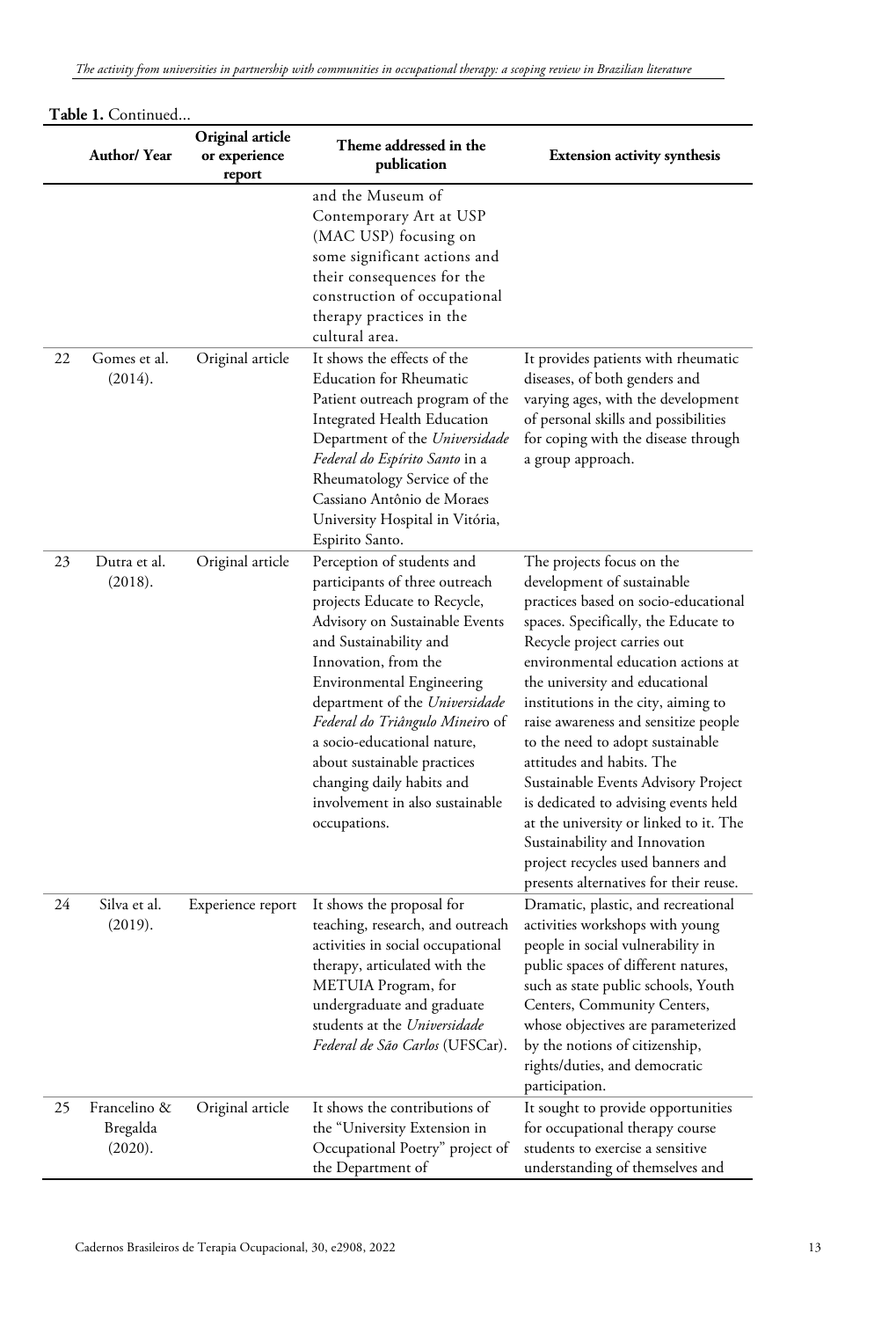|    | <b>Author/ Year</b>              | Original article<br>or experience<br>report | Theme addressed in the<br>publication                                                                                                                                                                                                                                                                                                            | <b>Extension activity synthesis</b>                                                                                                                                                                                                                                                                           |
|----|----------------------------------|---------------------------------------------|--------------------------------------------------------------------------------------------------------------------------------------------------------------------------------------------------------------------------------------------------------------------------------------------------------------------------------------------------|---------------------------------------------------------------------------------------------------------------------------------------------------------------------------------------------------------------------------------------------------------------------------------------------------------------|
|    |                                  |                                             | Occupational Therapy at the<br>Universidade Federal da<br>Paraíba, aimed at training<br>students in the occupational<br>therapy course of that<br>department.                                                                                                                                                                                    | the other, which could have an<br>impact on the formation and<br>production of more sensitive and<br>humanized professional practices,<br>through the use of art and poetry.                                                                                                                                  |
| 26 | Della<br>Barba et al.<br>(2017). | Experience report                           | Experiences of undergraduate<br>students in the outreach activity<br>"Training undergraduate<br>students in Occupational<br>Therapy and community health<br>agents to promote child<br>development surveillance actions<br>in primary health care" by the<br>Department of Occupational<br>Therapy of the Universidade<br>Federal de São Carlos. | Formation and training of<br>occupational therapy students,<br>community health agents, and<br>family members regarding child<br>development surveillance and<br>comprehensive child care actions in<br>primary health care.                                                                                  |
| 27 | Silva et al.<br>(2018b).         | Experience report                           | It reports the experience from a<br>compilation of outreach<br>university projects aimed at the<br>homeless population and focused<br>on the Specialized Reference<br>Center for Social Assistance for<br>Homeless Population in the city<br>of São Carlos.                                                                                      | Acting from art and culture to<br>promote creative strategies and offer<br>the homeless population spaces for<br>belonging, construction, and<br>strengthening of social support<br>networks and links to promote<br>actions, creations, and experiments.                                                     |
| 28 | Meneses et al.<br>(2016).        | Experience report                           | It reports the implementation<br>and development of the OT<br>Clicking university outreach<br>project of the Department of<br>Occupational Therapy at the<br>Universidade de Brasília,<br>Ceilândia campus, describing<br>its characteristics, objectives,<br>and academic and community<br>contributions.                                       | It aims to promote the social and<br>digital inclusion of elderly people<br>residing in the community or a<br>long-term institution, through<br>computer workshops, cognitive<br>stimulation workshops, leisure<br>workshops and manual activities,<br>informative lectures, and<br>socialization activities. |
| 29 | Silva et al.<br>(2015a).         | Experience report                           | It describes the role of<br>occupational therapists in the<br>Sweet Life outreach project<br>aimed at caring for overweight<br>and obese adults and elderly<br>people in the city of Natal.                                                                                                                                                      | It provides health education<br>through recreational, cognitive,<br>bodily, physical, and productive<br>therapeutic occupational activities.                                                                                                                                                                  |
| 30 | Macedo et al.<br>(2016).         | Original article                            | Through reports from students<br>of the occupational therapy<br>outreach project and the<br>Guarani Youth of Espírito<br>Santo: Cultural Dialogues and<br>Workshops, from the<br>Department of Occupational<br>Therapy of the Universidade                                                                                                       | Creation of interventions, focusing<br>on the problematization of identity<br>issues, socialization and interaction<br>between Guarani and Tupiniquim<br>youth from the villages of Aracruz<br>and other Guarani communities,<br>group activities, activity workshops,<br>community activities, and           |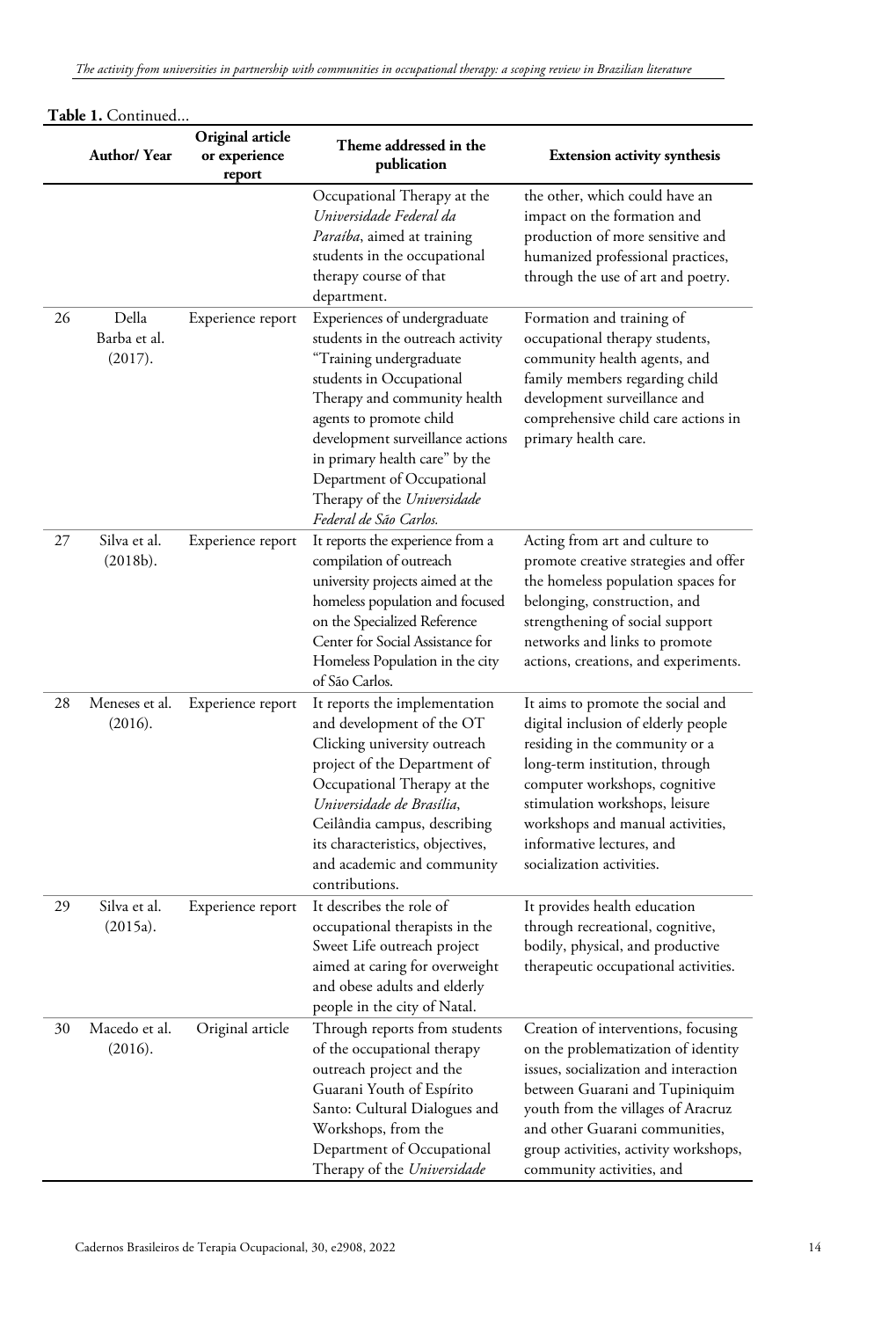|    | Author/Year                    | Original article<br>or experience<br>report | Theme addressed in the<br>publication                                                                                                                                                                                                                                                                                                                                                                                                                 | <b>Extension activity synthesis</b>                                                                                                                                                                                                                                                                                                                                                                                                                                                                                                                                                                                                                                                                          |
|----|--------------------------------|---------------------------------------------|-------------------------------------------------------------------------------------------------------------------------------------------------------------------------------------------------------------------------------------------------------------------------------------------------------------------------------------------------------------------------------------------------------------------------------------------------------|--------------------------------------------------------------------------------------------------------------------------------------------------------------------------------------------------------------------------------------------------------------------------------------------------------------------------------------------------------------------------------------------------------------------------------------------------------------------------------------------------------------------------------------------------------------------------------------------------------------------------------------------------------------------------------------------------------------|
|    |                                |                                             | Federal do Espirito Santo, the<br>theoretical-methodological<br>knowledge of occupational<br>therapy is articulated and<br>deepened with the Guarani<br>people, unveiling the issues of<br>ethnicity and culture, and their<br>relationship with the technical<br>actions of the occupational<br>therapist.                                                                                                                                           | individual follow-up with children<br>and young people. From the<br>insertion of occupational therapy<br>students in the Guarani Três<br>Palmeiras village, in the city of<br>Aracruz, located on the Espírito<br>Santo coast, 83 km away from the<br>capital, Vitória, instruments, and<br>resources are thought such as<br>theater, dance, drawing, games,<br>community meetings, collective<br>efforts for the physical organization<br>of the territorial space, as well as<br>multimedia resources and materials<br>produced by the Indians such as<br>documentaries, texts, and blogs.                                                                                                                 |
| 31 | Angeli &<br>Fonseca<br>(2015). | Original article                            | It shows part of the problems,<br>reflections, and potentials<br>experienced by the professor<br>and undergraduate students in<br>occupational therapy, in the<br>period 2010-2014 (interns,<br>volunteers, and scholarship<br>holders), in the construction of<br>the TOCCA Project -<br>Occupational Therapy, Body,<br>Culture and Arts - of the<br>Occupational Therapy course at<br>the Universidade Federal de<br>Santa Maria.                   | The project is part of the basic<br>protection network of the east side<br>of the city, interacting with the<br>Social Assistance Center and with<br>some institutions that make up the<br>social assistance network in this<br>region. In particular, it worked with<br>the association of residents of the<br>"Estação dos Ventos" subdivision and<br>with the Integral Protection Unit,<br>the social project of Casa Espírita<br><i>Fernando do O</i> . Part of the team's<br>actions also take place in the regular<br>monitoring of meetings of the<br>Municipal Council for Social<br>Assistance and, eventually, meetings<br>of the Municipal Council for the<br>Rights of Children and Adolescents. |
| 32 | Bardi et al.<br>(2016).        | Experience report                           | It reports the experience of the<br>METUIA program of the<br>Department of Occupational<br>Therapy of the F Universidade<br>Federal do Espírito Santo, which<br>illustrates, from the perspective<br>of social occupational therapy,<br>the cultural workshops and the<br>individual and territorial<br>monitoring undertaken over six<br>months, in the sociocultural<br>context of a peripheral<br>community in the municipality<br>of Vitória, ES. | Empower children and young people<br>in the Santos Reis neighborhood,<br>belonging to the São Pedro region,<br>Espirito Santo, towards the<br>appropriation of community space,<br>jointly building forms of autonomy<br>and social participation and<br>strengthening their desires and life<br>projects, following the culture local.<br>Carrying out intersectoral actions and<br>activities regarding health, education,<br>social assistance, sports, culture, and<br>leisure, promoting reflections on<br>differences and social problems in the                                                                                                                                                       |

# **Table 1.** Continued...

daily life of youth in this place.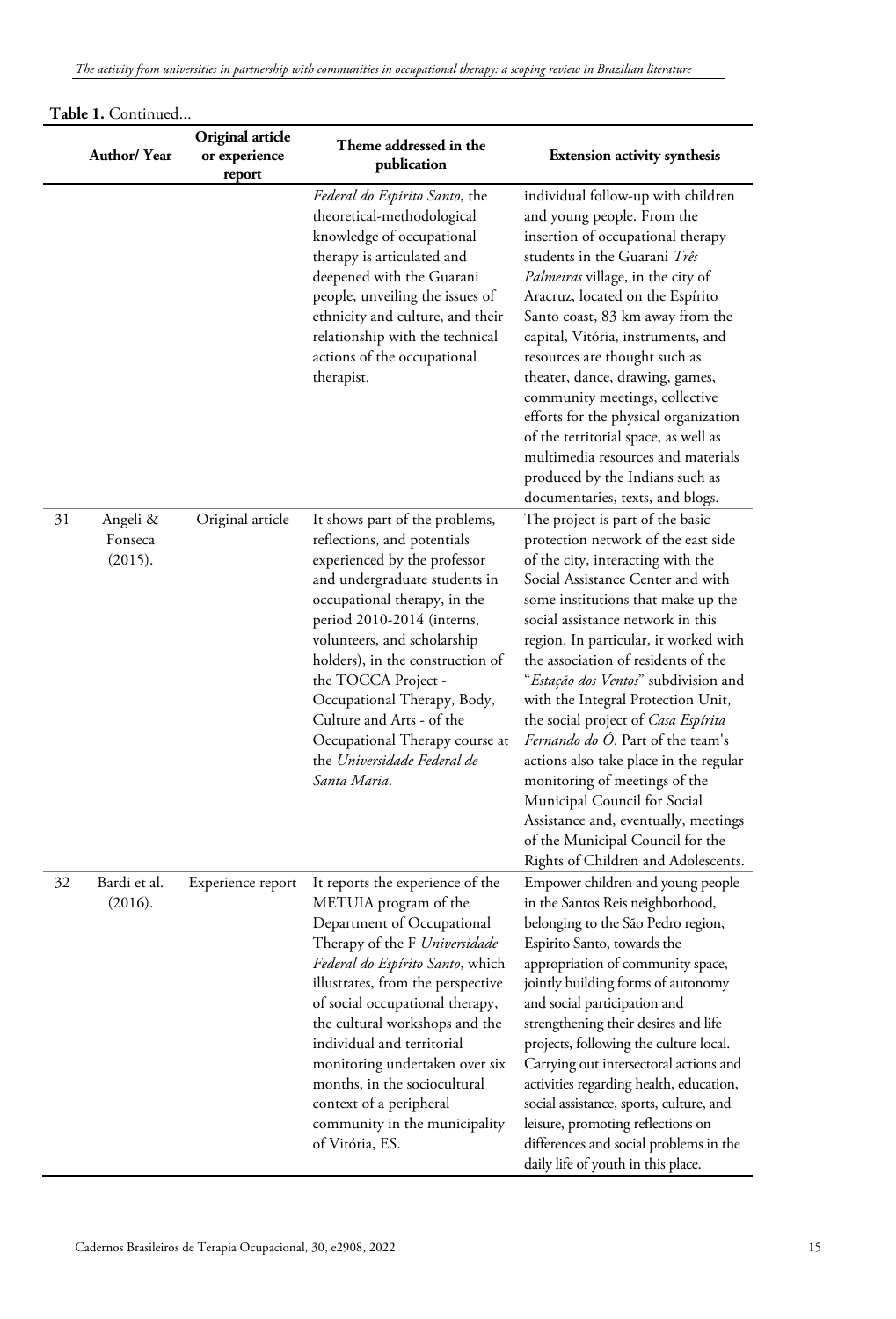|    | Author/Year                 | Original article<br>or experience<br>report | Theme addressed in the<br>publication                                                                                                                                                                                                                                                                                                     | <b>Extension activity synthesis</b>                                                                                                                                                                                                                                                                                                                                                                                                                                                                                                                                                                                                                                                                                                                                                                                                          |
|----|-----------------------------|---------------------------------------------|-------------------------------------------------------------------------------------------------------------------------------------------------------------------------------------------------------------------------------------------------------------------------------------------------------------------------------------------|----------------------------------------------------------------------------------------------------------------------------------------------------------------------------------------------------------------------------------------------------------------------------------------------------------------------------------------------------------------------------------------------------------------------------------------------------------------------------------------------------------------------------------------------------------------------------------------------------------------------------------------------------------------------------------------------------------------------------------------------------------------------------------------------------------------------------------------------|
| 33 | Luiz &<br>Macedo<br>(2013). | Original article                            | It describes the performance of the<br>outreach project "Swimming and<br>Aquatic Activities for Special<br>Populations" of the Department of<br>Occupational Therapy at the<br>Universidade Federal de São Carlos,<br>which aimed to provide<br>Occupational Therapy in the<br>aquatic environment for<br>populations with special needs. | Improvement in the quality of life of<br>children and their companions,<br>teenagers, and adults with special needs<br>in the city of São Carlos. The<br>Occupational Therapy service in the<br>aquatic environment was aimed at<br>increasing body awareness, motor,<br>sensory and cognitive development,<br>promoting self-esteem and personal<br>fulfillment, developing creativity,<br>affection, and socialization.                                                                                                                                                                                                                                                                                                                                                                                                                    |
| 34 | Joaquim et al.<br>(2014).   | Experience report                           | Presentation of the outreach<br>activity to the group of mothers<br>of premature babies<br>hospitalized in a Santa Casa de<br>Misericórdia in the interior of<br>the state of São Paulo conceived<br>and implemented by a professor<br>from the Department of<br>Occupational Therapy at the<br>Universidade Federal de São<br>Carlos.    | Promotion of support, information,<br>and guidance on care and interaction<br>of mothers with their hospitalized<br>babies through the proposition of<br>group activities by Occupational<br>Therapy.<br>The activities were designed to help<br>mothers cope with the situation<br>experienced in a healthier way and<br>closer to a recognized daily life. The<br>activities also focused on caring for<br>the children during and after hospital<br>discharge. The group constituted a<br>place where mothers could expose<br>themselves and share their anxieties,<br>fears, and sufferings, to minimize<br>these feelings, in addition to talking<br>and reflecting on how to reorganize<br>their daily lives, visualize support<br>networks, in the family or outside,<br>and recognize their autonomy and<br>potential for this care. |
| 35 | Oliveira et al.<br>(2003).  | Original article                            | It shows reflections and<br>experiences of treatment<br>resulting from the outreach<br>project Occupational Therapy<br>Intervention in Oncology of the<br>Department of Occupational<br>Therapy at the Universidade<br>Federal de São Carlos.                                                                                             | Occupational therapeutic<br>intervention with people<br>undergoing cancer treatment<br>considering the biological,<br>psychological, social, and cultural<br>aspects of each individual. To<br>provide students of the<br>Occupational Therapy course with<br>experience in the field of work of<br>the profession in oncology and with<br>the patients assisted, aiming beyond<br>clinical processes.                                                                                                                                                                                                                                                                                                                                                                                                                                       |
| 36 | Zanni<br>(2005).            | Original article                            | It describes the provision of<br>assistance from the outreach<br>project called The Intervention<br>of Occupational Therapy in                                                                                                                                                                                                            | Improvement in interpersonal<br>relationships and reduction of<br>aggressive behavior of a 17-year-old<br>teenager on the autistic spectrum                                                                                                                                                                                                                                                                                                                                                                                                                                                                                                                                                                                                                                                                                                  |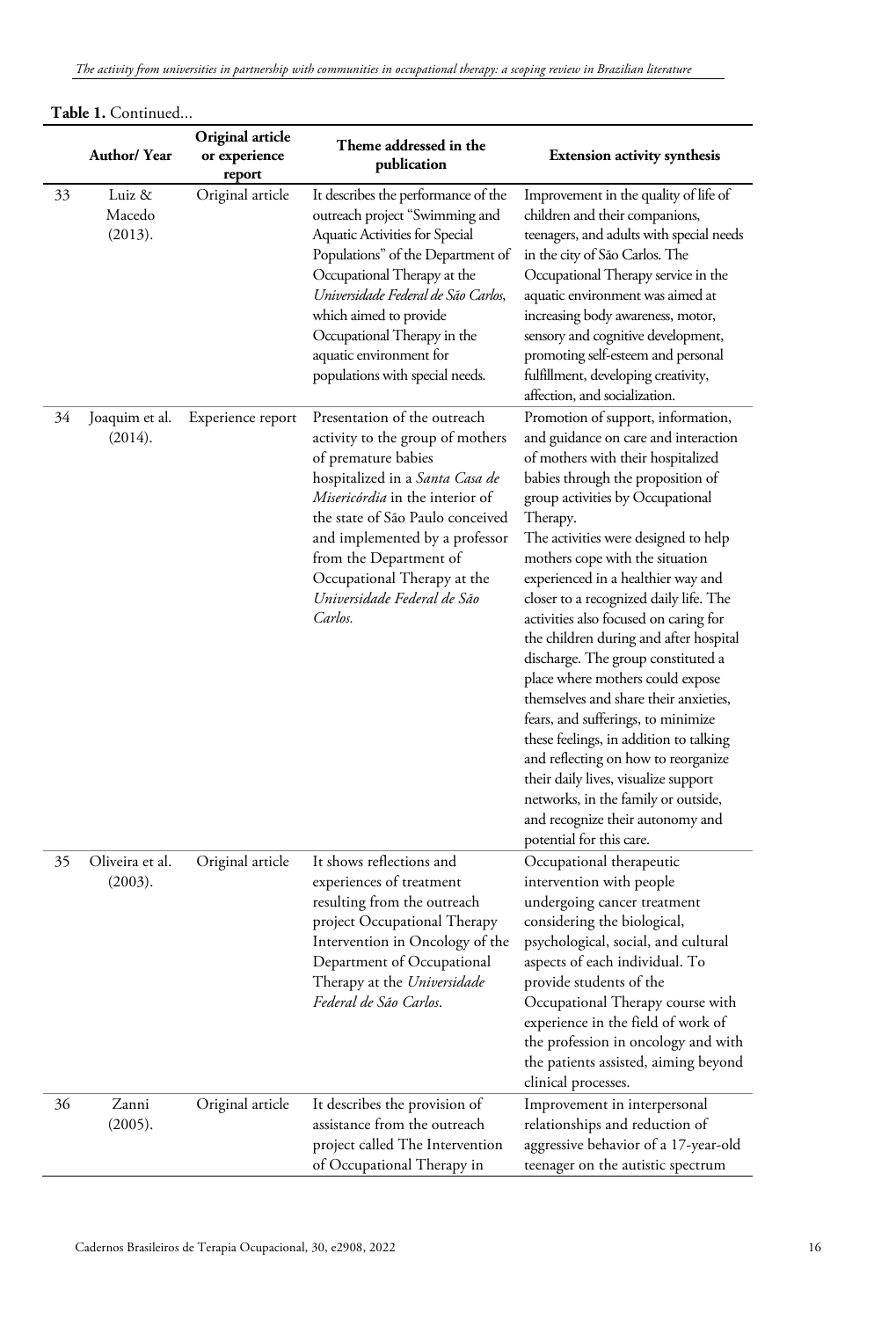|    | Author/ Year                | Original article<br>or experience<br>report | Theme addressed in the<br>publication                                                                                                                                                                                                                                                                                                                                                                    | <b>Extension activity synthesis</b>                                                                                                                                                                                                                                                                                                                                                                                                                                                                                                                                                                                                                                          |
|----|-----------------------------|---------------------------------------------|----------------------------------------------------------------------------------------------------------------------------------------------------------------------------------------------------------------------------------------------------------------------------------------------------------------------------------------------------------------------------------------------------------|------------------------------------------------------------------------------------------------------------------------------------------------------------------------------------------------------------------------------------------------------------------------------------------------------------------------------------------------------------------------------------------------------------------------------------------------------------------------------------------------------------------------------------------------------------------------------------------------------------------------------------------------------------------------------|
|    |                             |                                             | Water of the Department of<br>Occupational Therapy at the<br>Universidade Federal de São<br>Carlos, which provided<br>Occupational Therapy<br>assistance in the aquatic<br>environment for an adolescent<br>on the autistic spectrum.                                                                                                                                                                    | through occupational therapy in the<br>aquatic environment, in the city of<br>São Carlos.                                                                                                                                                                                                                                                                                                                                                                                                                                                                                                                                                                                    |
| 37 | Peruzzolo et al.<br>(2015). | Original article                            | It narrates the theoretical-<br>practical paths of the early<br>intervention process of a<br>premature baby, offered by the<br>outreach university program<br>"Early Detection and<br>Stimulation: an<br>Interdisciplinary Perspective"<br>linked to Occupational<br>Therapy and Speech-language<br>Therapy courses at a federal<br>university in a city in the<br>interior of Rio Rio Grande do<br>Sul. | Carrying out the baby's assessment,<br>collecting information from the<br>mother, and discussing the case in a<br>team. Elaboration and<br>implementation of occupational<br>therapeutic intervention based on<br>theoretical and practical<br>contributions related to clinical<br>concepts in early and psychomotor<br>stimulation. To favor the<br>construction of a body scheme and<br>the elaboration of a new body<br>image for the child who was born<br>prematurely, from the perspective<br>of the subjective construction of a<br>new place in the family's daily life.                                                                                            |
| 38 | Carrasco<br>(2005).         | Original article                            | It describes an intervention<br>proposed through an outreach<br>university project in a nursery<br>of a municipal daycare center in<br>a suburban neighborhood.                                                                                                                                                                                                                                          | Occupational therapy intervention<br>in the context of early childhood<br>education, specifically in a daycare<br>center for children between 0 to 2<br>years old and the educators. It<br>aimed at reflecting and<br>transforming the model of<br>understanding of childhood by the<br>institution and by the educators, as<br>well as the vision they had about<br>the role of the institution in the<br>child's life and how they could carry<br>out an active process of building<br>their work environment. The<br>proposed actions started from the<br>consideration that the child is an<br>active being and capable of making<br>choices in his development process. |
| 39 | Silva et al.<br>(2015b).    | Original article                            | It reports the experience of the<br>Talentos Juvenis do Gonzaga<br>extension project of the<br>Occupational Therapy<br>department at the Universidade<br>Federal de São Carlos, analyzing<br>the use of media and interactive                                                                                                                                                                            | Promotion of spaces for creation<br>and emancipation, promotion of art<br>and culture, development of activity<br>workshops with the creation and<br>use of a blog, among other media<br>resources, with adolescents and<br>young people in situations of social                                                                                                                                                                                                                                                                                                                                                                                                             |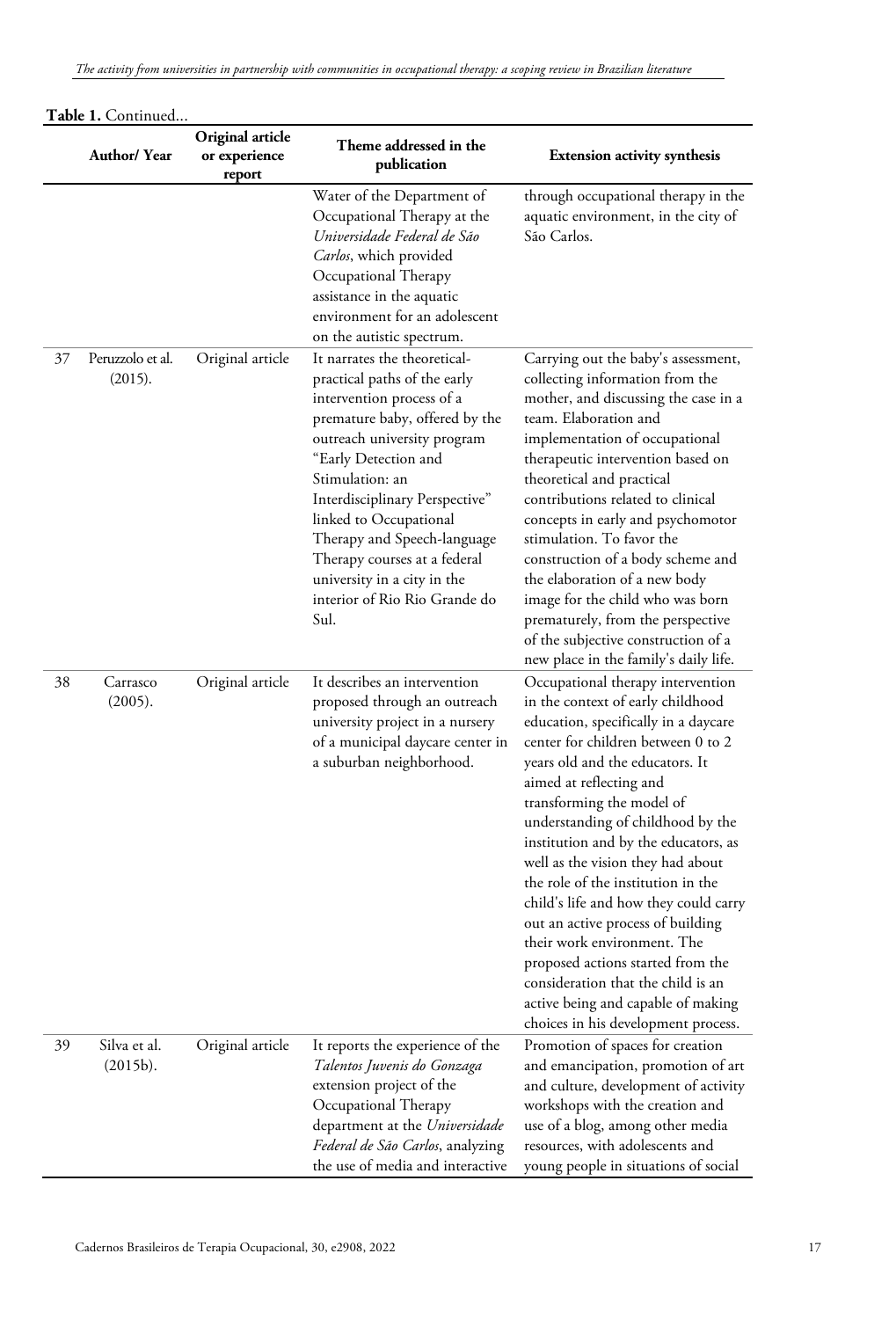|    | Author/Year                         | Original article<br>or experience<br>report | Theme addressed in the<br>publication                                                                                                                                                                                                                                                                                                                                                                                    | <b>Extension activity synthesis</b>                                                                                                                                                                                                                                                                                                                                                                                                                                           |
|----|-------------------------------------|---------------------------------------------|--------------------------------------------------------------------------------------------------------------------------------------------------------------------------------------------------------------------------------------------------------------------------------------------------------------------------------------------------------------------------------------------------------------------------|-------------------------------------------------------------------------------------------------------------------------------------------------------------------------------------------------------------------------------------------------------------------------------------------------------------------------------------------------------------------------------------------------------------------------------------------------------------------------------|
|    |                                     |                                             | resources for the empowerment<br>of subjects in situations of<br>vulnerability and expansion of<br>the possibilities of<br>communication and social<br>participation.                                                                                                                                                                                                                                                    | vulnerability who attend the Elaine<br>Viviane Youth Center.                                                                                                                                                                                                                                                                                                                                                                                                                  |
| 40 | Joaquim et al.<br>(2016).           | Experience report                           | It describes the teaching and<br>learning process of occupational<br>therapy students in an outreach<br>university project of the<br>Occupational Therapy department<br>at the Universidade Federal de São<br><i>Carlos</i> aimed at monitoring the<br>risk mother-infant dyad in a non-<br>intensive nursery in a city hospital<br>from the interior of the State of<br>São Paulo, at home after hospital<br>discharge. | Qualification of students to<br>understand risky births, the initial<br>mother-infant bonding in the<br>hospital environment, monitoring<br>child development and problem-<br>solving, in addition to<br>understanding themselves as<br>subjects of their education.                                                                                                                                                                                                          |
| 41 | Della Barba<br>& Minatel<br>(2013). | Experience report                           | It reports the experience of the<br>occupational therapist's<br>performance in the extension<br>project called "Collaborative<br>Consulting in School Inclusion of<br>Children with Developmental<br>Disorders Occupational Therapy<br>Performance Proposal", by the<br>Department of Occupational<br>Therapy at the Universidade<br>Federal de São Carlos.                                                              | Provision of collaborative<br>consultancy in two early childhood<br>education schools in the regular<br>education network located in small<br>towns in the region of the<br>municipality of São Carlos, support<br>and guidance on the possibilities of<br>school inclusion for children with<br>developmental disorders.                                                                                                                                                     |
| 42 | Almeida et al.<br>(2015).           | Experience report                           | To show and discuss the<br>conceptual and practical<br>references of the outreach<br>university project called The<br>Territory and its Protagonists:<br>New Perspectives for Childhood<br>and Youth, developed by the<br>Metuia Project nucleus of the<br>Occupational Therapy<br>Department of the Universidade<br>de São Paulo, São Paulo campus.                                                                     | Activities and situations in<br>occupational social therapy focusing on<br>youth, their families, and professionals<br>at the Social Assistance Reference<br>Center in the districts of Vila Sônia,<br>Butantá, Morumbi, Rio Pequeno, and<br>Raposo Tavares do Butantã. To enable<br>the collective construction of new<br>points of view about childhood and<br>youth and, in particular, about those<br>considered to be in a situation of<br>vulnerability or social risk. |
| 43 | Joaquim et al.<br>(2010).           | Experience report                           | To describe the implementation of<br>the outreach university project<br>Rescue of the Daily Life of Games<br>for Babies and Children in the<br>Pediatric Ward of the<br>Occupational Therapy department<br>at the Universidade Federal de São<br>Carlos.                                                                                                                                                                 | It provides the rescue of the routine of<br>playful activities during the<br>hospitalization period and that are<br>appropriate to the clinical condition<br>and age group of babies and children<br>hospitalized in a pediatric ward of a<br>hospital in the interior of São Paulo.                                                                                                                                                                                          |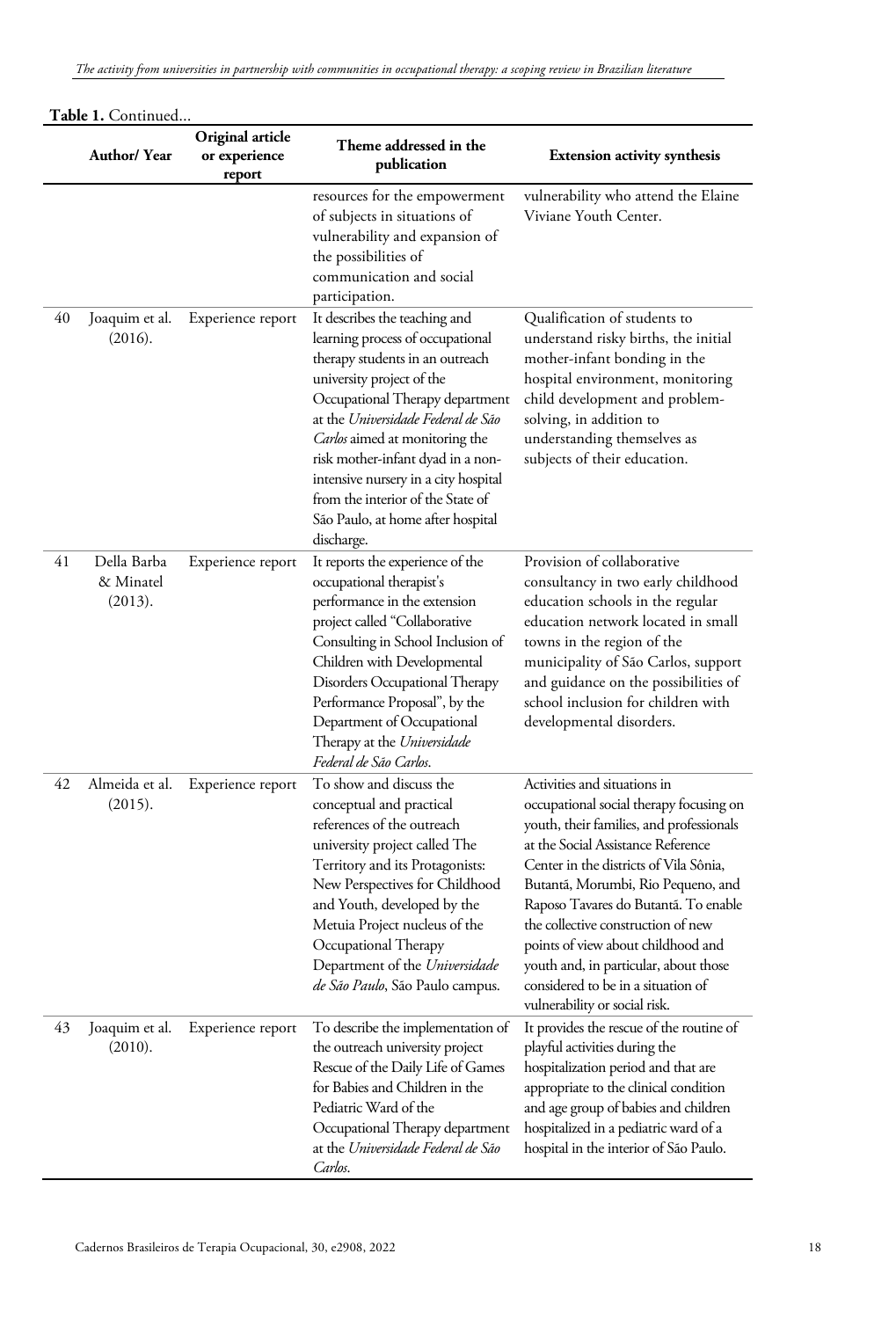We found actions with different execution times in the period of occurrence of the outreach university activities. Some projects have a duration of up to 6 months  $(n=4)$ , projects that lasted from 6 months to 1 year  $(n=11)$ , those that had the duration of their activities in a period of 1 to 5 years  $(n = 11)$ , and projects that report their existence for 5 or more years  $(n=14)$ , and 3 publications did not specify the duration of the activities.

The work team of the activities were occupational therapist professors  $(n=43)$ and professors from other areas (n=2) and composed of undergraduate students in occupational therapy (n=35), students from another undergraduate course (n=7), graduate students (n=4), occupational therapists from the place where the extension was performed (n=13), administrative technicians from UFSCar (n=2), psychologist  $(n=2)$ , musician  $(n=2)$ , physician  $(n=2)$ , art educators  $(n=2)$ , speech-language therapist  $(n=1)$ , nutritionist  $(n=1)$ , artist  $(n=1)$  and curator of art $(n=1)$ .

The places where the outreach activities took place were diverse and some activities took place in more than one place. They are the teaching, research and outreach laboratories  $(n=9)$ , spaces or services linked to social assistance services  $(n=9)$ , hospital  $(n=6)$ , health-school services  $(n=5)$ , schools  $(n=4)$ , social centers  $(n=4)$ , daycare centers  $(n=3)$ , swimming academy  $(n=2)$ , spaces provided by religious institutions  $(n=2)$ , Febem (current Home Institution, n=1), home  $(n=1)$ . In 4 publications, locations were not specified.

The target audience, participants, and/or protagonists of the outreach university activities were also varied and covered all life cycles or courses. In the figures below, we illustrate the characteristics, identifications, among other references to approach the participants of the activities, grouped by babies and children (Figure 2); adolescents and young people (Figure 3); adults and elderly population (Figure 4).



**Figure 2.** Characterization of babies and children.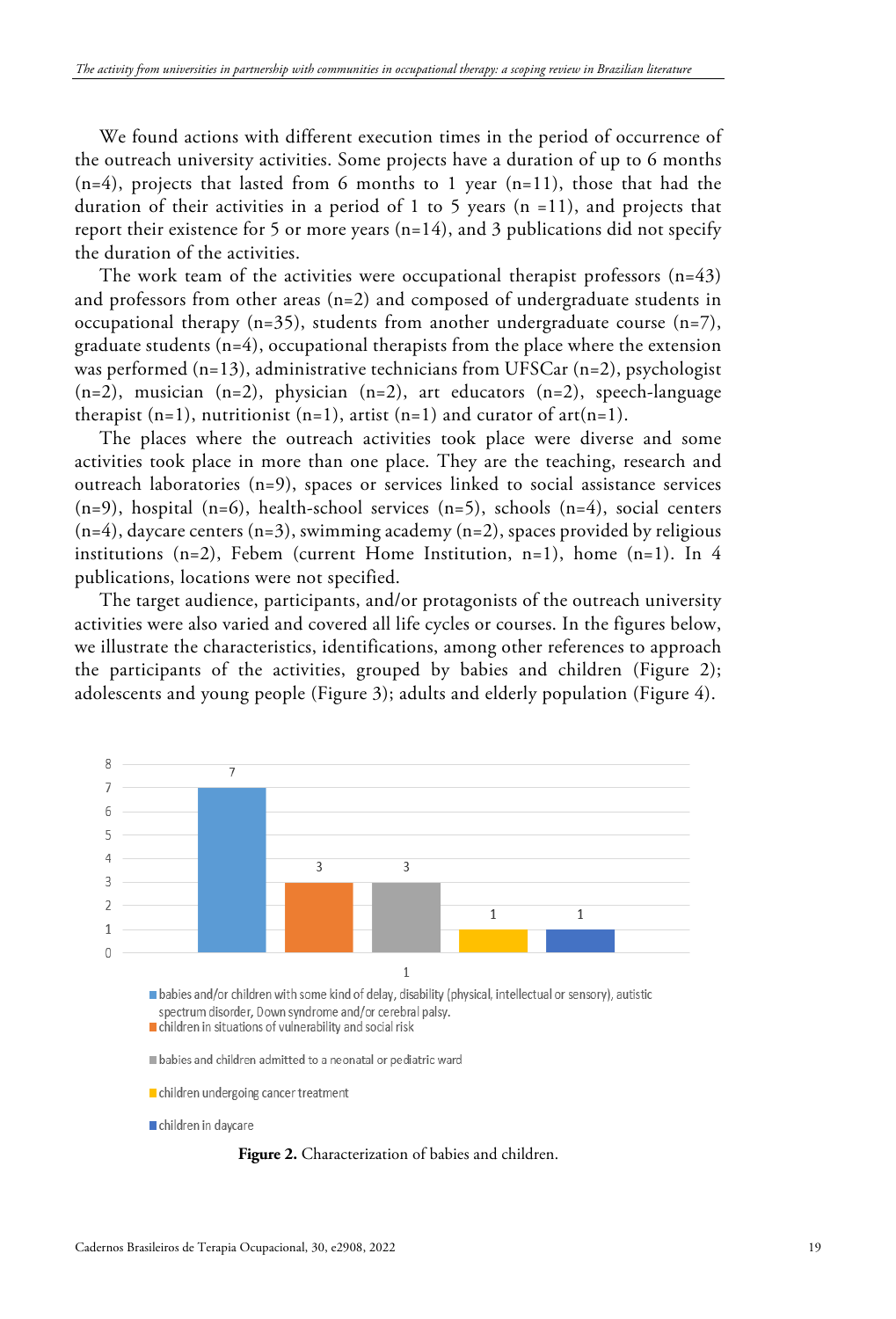

- In vulnerability and social risk
- Students or recent graduates in Occupational Therapy
- With intellectual disability, or autism spectrum disorder, or down syndrome, or cerebral palsy.
- Hospitalized in the pediatric ward
- In cancer treatment
- Undergraduate students in Environmental Engineering and Psychology
- In cancer treatment
- With hand trauma





ADULTS 25-50 YEARS ELDERLY OVER 50

**Figure 4.** Characterization of adults and elderly.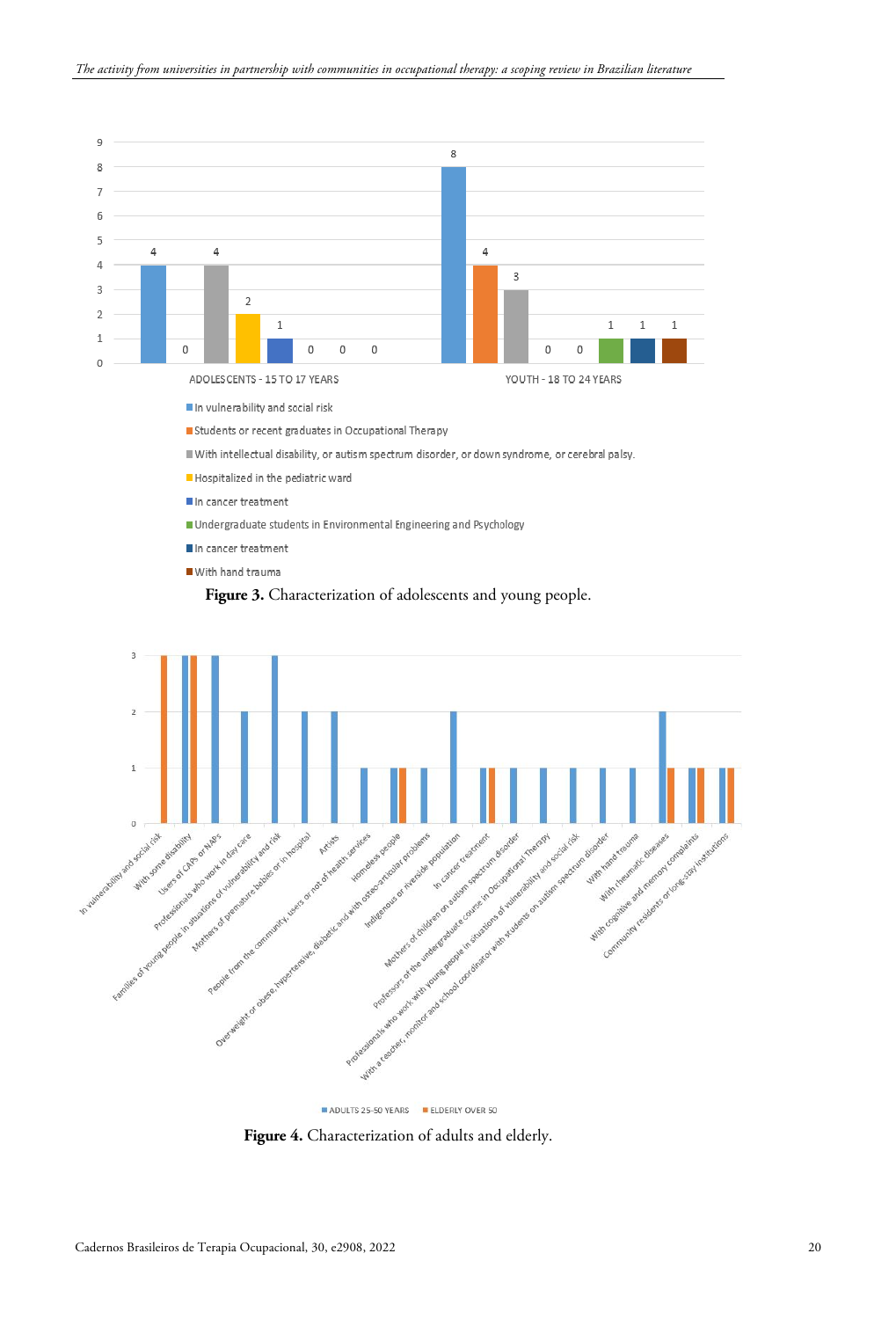Among the 43 publications of the sample, we found that, in some publications, there was a reflection and debate on themes such as the inseparability between outreach university, teaching, and research, the relationship between the university and society, the role of outreach activities in the process of teaching-learning and the impact of this on student and teacher training. Some publications contained more than one of these themes, which will be presented below grouped in their respective thematic categories.

## **Inseparability between Outreach University, Teaching, and Research**

Some publications reported that outreach university has been inseparable from teaching and research.

For Meneses et al. (2016), the outreach university project developed in social and digital inclusion of the elderly population has allowed an important articulation between teaching, research, and university extension with the participation of professors, scholarship students, and volunteers.

Several authors reported that their projects implemented in the context of occupational therapy in an interface with different areas or fields, such as rehabilitation with an emphasis on the territory of Oliver et al. (2003), on child and adolescent health by Galheigo & Angeli (2008), on art with health by Angelli et al. (2009), from the education of people with arthritis by Gomes et al. (2014), in the health of overweight and obese people by Silva et al. (2015a) or culture in the creative economy of Silva et al. (2018a), were conceived and implemented in the interconnection with teaching and research.

Della Barba et al. (2017) and Angeli & Fonseca (2015) point out that the construction of teaching, research, and outreach university projects in occupational therapy, simultaneously with the constitution of the undergraduate course, has been the reality of public university professors.

Della Barba et al. (2015), specifically on the Curriculum Integration Teaching, Research and Extension Activity (ACIEPE) implemented, explain that it is an educational, cultural, and scientific experience that involves teachers, technicians, and students to stimulate the relationship of different segments of society through the articulation of teaching, research, and outreach activities.

Macedo et al. (2016) report that outreach university projects are likely to unfold in a research field, developing studies that involve both the community to which outreach activities are offered and the faculty, students, and technicians involved in the process of practices. In this sense, Joaquim et al. (2016), aiming to enrich the teaching and research process with outreach university, defined as an investigative issue how to teach occupational therapy students to work with mothers in the context of their babies' hospitalization, based on the hypothesis that meaningful learning comes from articulation between the theoretical foundation provided by teaching, the practice experienced with the outreach activity and the reflection adjacent to the research.

Dutra et al. (2018) mention that the relationship between outreach university and teaching is linked both to the process of training people and the generation of knowledge, with the student as a protagonist in their training.

In this direction, Coutinho et al. (2009) indicate that, by outreach university, an advance is also created in academic discussions, systematization, and exchange of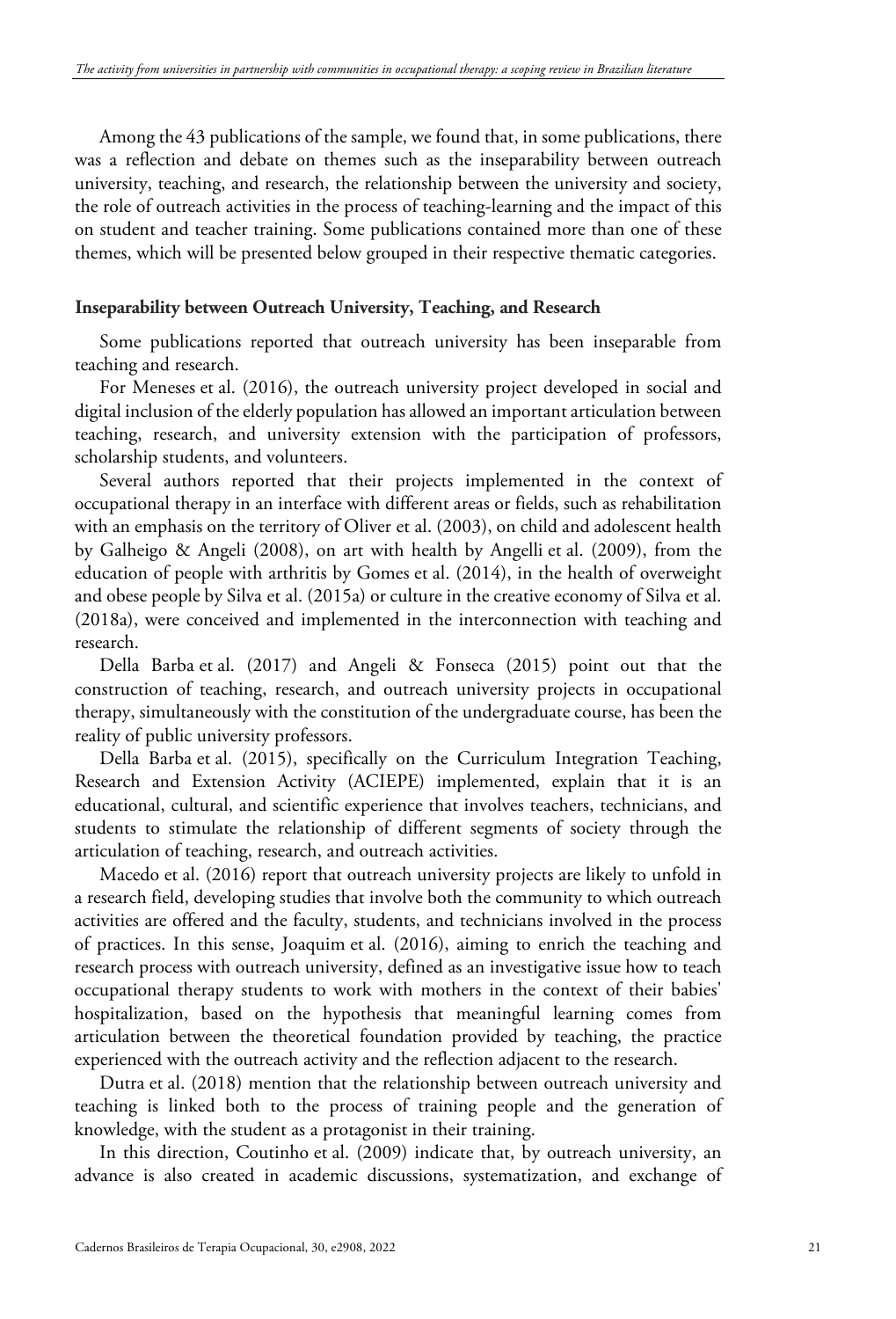experiences, leading to the construction of theoretical and methodological models that support the development of research in occupational therapy, according to the specificity of the area or field in focus.

Lima et al. (2016) report that, based on the outreach university experiences, researches are developed, such as the evaluation of the effectiveness of this activity with the participants.

# **The outreach university activity favoring the relationship between the University and the Community**

In some publications, the outreach activity was indicated as favoring the relationship between the university and the community, enabling the university to provide assistance and care for the real demands of different people, groups, and communities, fulfilling part of its social commitment.

This relationship was evidenced by Correia & Akerman (2015), who reported that outreach university is characterized as a communicative practice between the higher education institution and the social community context, through concrete and contextualized actions in a given social reality that generate a mutual and dialogic relationship between the actors that allows their engagement in the transformations of their social issues.

Examples of communicative practices between university and society are referred to in the outreach university proposals by Lima et al. (2016), who acted in the prevention and health promotion of musician workers; Alves et al. (2012) provided care to patients with a hand injury or trauma; Noordhoek et al. (2009), in the proposal for an orientation group for people with rheumatic diseases; or from Silva et al. (2018a, 2018b), who worked in the education and training of young cultural workers and people living on the streets with a focus on building and strengthening networks, participation, and citizenship, among others.

Macedo et al. (2016), in the implementation of the proposed outreach activity, started from the understanding that it can – and should – apply beyond the welfare character, playing a fundamental role in communication between university and society. In this direction, Bardi et al. (2016) report that the cultural workshops proposed for young people living in a peripheral community were perceived as being of interest to the community since public services of this type were non-existent. Silva et al. (2019) report on transformations in the use of public space in a square by young people from a neighborhood on the outskirts and in social vulnerability after their approach and connection with the project team and a proposal to carry it out with the local community.

Macedo et al. (2016), with the outreach university activity with the Guarani people, by unveiling issues of ethnicity and interculturality, enabled greater interaction between the indigenous community and the university and specifically review the technical actions of the occupational therapist with this group.

Della Barba et al. (2015), in an outreach university activity aimed at the continuing education of educators in daycare centers in the municipal network on the promotion of child development, highlighted the importance of bringing the university closer to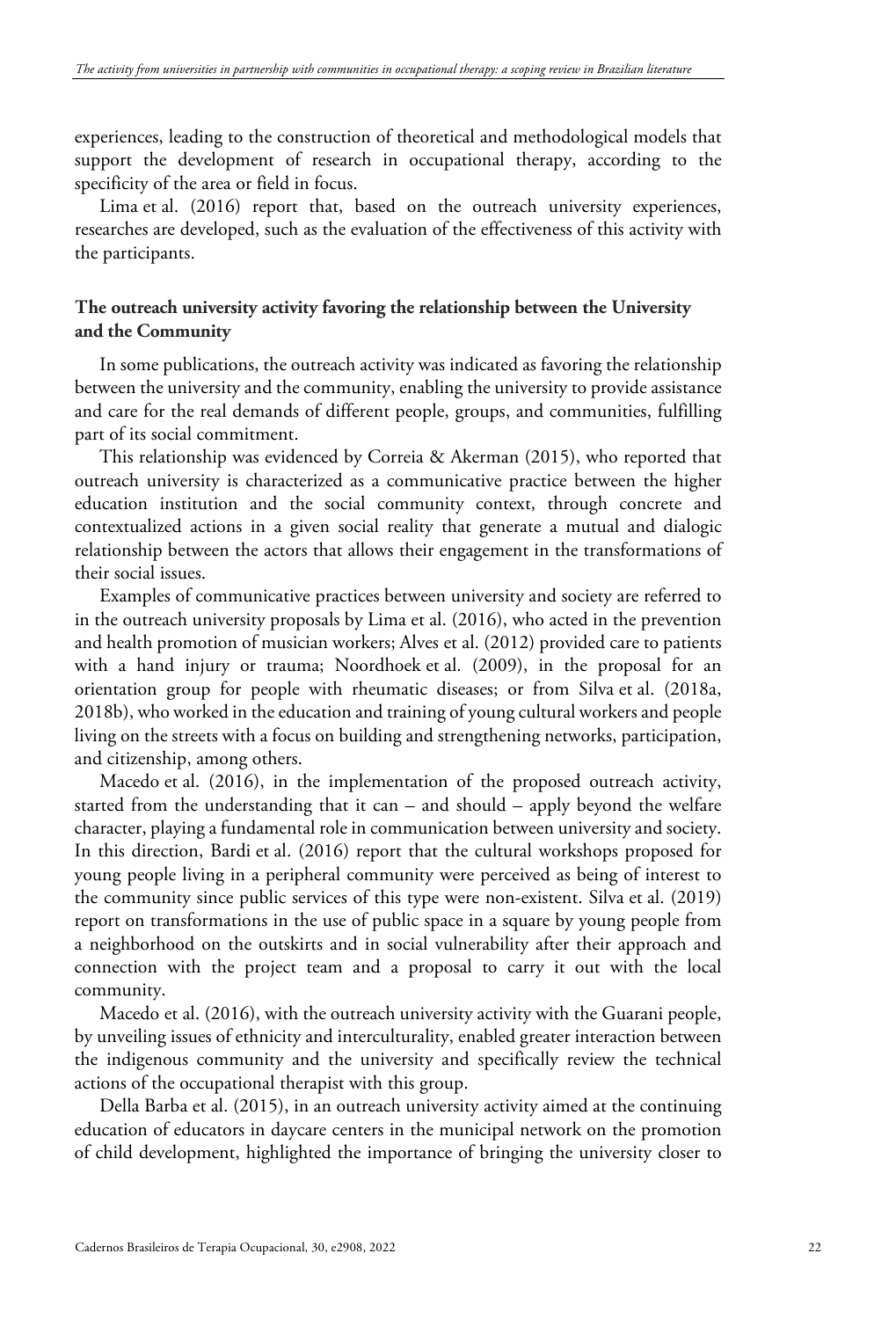the community through the implementation of actions that empower the subjects involved in the school contexts and family.

Francelino & Bregalda (2020), in the project dedicated to training occupational therapy students for humanized and sensitive care, identified outreach university as a possible strategy for social transformation, in which the student who is part of the project is an agent of transformation.

In this sense, Coutinho et al. (2009) point out that actions arising from the outreach university activity favor the creation and implementation of public policies that include the occupational therapist in their different ways of acting.

#### **The outreach university favoring the teaching-learning process**

Some publications reported that the outreach university activity favored both the theoretical and practical teaching-learning process, being referred to as a powerful space for reflective learning, based on issues of the reality of the other and that instigates the questioning of the ways of thinking and doing of the people involved.

Sato et al. (2014) pointed out that the outreach activity consisted of a teaching strategy for a practical subject on geriatrics and gerontology in an undergraduate course in occupational therapy. For Della Barba et al. (2017), the outreach university activity promoted the diversification of teaching-learning scenarios.

Gomes et al. (2014) reported that the outreach university encouraged students to participate in an experiential teaching-learning process, which related theory with practice and emphasized the importance of a pedagogical, humanistic training based on a social and preventive vision so that the professional being trained can interact with the community and provide an effective contribution.

In this sense, Silva et al. (2015b) report that the outreach university project enabled students to have a class in a real field, unveiling and articulating knowledge from the classroom to the practical terrain of the individual. For Silva et al. (2018b), the training of students through outreach activity sensitized them to social demands, fostering a critical view, so as not to guide their actions towards the reproduction of the status quo.

Joaquim et al. (2016) point out that the outreach university project students experienced recognizing themselves as health professionals, whose actions have consequences both on the other, the target subject of the intervention, as well as on themselves, as the action of the other has an impact on us and mobilizes us to seek changes in our performance.

Joaquim et al. (2010) mention that, because the activity involves theoretical foundations to be acquired through readings and discussions of texts and carrying out a practical action, there was the possibility of reflecting on theoretical knowledge through lived practice, confronting theories with demands from the real world, experience, being able to reorient their practice in a perspective of care that respects the diversity and singularities within it.

Dutra et al. (2018) reported that students participating in outreach projects had the opportunity to deepen theoretical knowledge from experience in a real context of practice and, in addition to theoretical and practical learning acquired in an outreach university project, there was the opportunity to know and relating to people from different areas, based on interdisciplinary practice.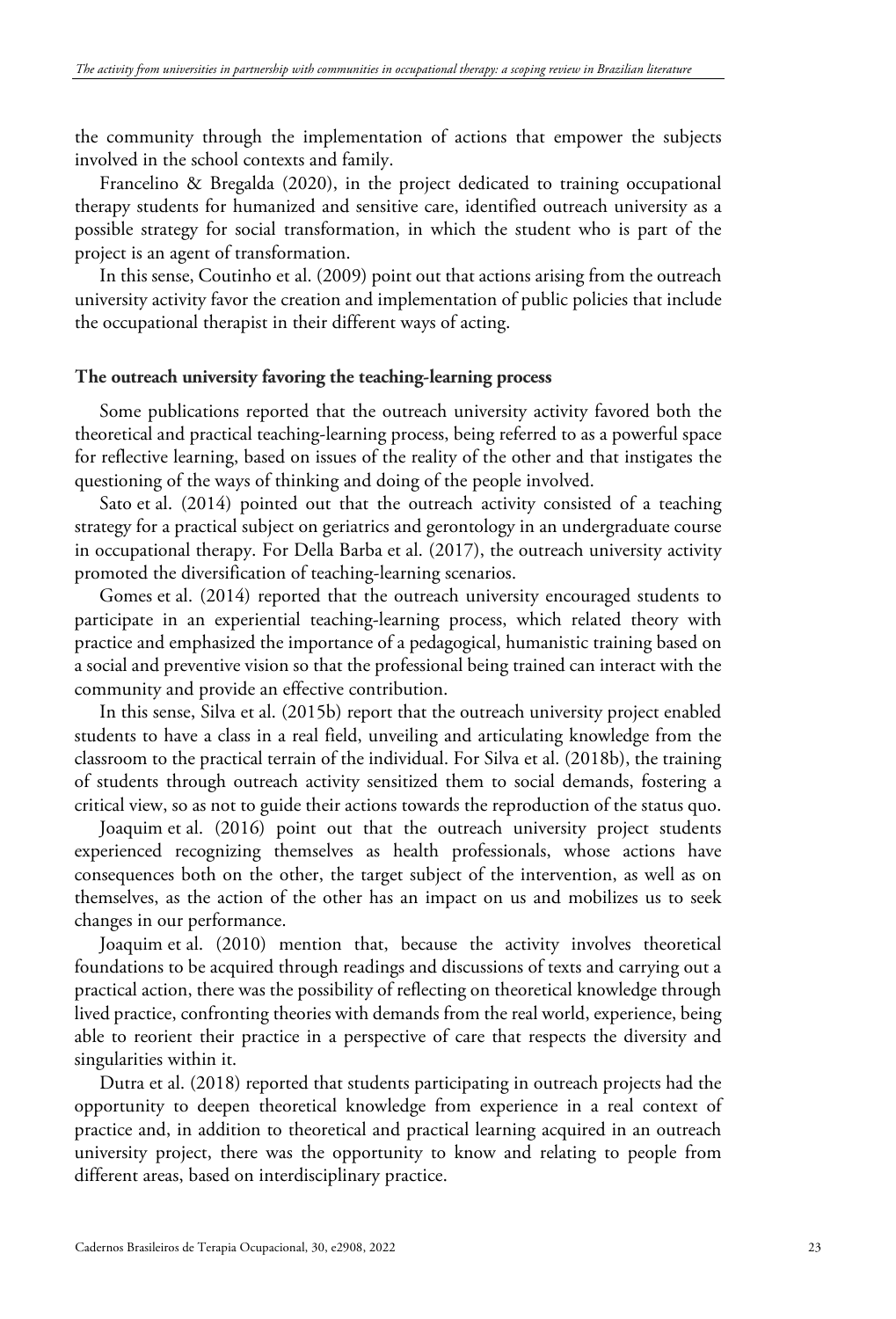Together, outreach university was also mentioned by Meneses et al. (2016), Galheigo & Angeli (2008), Coutinho et al. (2009), and Francelino & Bregalda (2020) as the possibility of creating and/or qualifying internship fields, which consequently enables the provision of a service that is either non-existent before or expanding the possibilities of care, including specialized care and resources offered by the network of assistance from the municipalities involved.

## **Impact on student education**

Some publications showed a positive impact of outreach university on student training, and the contribution of this was in the sense of enabling the exercise of relating to people, groups and communities participating or protagonists of interventions and propositions and/or with other professionals, to put into practice the theory seen in the classroom and the development of a critical and sensitive view.

Della Barba et al. (2015) found the possibility of preparing future professionals to work in different teams and new territories for occupational therapy, as well as the construction of new models of care.

Joaquim et al. (2016, p. 398) report that, as for the graduation in occupational therapy, as it lasts for a few years and the professional activity remains for decades, it is essential that the training of a professional focuses on "learning to know, the learning to do, learning to live together and learning to be, ensuring comprehensive health care with quality, efficiency, and resoluteness".

For Silva et al. (2015b), experiences in outreach university practice enabled students to build a professional posture, contact with specific views of other areas of health, learn to learn and discuss health promotion and the "empowerment" of individuals as promoters of their health, enabling training centered on health and not on disease.

Dutra et al. (2018) reported that participation in projects of a socio-educational nature and sustainable practices helped to train students as multipliers in the process of raising awareness in the local community regarding their co-responsible role in environmental protection actions. The students who participated in the Dutra et al. (2018) indicated that the outreach university allowed the formation of a critical citizen professional, capable of working in an interdisciplinary way, with participation in the project being important for both professional and personal growth.

Francelino & Bregalda (2020) recognize that the outreach university project provided students with an improvement in sensitivity, a leading role in the training process, and recognition of their role as an agent of social transformation.

Outreach university activities are also recognized as spaces for teacher training, teachers recognize that the professional trajectory in which the extension is present subsidized their training, for their skills as a teacher and researcher.

Oliveira et al. (2003) report that the outreach university activity brought benefits both for the people assisted and for the professional growth of the students who made up the work team when they experienced a field of work considered new for the time and with specific demands from the oncology clientele.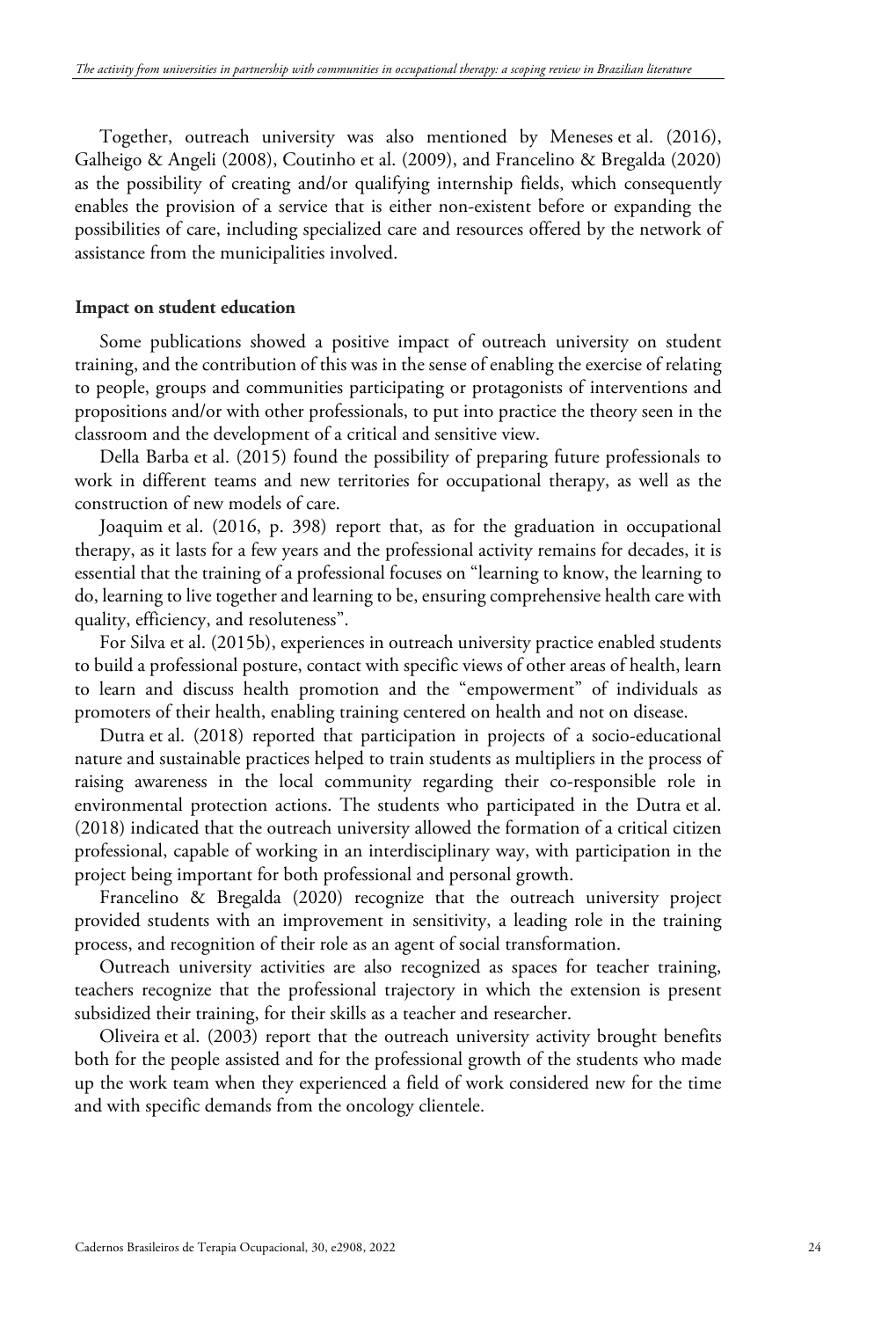# **Discussion**

The publications dealt with activity, project, and/or outreach programs, with varied objectives, participants, places, and actions promoted by occupational therapy. No other review on occupational therapy and outreach university activity was found so that these results could be discussed.

However, some studies presented recurring themes that led to the creation of thematic categories on the inseparability of teaching and research, the university's relationship with the community, the teaching-learning process, and student education, open to discussion with the existing literature.

Regarding inseparability, the outreach university was not designed and carried out under this principle, and its first legal reference in Brazil occurred by Decree number 19,851 which stated that the objective was to raise the level of the general culture of the people through courses, conferences and practical demonstrations, resulted in activities that benefited only the class that already had access to higher education (Brasil, 1931). In 1961, even with the enactment of Law number 4,024, the outreach university practice continued, aimed at those who had completed the high school cycle (term used at the time) or who had graduated, being able to carry out training courses, specialization, and/or professional improvement (Brasil, 1961).

However, from 1960 to 1964, there is a record of the beginning of the occurrence of outreach university activities unrelated to the University and promoted by the National Union of Students (UNE), which defended the role of the student in the social reality of communities and the exchange of experiences between participants. However, this type of outreach activity was prevented during the military regime under the belief that it did not include a student activity in line with the ideal of "development and security" of the period. In addition, the government at the time put into practice two projects: one called the Rural University Center for Community Training and Action Program (*Programa Centro Rural Universitário de Treinamento e Ação Comunitária* - CRUTAC) and the other *Rondon* Project instituted at national level by Decree-Law 67,505 (Leite & Nunes, 2009).

In 1968, Law number 5.540/68 was enacted, the Basic Law of University Reform, which recognizes the inseparability between teaching and research, despite still having the guiding influences of the beginning of the century that determine the conduct of courses (European origin) and the provision of services (American strand).

According to Nogueira (2001), outreach university as a promotion of courses or provision of services becomes restricted to a level that prevents it from reaching its academic dimension. Hardly, in these activities carried out in isolation, there is articulation with other academic activities – teaching and research. Furthermore, when carried out without institutional planning, they often assist a single clientele from the social strata who can pay for these services and who, in general, already have access to higher education.

It was only in 1975 that outreach university activities began to receive a new conceptual model from the elaboration, by the Ministry of Education and Culture, of the University Extension Work Plan, which advocated extension as a way for the Higher Education Institution to extend its service to organizations, other institutions, and populations in general, making teaching and research accessible to them.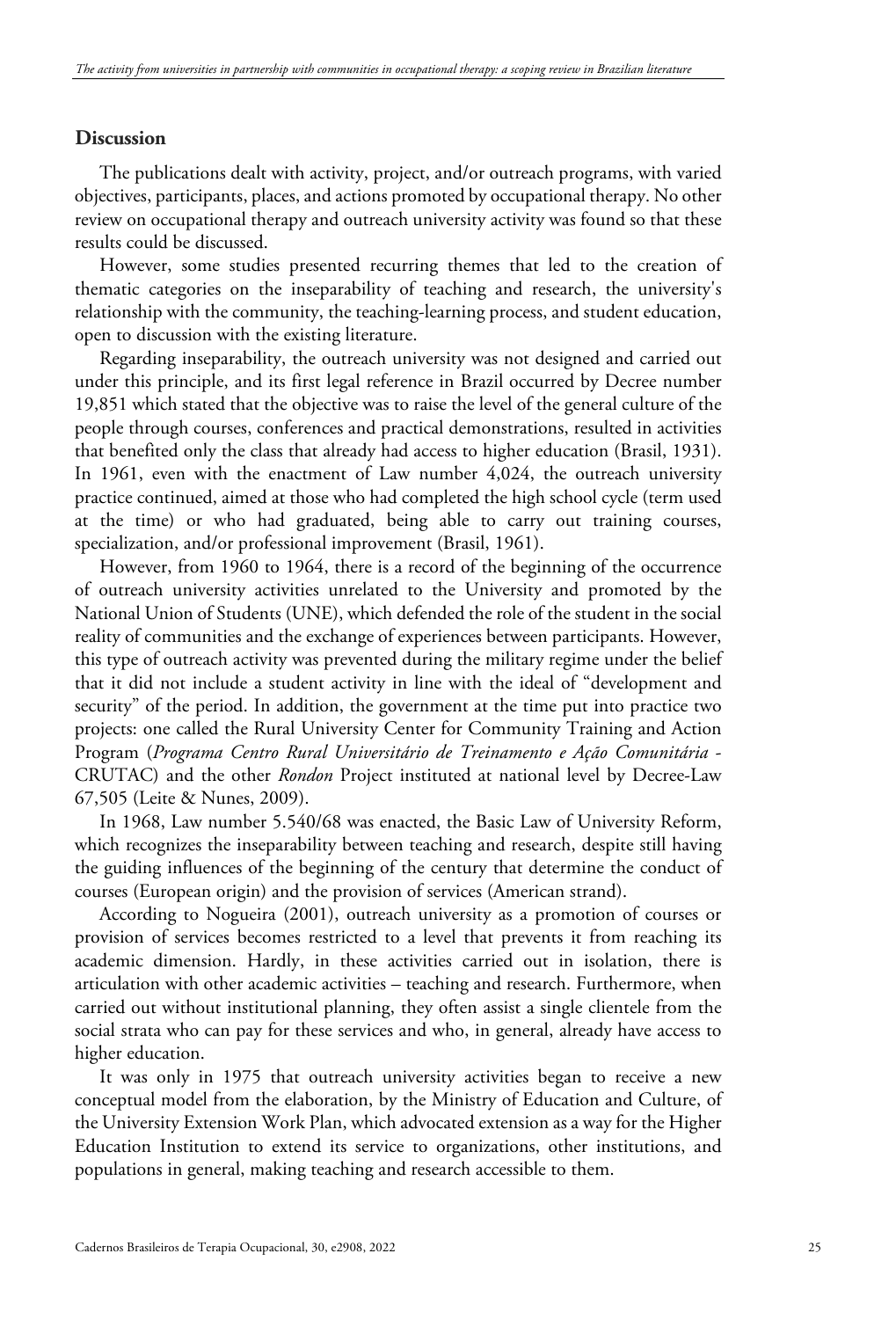In this new conception, an outreach university is no longer a tool that assists only a portion of society and starts to provide an exchange between academic knowledge and popular knowledge. In addition, it also includes teaching participation that was previously denied (Nogueira, 2001).

Resolution 7, of December 18, 2018, is the most current Brazilian legislation that establishes the guidelines for outreach in Brazilian higher education. In Article 3, outreach university is considered as an "activity that integrates the curriculum and the organization of research, constituting an interdisciplinary, political, educational, cultural, scientific, technological process, which promotes transformative interaction between higher education institutions and other sectors of society" (Brasil, 2018).

Thus, the different extension proposals must be considered inseparably with teaching and research, combined with community participation and necessarily transformative, generating debates and collectively producing knowledge for all those involved.

Pivetta et al. (2010) point out that the principle of inseparability between teaching, research, and outreach university reflects a concept of quality of academic performance capable of favoring critical self-reflection, theoretical-practical emancipation, and the meaning of social responsibility provided by the approximation between the university and the community.

Teaching, research, and outreach university, as complementary and interdependent activities, need to have equivalent values in the university system, at the risk of developing split and reductionist knowledge. The quality and success of professionals trained by universities most depend on the level of interaction and articulation between the three pillars of knowledge (teaching-research-extension) (Fórum de Pró-Reitores de Extensão das Universidades Públicas Brasileiras, 2006).

However, with the new guidelines that govern the outreach university (Brasil, 2018), the requirement is for articulation and not indissociability, which promotes openings for other ways of conceiving activities. Therefore, the use of the term articulation does not represent an obligation and expands the discursive dispute about the meanings and uses of extension.

Regarding the university's relationship with the community, in continuity with the changes mentioned above, in November 1987, the National Forum of Pro-Rectors of Extension of Brazilian Universities (*Fórum Nacional de Pró-Reitores de Extensão das Universidades Brasileiras)* was created. Since then, it has sought to promote progress in reflection and understanding about university outreach university. The concept promoted by this forum is based on the concept that the university should participate and/or promote actions aimed at overcoming the conditions of inequality and exclusion existing in Brazil. In this sense, outreach university assumes the role of promoter of the relationship between the University and sectors of society (Fórum de Pró-Reitores de Extensão das Universidades Públicas Brasileiras, 2012).

For Nunes & Silva (2011), outreach university works as a two-way street, enabling the community that receives the services provided by the university to learn and the university to learn from the popular knowledge of this community. Thus, there is an exchange of knowledge, each with its particularities, but without ignoring any.

Pivetta et al. (2010) report that outreach university practices also result in the production of new health care technologies and other areas, as well as a reflective, ethical,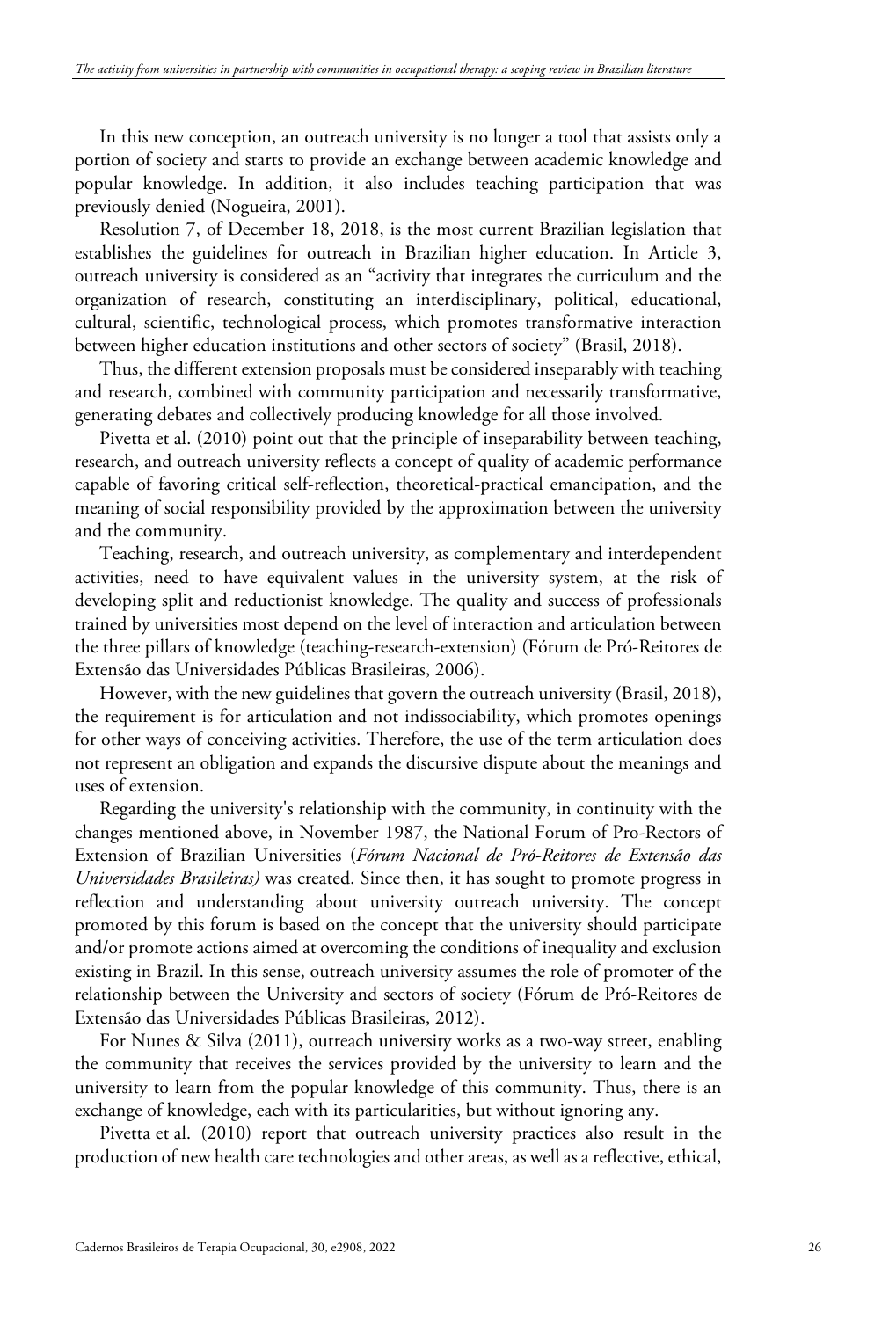dynamic teaching-learning process and in interaction with the micro and macro-social reality.

In this direction, the teaching-learning process provided by the outreach activity occurs through knowledge that is built in a dialogued way between professors, students, and the applicability of theories and assumptions.

According to Oka (2014), the construction of knowledge in the outreach project has the characteristic of being dialogued all the time, as it is considered how the content is transmitted, placing the learner in the process, that is, the construction of knowledge happens with the graduating and not for the graduating. Through conversations and discussions, problems are detected and means can be found to intervene in that situation, anchored in the knowledge acquired through reading, sharing, and reconstruction of the world, impregnating the theoretical content acquired during graduation with meaning.

Thus, the outreach university activity promotes knowledge and this happens through the mechanism of experience. That is when students put into practice the theory received in the classroom when they improve their communication and expression skills, and, mainly, when they develop skills for decision making in face of various aspects of the future field of action (Lima et al., 2017).

In addition, Nogueira (2001) states that outreach university provides subsidies for the improvement of the student's curriculum and the creation of new courses and internship fields.

Therefore, the outreach activity constitutes a positive pedagogical tool for student education.

Figueiredo et al. (2020), Paterra & Figueiredo (2018), and Paterra et al. (2015), in research on the outreach university activities developed and implemented by the professors of the Department of Occupational Therapy at UFSCar, obtained among the results that the outreach activity allows students to come into contact with the different demands of different people, groups and communities and multiple contexts. In addition, they know, test, build tools, protocols and make resources in an attempt to meet these demands. From the participation of students in outreach activities, questions have been raised that lead to investigative thinking, culminating in the production of the Final Papers and Scientific Initiations arising from these experiences.

For the student, there is not only one outreach university project, but several that can participate according to their interests and availability of time. Oka (2014) argues that everyone has their reasons for participating in the activities: be it the exchange of experiences, changing their world and offering their contribution to modify and improve the world of the other, grow as a person, as a professional, develop skills to teamwork, promote health and disease prevention. The outreach activities provide the integration between popular knowledge and scientific knowledge, which makes it possible to assume future professional performance.

Finally, Paterra & Figueiredo et al. (2018) report that students of the Occupational Therapy course at UFSCar annually have the opportunity to carry out outreach university activities of different types and with different objectives. From 2000 to 2017, 409 outreach activities were offered, of which 354 were of the assistance type and directed to the community, 52 academic events such as study weeks, seminars, symposiums, courses, among others, 7 Integration Curriculum Activities Teaching,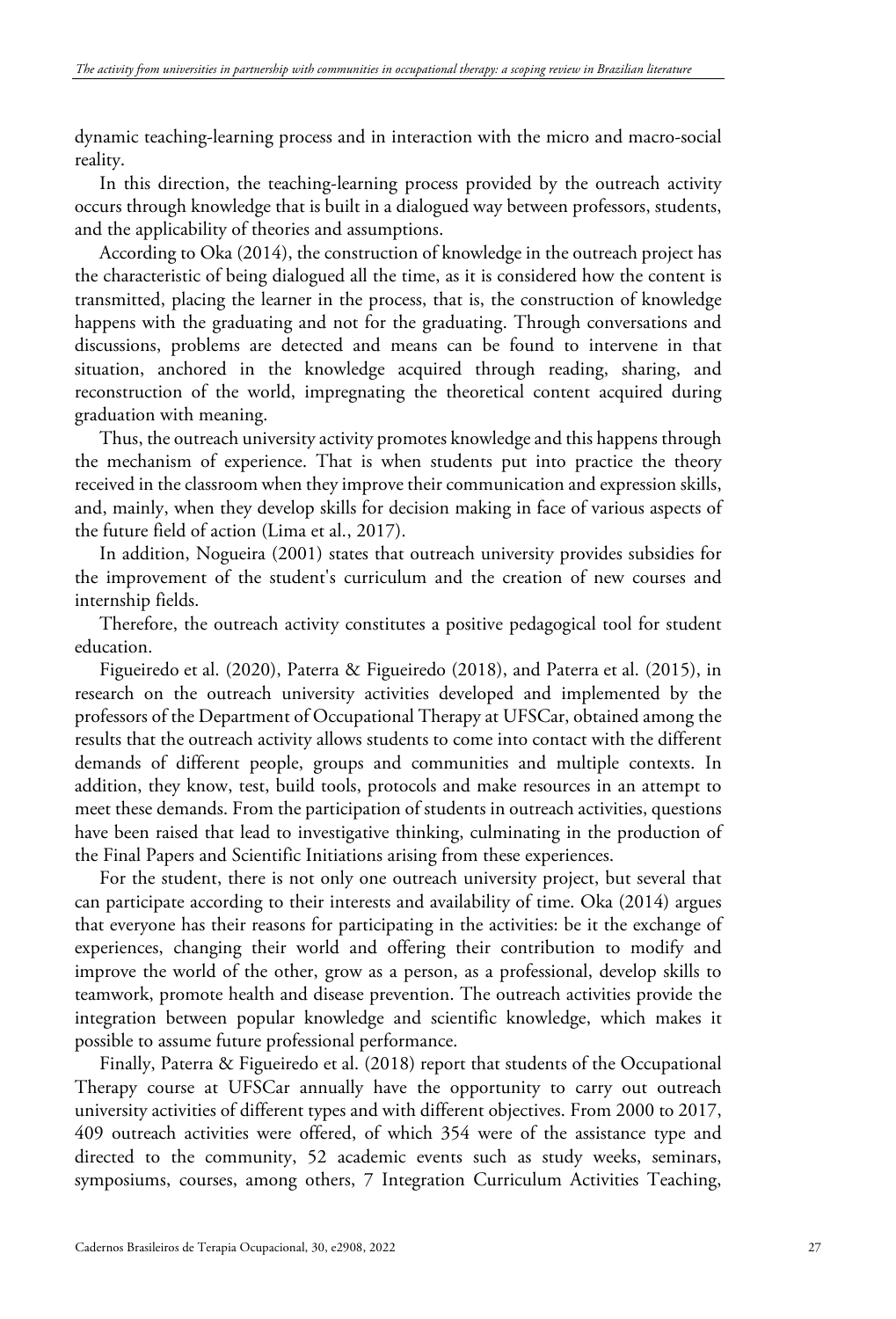Research and Extension (*Atividades Curriculares de Integração Ensino, Pesquisa e Extensão* - ACIEPE)[1](#page-28-0) and 5 were related to the publication of *Cadernos Brasileiros de Terapia Ocupacional*.

With this, there is an increase in student education, enabling various experiences, from those of a scientific nature to contact with reality and social demands, both favoring student education based on reflection, dissemination, and updating of knowledge and commitment to a society less unfair (Figueiredo et al., 2020).

## **Conclusion**

Based on the results found, outreach university is inseparable from teaching and research, favoring the articulation between the university and society in occupational therapy training. Together, the outreach activities have been characterized by an academic practice articulated with social demands, favoring the dialogue between the University and Society, assistance to the community(ies), and the democratization of academic knowledge. The great concentration of outreach university activities is carried out by public universities that have strategies to articulate teaching, research, and extension that are different from most private Higher Education Institutions, which are absent from this function and responsibility.

It was possible to verify that the outreach activities developed by occupational therapist teachers were aimed at the production of practices, knowledge, and actions that respond to complex social problems. The reflection of this production was present in the diversity found in different individuals, groups, communities, and/or populations. All life courses have been identified. Outreach university activities were carried out in plural spaces, from the university such as services, projects, centers, and in the community in which the sectors of health, education, social assistance, and culture were identified. Thus, we recognize that the power of work is associated with the possibilities and teaching and university autonomy in being able to promote such diverse outreach activities, and demonstrates the incredible potential that occupational therapy has developed in the integration between teaching-research-extension.

In addition, the implementation of outreach university activities has positively impacted the teaching and learning process, especially in occupational therapy, transforming the teaching career and providing critical, reflective, and citizen education, through direct contact with communities that encourage resoluteness actions and its demands, generating and updating practices, techniques, reflections, and experiences.

Finally, the number of publications found represents only 3.4% of all publications contained in the three journals analyzed, which suggests the need for further studies and publications related to outreach university in occupational therapy.

Likewise, the university community is in constant conflict regarding different political, economic, cultural, and ideological forces and crossings, dimensions that cross and define positions on present issues. Some of them are the inclusion of outreach activities in undergraduate curricula, the relationship, and dispute between public-

<sup>&</sup>lt;sup>1</sup> ACIEPEs are complementary curricular activities to the mandatory ones contained in the curriculum of each undergraduate course. They have a semester duration of 60 hours and students are free to do it or not and choose which one they want to do. This modality of university extension represents the integration between teaching, research and extension, and the workload completed is reverted into curricular credits.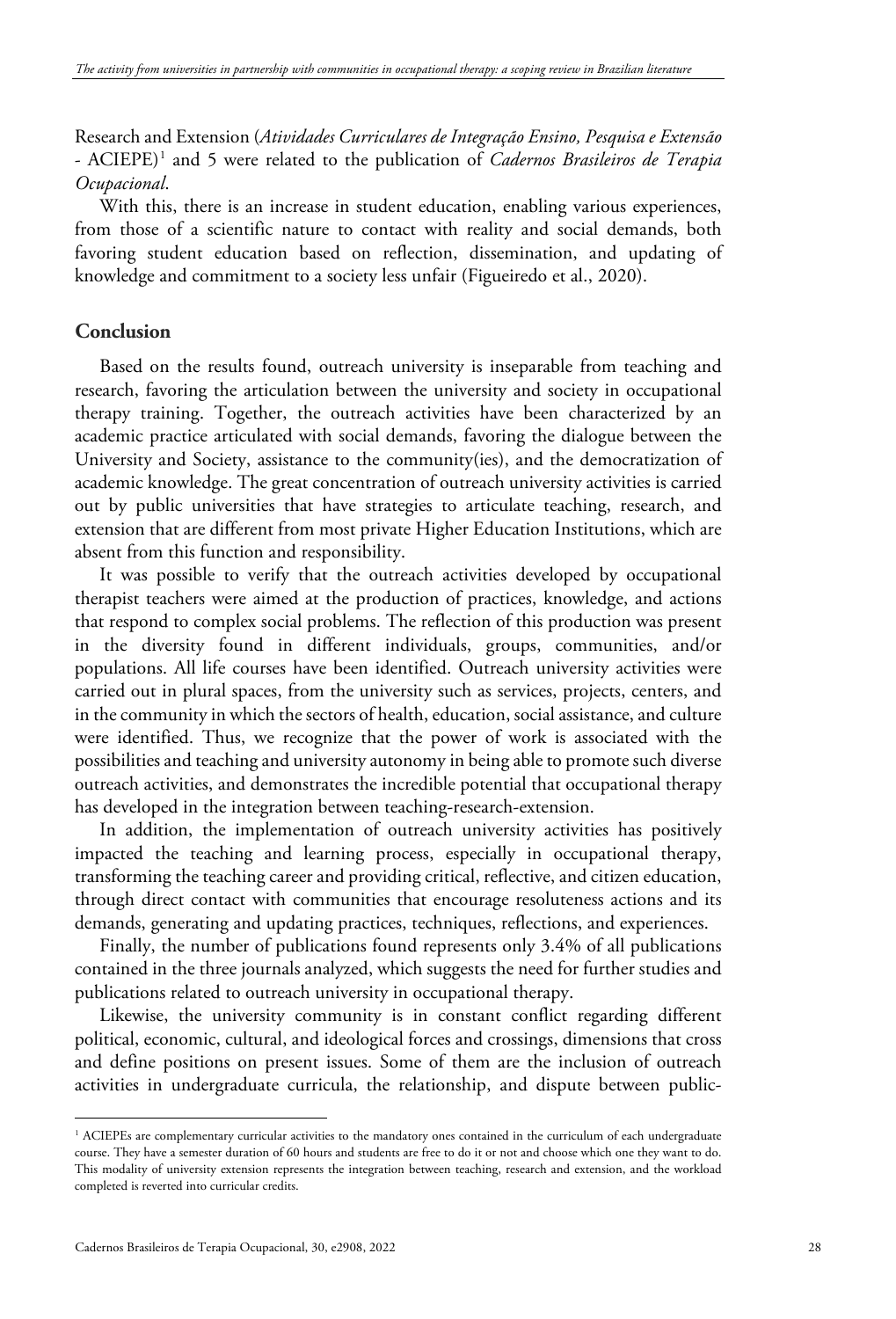private, the difficulty of public funding, and the need to maintain and expand the achievements achieved with the expansion of universities. In addition, the challenges of historical deconstruction of elitization, colonization and university restriction, recovery, and historical restoration of groups excluded from this space, among others, are mentioned. These confrontations are associated with social demands that must make up the conscious training of future professionals.

In addition to dealing with issues such as the advancement of technology and interference in all aspects of life, the extinction of countless jobs, the downsizing of public services, emergencies about environmental issues, constant crises, among others, demand training even more so with social and human skills, with the ability to solve problems and conflicts, critical thinking to respond to real and urgent social problems. Thus, we have to find new and urgent solutions from which extension activities will certainly be essential.

After all, outreach university, in addition to the university's function, incorporates a range of activities that can be used to improve theoretical and practical knowledge associated with the real problems and demands of people, groups, and communities in which the occupational therapist works and to enhance, promote and expand the scope of practices and fields of knowledge and plural actions, aware of the responsibility and political ethical commitment with people, groups and communities.

## **References**

- Almeida, M. C., Soares, C. R. S., Barbosa, A. T. S., Kazanji, D. P., Lima, S. L., & Prado, P. (2015). Novos olhares para a juventude: descobrindo caminhos. *Cadernos de Terapia Ocupacional da UFSCar*, *23*(4), 863-870. http://dx.doi.org/10.4322/0104-4931.ctoER0672.
- Almeida, M. M. (2004). O jornal e o vídeo como meio de expressão de jovens internados na Unidade Educacional da FEBEM de Ribeirão Preto. *Revista de Terapia Ocupacional da Universidade de São Paulo*, *15*(1), 33-38.
- Alves, A. L., Cavalcanti, A., Castro, S. S., Andrade, V. S., & Nunes, C. M. P. (2012). Perfil sócio demográfico e de funcionalidade/ incapacidade de pessoas atendidas em um programa de reabilitação da mão. *Revista de Terapia Ocupacional da Universidade de São Paulo*, *23*(1), 62-71.
- Angeli, A. A. C., & Fonseca, T. M. G. (2015). O Menino-Cachorro e o projeto TOCCA: intensidades e experimentações na constituição de ações em Terapia Ocupacional. *Cadernos de Terapia Ocupacional da UFSCar*, *23*(4), 815-828.
- Angelli, A. A. C., Castro, E. D., Lima, E. M. F. A., & Inforsato, E. (2009). A. Pacto: 10 anos de encontros, pesquisas e produção na interface das artes e da saúde. *Revista de Terapia Ocupacional da Universidade de São Paul*, *20*(3), i-i. https://doi.org/10.11606/issn.2238-6149.v20i3pi-i.
- Arksey, H., & O'Malley, L. (2005). Scoping studies: towards a methodological framework. *International Journal of Social Research Methodology*, *8*(1), 19-32.
- Baldani, A. C., & Castro, E. D. (2007). Construindo espaços de habitar: ações de terapia ocupacional com uma criança em situação de risco social. *Revista de Terapia Ocupacional da Universidade de São Paulo*, *18*(1), 1-10.
- Bardi, G., Monzeli, G. A., Macedo, M. D. C., Neves, A. T. L., & Lopes, J. S. R. (2016). Oficinas socioculturais com crianças e jovens sob a perspectiva da Terapia Ocupacional Social. *Cadernos de Terapia Ocupacional da UFSCar*, *24*(4), 811-819. http://dx.doi.org/10.4322/0104-4931.ctoRE0643.
- <span id="page-28-0"></span>Brasil. (1931, 11 de abril). Decreto nº 19.851, de 11 de abril de 1931. Dispõe que o ensino superior no Brasil obedecerá, de preferencia, ao systema universitario, podendo ainda ser ministrado em institutos isolados, e que a organização technica e administrativa das universidades é instituida no presente Decreto, regendo-se os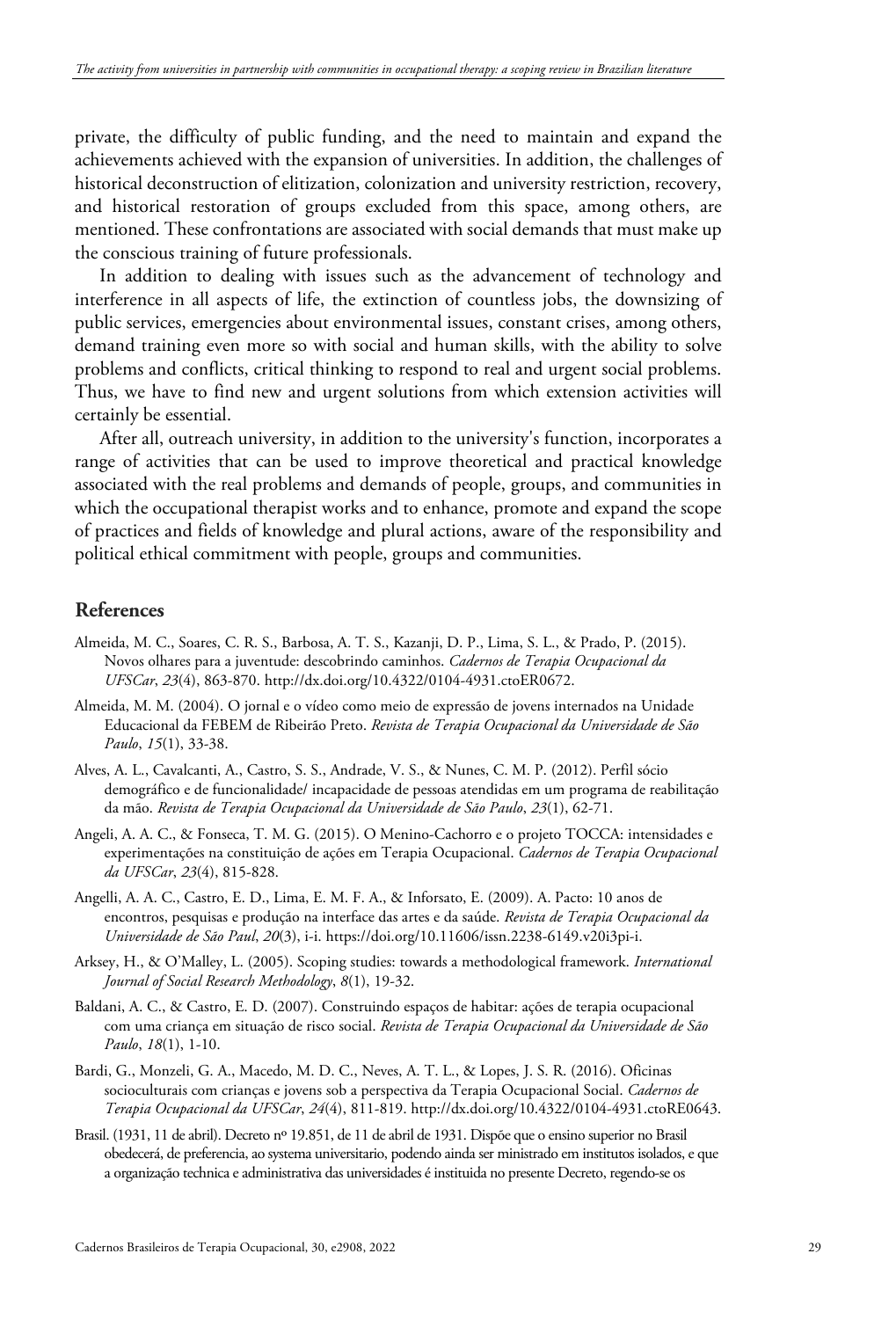institutos isolados pelos respectivos regulamentos, observados os dispositivos do seguinte Estatuto das Universidades Brasileiras. *Diário Oficial [da] República Federativa do Brasil,* Brasília, seção 1, p. 5800. Recuperado em 01 de setembro de 2020, de https://www2.camara.leg.br/legin/fed/decret/1930- 1939/decreto-19851-11-abril-1931-505837-publicacaooriginal-1-pe.html

- Brasil. (1961, 20 de dezembro). Lei nº 4.024, de 20 de Dezembro de 1961. Fixa as Diretrizes e Bases da Educação Nacional. *Diário Oficial [da] República Federativa do Brasil,* Brasília. Recuperado em 1 de setembro de 2020, de http://www.planalto.gov.br/ccivil\_03/LEIS/L4024.htm
- Brasil. (1996, 20 de dezembro). Decreto nº. 9.394, de 20 de dezembro de 1996. Estabelece as diretrizes e bases da educação nacional. *Diário Oficial [da] República Federativa do Brasil,* Brasília. Recuperado em 20 de julho de 2020, de http://www.planalto.gov.br/ccivil\_03/Leis/L9394.htm
- Brasil. (2018, 18 de dezembro). Resolução nº 7, de 18 de dezembro de 2018. Estabelece as Diretrizes para a Extensão na Educação Superior Brasileira e regimenta o disposto na Meta 12.7 da Lei nº 13.005/2014, que aprova do Plano Nacional da Educação – PNE 2014-2024 e dá providências. *Diário Oficial [da] República Federativa do Brasil*, Brasília, seção 1, p. 49. Recuperado em 10 de setembro de 2020, de

http://portal.mec.gov.br/index.php?option=com\_docman&view=download&alias=104251-rces007- 18&category\_slug=dezembro-2018-pdf&Itemid=30192

- Carbonari, M. E. E., & Pereira, A. C. (2007). A extensão universitária no Brasil, do assistencialismo à sustentabilidade. *Review of Education*, *10*(10), 23-28.
- Carrasco, B. G. (2005). Retrato de uma creche: possibilidades da atuação da Terapia Ocupacional na educação infantil (0-2 anos). *Cadernos de Terapia Ocupacional da UFSCar*, *13*(2), 117-121.
- Castro, E. D., Saito, C. M., Drumond, F. V. F., & Lima, L. J. C. (2011). Ateliês de Corpo e Arte: inventividade, produção estética e participação sociocultural. *Revista de Terapia Ocupacional da Universidade de São Paulo*, *22*(3), 254-262.
- Colquhoun, H. L., Levac, D., O'Brien, K. K., Straus, S., Tricco, A. C., Perrier, L., Kastner, M., & Moher, D. (2014). Scoping reviews: time for clarity in definition, methods, and reporting. *Journal of Clinical Epidemiology*, *67*(12), 1291-1294.
- Correa, G. C., & Santana, V. C. (2014). Avalição do impacto de uma avalição de terapia ocupacional com ênfase no desempenho ocupacional de crianças e adolescentes com deficiência visual. *Revista de Terapia Ocupacional da Universidade de São Paulo*, *25*(1), 43-50.
- Correia, R., & Akerman, M. (2015). Desenvolvimento local participativo, rede social de suporte e ocupação humana: relato de experiência em projeto de extensão. *Revista de Terapia Ocupacional da Universidade de São Paulo*, *26*(1), 159-165.
- Costa, C. R., Souza, S. T., Gontijo, G. P., Simoes, G. R., Fonseca, P. S., & Bortolus, M. V. (2015). Tecnologias sonos terapêuticas. *Revista de Terapia Ocupacional da Universidade de São Paulo*, *26*(1), 153-158.
- Coutinho, S., Castro, E. D., Inforsato, E. A., Lima, L. J. C., Galvanese, A. T., Asanuma, G., & Lima, E. M. F. A. (2009). Ações de Terapia Ocupacional no território da cultura: a experiência de cooperação entre o Museu de Arte Contemporânea da USP (MAC USP) e o Laboratório de Estudos e Pesquisas Arte e Corpo em Terapia Ocupacional. *Revista de Terapia Ocupacional da Universidade de São Paulo*, *20*(3), 188-192.
- Della Barba, P. C. S., & Minatel, M. M. (2013). Contribuições da Terapia Ocupacional para a inclusão escolar de crianças com autismo. *Cadernos de Terapia Ocupacional da UFSCar*, *21*(3), 601-608. http://dx.doi.org/10.4322/cto.2013.062.
- Della Barba, P. C. S., Gonçalves, A., Aniceto, B., Rizzo, I. C., Crippa, J. N., Lourenço, M. C., Santos, N. A., Nishiama, T. T., Joia, A. F., Pinheiro, R. C., Marini, B. P. R., Martinez, C. M. S., & Joaquim, R. H. V. T. (2015). Avaliação de atividade de ensino, pesquisa e extensão em vigilância do desenvolvimento infantil: a perspectiva de graduandos em terapia ocupacional. *Revista de Terapia Ocupacional da Universidade de São Paulo*, *26*(2), 274-280.
- Della Barba, P. C. S., Barros, V. M., Marques, E. A., Farias, A. Z., Aniceto, B., & Miyhamoto, E. R. (2017). A Terapia Ocupacional em um processo de capacitação sobre vigilância do desenvolvimento infantil na atenção básica em saúde. *Cadernos de Terapia Ocupacional da UFSCar*, *25*(1), 223-233. http://dx.doi.org/10.4322/0104-4931.ctoRE0747.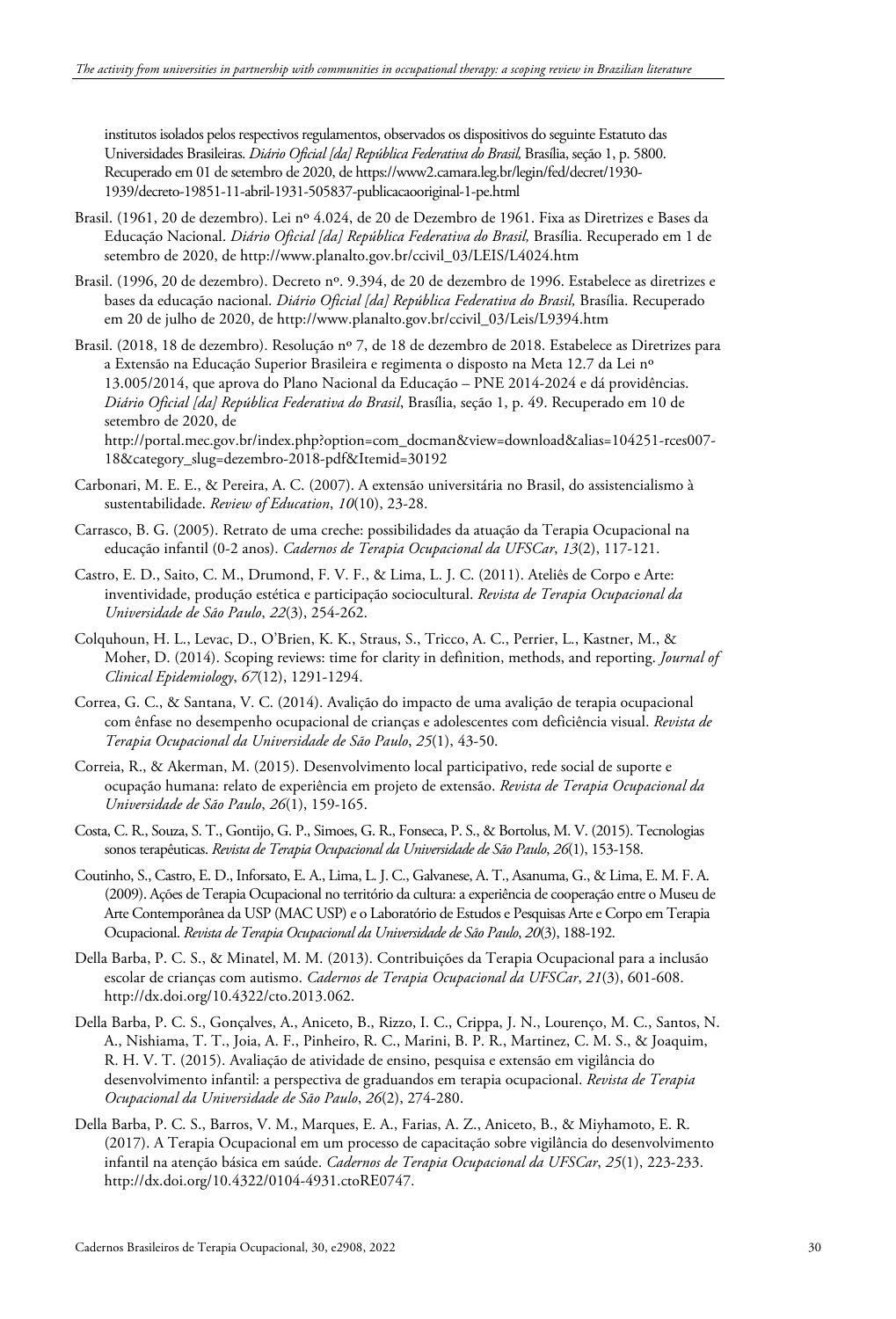- DePoy, E., & Gitlin, L. (2011). Mixed Method Designs. In E. DePoy & L. Gitlin (Eds.), *Introduction to Research: Understanding and Applying Multiple Strategies* (pp.173-178). St Louis: Mosby.
- Dutra, F. C. M. S., Roberto, W. M., Coelho, B. L., & Almeida, R. (2018). Envolvimento em ocupações sustentáveis: mudanças nos hábitos de vida a partir de espaços de práticas educativas. *Cadernos de Terapia Ocupacional*, *26*(2), 345-355. http://dx.doi.org/10.4322/2526-8910.ctoAO1143.
- Emmel, M. L. G. (2010). Desafios da docência em terapia ocupacional. In *Anais do 12º Encontro Nacional de docentes de Terapia Ocupacional*. Curitiba: UFPR.
- Figueiredo, M. O., Paterra, I. P., Silva, C. R., & Cardinalli, I. (2020). Contribución de las actividades de extensión a la formación en Terapia Ocupacional. *Revista Ocupación Humana*, *20*(1), 7-26.
- Fórum de Pró-Reitores de Extensão das Universidades Públicas Brasileiras FORPROEX. (2006). *Indissociabilidade Ensino-Pesquisa-Extensão e a Flexibilização Curricular: uma visão da Extensão.* Porto Alegre: UFRGS.
- Fórum de Pró-Reitores de Extensão das Universidades Públicas Brasileiras FORPROEX. (2012). *Politica Nacional de Extensão Universitária*. Manaus: MEC/SeSU.
- Francelino, V. C. S., & Bregalda, M. M. (2020). Poesia, arte e sensibilidade: contribuições de um projeto de extensão para a formação de estudantes de terapia ocupacional. *Cadernos Brasileiros de Terapia Ocupacional*, *28*(1), 50-73. http://dx.doi.org/10.4322/2526-8910.ctoAO1820.
- Freire, P. (1977). *Extensão e comunicação?* Rio de Janeiro: Paz e Terra.
- Galheigo, S. M., & Angeli, A. A. C. (2008). Terapia Ocupacional e o cuidado integral a saúde de crianças e adolescentes: a construção do Projeto ACCALANTO. *Revista de Terapia Ocupacional da Universidade de São Paulo*, *19*(3), 137-143.
- Garcia, N. R., Pfeifer, L. I., & Panúncio-Pinto, M. P. (2012). As caixas de histórias na visão de profissionais de saúde como estratégia de enfrentamento da hospitalização infantil. *Revista de Terapia Ocupacional da Universidade de São Paulo*, *23*(2), 169-177.
- Gomes, C., Coutinho, G., & Miyamoto, S. (2014). Efeitos do programa de educação em pacientes com artrite reumatóide do Serviço de Reumatologia do Hospital Universitário Cassiano Antonio de Moraes (HUCAM) – Projeto Piloto. *Revista de Terapia Ocupacional da Universidade de São Paulo*, *24*(3), 250-258.
- Joaquim, R. H. V. T., Alburquerque, I., Cunha, T. T., Paez, L., & Takeda, B. (2010). A proposta e a implantação de um projeto de extensão: resgate do cotidiano de jogos e brincadeiras em uma enfermaria pediátrica. *Revista de Terapia Ocupacional da Universidade de São Paulo*, *18*(2), 191-198.
- Joaquim, R. H. V. T., El Khatib, U., & Della Barba, P. C. S. (2016). A integração do processo ensino e aprendizagem de alunas de Terapia Ocupacional e o cuidado de mães de bebês de risco na hospitalização. *Cadernos de Terapia Ocupacional da UFSCar*, *24*(2), 397-402. http://dx.doi.org/10.4322/0104-4931.ctoRE0729.
- Joaquim, R. H. V. T., Silvestrini, M. S., & Marini, B. P. R. (2014). Grupo de mães de bebês prematuros hospitalizados: experiência de intervenção de Terapia Ocupacional no contexto hospitalar. *Cadernos de Terapia Ocupacional da UFSCar*, *22*(1), 145-150. http://dx.doi.org/10.4322/cto.2014.016.
- Justa, F. M. C., & Holanda, I. C. L. C. (2012). Teatro com adolescentes em risco social: práticas de promoção da saúde no contexto terapêutico ocupacional. *Revista de Terapia Ocupacional da Universidade de São Paulo*, *23*(1), 16-23.
- Leite, M. T. F., & Nunes, B. M. V. T. (2009). Centro Rural Universitário de Treinamento e Ação Comunitária – um resgate histórico 1975-1986. *Texto & Contexto Enfermagem*, *18*(3), 427-435.
- Lima, J. E. C., Silva, I. R. N., Neto, P. F. N., Pereira, C. K. S., & Bakke, L. A. (2017). A importância da extensão universitária na formação profissional: experiência vivenciada por alunos do curso de farmácia. In *Anais do 2º Congresso Brasileiro de Ciências da Saúde (II CONBRACIS)*. Campina Grande: Universidade Estadual da Paraíba. Recuperado em 18 de novembro de 2020, de https://editorarealize.com.br/artigo/visualizar/28957
- Lima, L. J. C., & Silveira, N. D. R. (2009). Visões sobre o envelhecer: o distanciamento e a proximidade da velhice com a grande cidade. *Revista de Terapia Ocupacional da Universidade de São Paulo*, *20*(3), 171-179.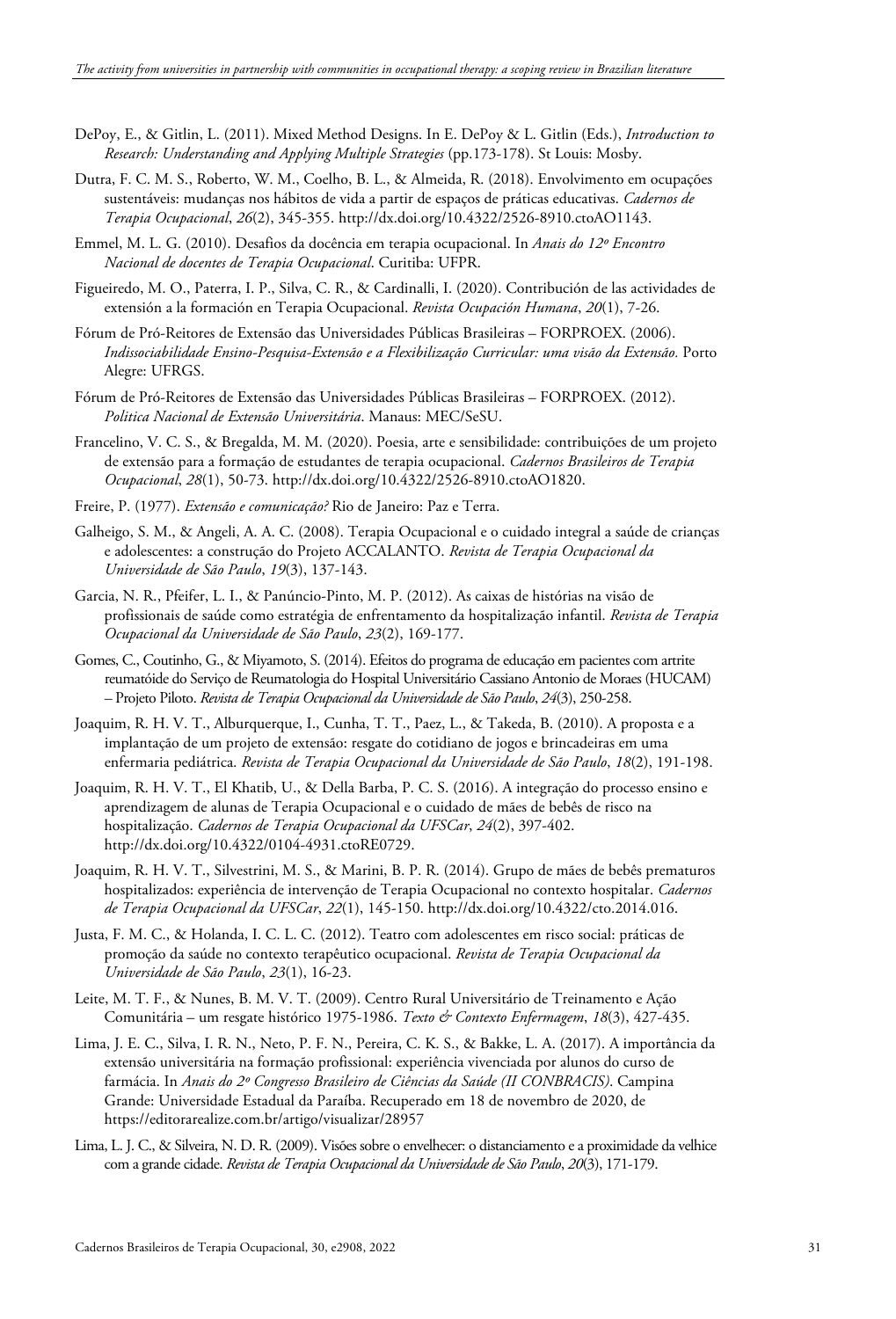- Lima, R. C., Silva, T. N. R., Alves, G. B. O., Sampaio, R. F., Fonseca, J. G. M., Lacerda, L. L., & Pinheiro, T. M. M. (2016). Programa de Atenção Integral à Saúde do Artista de Performance: relato da experiência desenvolvida em um serviço universitário em Minas Gerais. *Revista de Terapia Ocupacional da Universidade de São Paulo*, *27*(2), 221-227.
- Lorezon, M. R., & Marquetti, F. C. (2016). Oficina de Ação: uma estratégia de intervenção grupal em Terapia Ocupacional no Campo da Saúde Mental. *Revista de Terapia Ocupacional da Universidade de São Paulo*, *27*(3), 342-348.
- Luiz, C. C. A., & Macedo, M. D. C. D. (2013). Natação e atividades aquáticas para populações especiais: uma experiência em terapia ocupacional. *Cadernos de Terapia Ocupacional da UFSCar*, *11*(2), 124-127.
- Macedo, M. D. C., Neves, A. T. L., Bardi, G., Monzeli, G. A., & Mota, V. V. (2016). Olhares em formação: refletindo a prática da terapia ocupacional em um contexto cultural a partir de experiências com povos indígenas. *Cadernos de Terapia Ocupacional da UFSCar*, *24*(1), 77-89. http://dx.doi.org/10.4322/0104-4931.ctoAO0665.
- Meneses, K. V. P., Garcia, P. A., Abreu, C. B. B., & Paulin, G. T. (2016). TO Clicando inclusão social e digital de idosos. *Cadernos de Terapia Ocupacional da UFSCar*, *24*(3), 621-628. http://dx.doi.org/10.4322/0104-4931.ctoRE0639.
- Monteiro, R. J. S., Gontijo, D. T., Facundes, V. L. D., & Vasconcelos, A. C. S. (2015). "Pensando como um menino é mais fácil": construções sobre as relações de gênero no discurso de meninas adolescentes. *Revista de Terapia Ocupacional da Universidade de São Paulo*, *26*(2), 207-215.
- Nascimento, D. M., & Souza, C. F. L. S. (2017). Política Nacional de Extensão Universitária: análise da experiência do Instituto de Ciências da Saúde da UFPA. *Extensio: Revista Eletrônica de Extensão, 14*(26), 23-44. http://dx.doi.org/10.5007/1807-0221.2017v14n26p23.
- Nogueira, M. D. P. (2001). Extensão universitária no Brasil: uma revisão conceitual. In D. S. Faria (Org.), *Construção conceitual da extensão universitária na América Latina* (pp. 57-72). Brasília: UNB.
- Noordhoek, J., Silva, M. C. O., Torquetti, A., & Cisneros, L. L. (2009). Relato de experiência da atuação da terapia ocupacional em grupo de indivíduos reumáticos. *Revista de Terapia Ocupacional da Universidade de São Paulo*, *20*(1), 13-19.
- Nunes, A. L. P. F., & Silva, M. B. C. (2011). A extensão universitária no ensino superior e a sociedade. *Mal-Estar e Sociedade*, *4*(7), 119-133.
- O'Brien, K. K., Colquhoun, H., Levac, D., Baxter, L., Tricco, A. C., Straus, S., Wickerson, L., Nayar, A., Moher, D., & O'Malley, L. (2016). Advancing scoping study methodology: a web-based survey and consultation of perceptions on terminology, definition and methodological steps. *BMC Health Services Research*, *26*(16), 305.
- Oka, S. S. (2014). A importância do saber cuidar no processo de formação do graduando em enfermagem. In A. C. M. Silva, A. C. P. Bretas & C. L. A. Santana (Orgs.), *Com-Unidade: experiências extensionistas* (pp. 42-48). São Paulo: Páginas & Letras Editora e Gráfica.
- Oliveira, A. S., Silva, A. A., Albuquerque, I., & Akashi, L. T. (2003). Reflexões sobre a prática de terapia ocupacional em oncologia na cidade de São Carlos. *Cadernos de Terapia Ocupacional da UFSCar*, *11*(2), 118-123.
- Oliver, F. C., Aoki, M., Tissi, M. C., & Nicolau, S. M. (2003). Reabilitação com ênfase no território Jardim D'Abril e Jardim Boa Vista, no município de São Paulo. *Revista de Terapia Ocupacional da Universidade de São Paulo*, *14*(3), 141-146.
- Paterra, I. P., & Figueiredo, M. O. (2018). Extensão universitária em terapia ocupacional na Universidade Federal de São Carlos. In *Anales da 26ª Jornadas de Jóvenes Investigadores AUGM. A 100 años de la reforma universitária: saber te hace libre*. Argentina: Universidad Nacional de Cuyo.
- Paterra, I. P., Figueiredo, M. O., & Silva, C. R. (2015). Caracterização das atividades de extensão implementadas por docentes do curso de terapia ocupacional da UFSCar. In *Anais 2º Congresso de Extensão da Associação das Universidades do Grupo de Montevidéu (AUGM). Extensão e Sociedade: A Indissociabilidade entre Ensino, Pesquisa e Extensão* (pp. 157-158). Campinas: UNICAMP.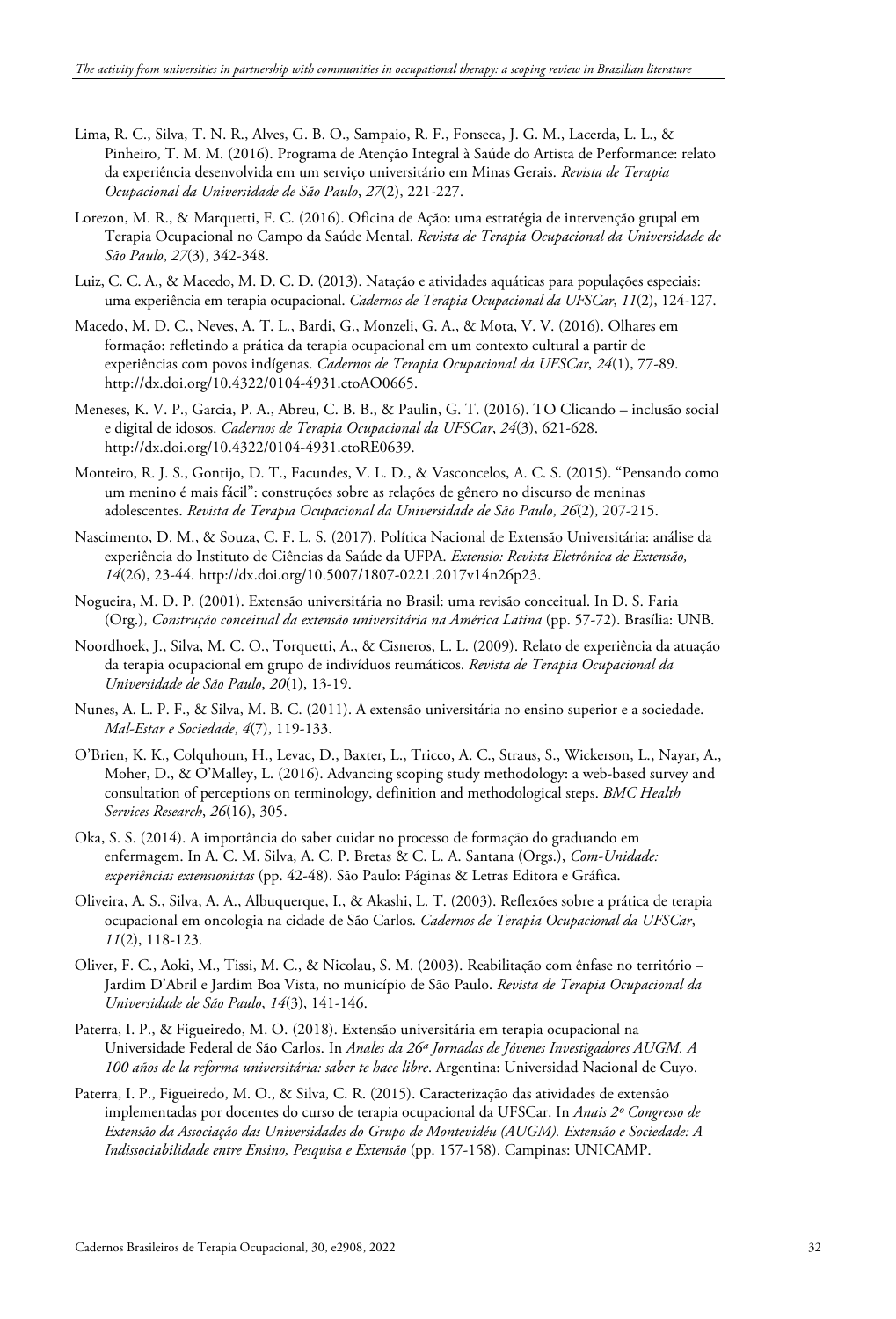- Paula, J. A. (2013). A extensão universitária: história, conceito e propostas. *Interfaces - Revista de Extensão da UFMG*, *1*(1), 5-23.
- Peruzzolo, D. L., Oliveira, L. D., Filheiro, M., & Souza, A. P. R. (2015). Contribuições à clínica da Terapia Ocupacional na área da intervenção precoce em equipe interdisciplinar. *Cadernos de Terapia Ocupacional da UFSCar*, *23*(2), 295-303. http://dx.doi.org/10.4322/0104-4931.ctoAO0515.
- Peters, M. D., Godfrey, C. M., Khalil, H., McInerney, P., Parker, D., & Soares, C. B. (2015). Guidance for conducting systematic scoping reviews. *International Journal of Evidence-Based Healthcare*, *13*(3), 141–146.
- Pivetta, H. M. F., Backes, D. S., Carpes, A., Battistel, A. L. H. T., & Marchiori, M. (2010). Ensino, pesquisa e extensão universitária: em busca de uma integração efetiva. *Linhas Críticas*, *16*(31), 377-390.
- Santos, B. S., & Filho, N. A. (2008). *A Universidade no Século XXI: para uma universidade nova*. Coimbra: Almedina.
- Sato, A. T., Batista, M. P. P., & Almeida, M. H. M. (2014). "Programas de estimulação da memória e funções cognitivas relacionas": opiniões e comportamentos dos idosos participantes. *Revista de Terapia Ocupacional da Universidade de São Paulo*, *25*(1), 51-59.
- Silva, V. T. B. L., Silva, A. L. F., Muguba, M. C., Lamboglia, C. M. G. F., & Silva, C. A. B. (2015a). Terapia Ocupacional e pessoas com sobrepeso e obesidade: conhecimentos e partilhas. *Cadernos de Terapia Ocupacional da UFSCar*, *23*(1), 211-219. http://dx.doi.org/10.4322/0104-4931.ctoRE418.
- Silva, C. R., Cardinalli, I., & Lopes, R. E. (2015b). A utilização do blog e de recursos midiáticos na ampliação das formas de comunicação e participação social. *Cadernos de Terapia Ocupacional da UFSCar*, *23*(1), 131-142. http://dx.doi.org/10.4322/0104-4931.ctoAO513.
- Silva, C., Silvestrini, M., Prado, A. C. A., Vasconcelos, D., Farias, A., & Mancini, M. A. (2018a). Economia criativa na relação entre trabalho e cultura para a juventude. *Revista de Terapia Ocupacional da Universidade de São Paulo*, *29*(2), 120-128.
- Silva, C. R., Silvestrini, M. S., Von Poellnitz, J. C., Prado, A. C. S. A., & Leite Junior, J. D. (2018b). Estratégias criativas e a população em situação de rua: terapia ocupacional, arte, cultura e deslocamentos sensíveis. *Cadernos Brasileiros de Terapia Ocupacional*, *26*(2), 489-500. http://dx.doi.org/10.4322/2526-8910.ctoRE1128.
- Silva, M. J., Oliveira, M. L., & Malfitano, A. P. S. (2019). O uso do espaço público da praça: considerações sobre a atuação do terapeuta ocupacional social. *Cadernos Brasileiros de Terapia Ocupacional*, *27*(2), 438-447. http://dx.doi.org/10.4322/2526-8910.ctoRE1746.
- Tricco, A. C., Lillie, E., Zarin, W., O'Brien, K., Colquhoun, H., Kastner, M., Levac, D., Ng, C., Sharpe, J. P., Wilson, K., Kenny, M., Warren, R., Wilson, C., Stelfox, H. T., & Straus, S. E. (2016). A scoping review on the conduct and reporting of scoping reviews. *BMC Medical Research Methodology*, *16*(15), 1-10. http://dx.doi.org/10.1186/s12874-016-0116-4.
- Zanni, K. P. (2005). A intervenção da terapia ocupacional com paciente autista no *setting* aquático. *Cadernos de Terapia Ocupacional da UFSCar*, *13*(2), 123-127.

#### **Author's Contributions**

Mirela de Oliveira Figueiredo was responsible for guiding the work and analyzing it. Renata Batistão and Roberta Giampá Roiz performed the literature review and part of the data analysis. Carla Regina Silva and Claudia Maria Simões Martinez produced new analyzes and contributed to the text production. All authors are responsible for writing and reviewing the manuscript and have approved the final version of the text.